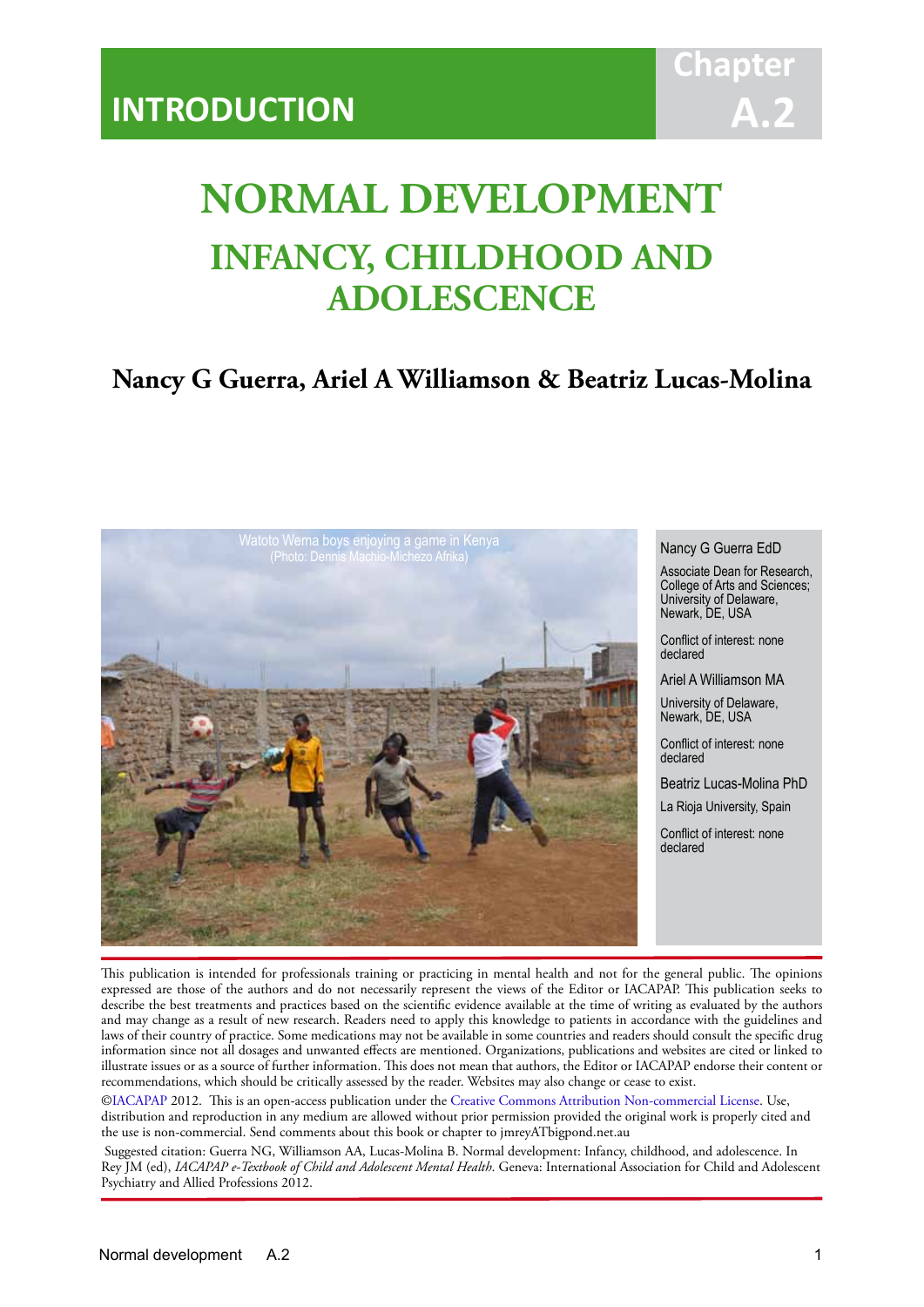15-year-old girl starts throwing nightly tantrums if she doesn't get desert<br>after dinner. Her mother is justifiably concerned and seeks the help of a<br>mental health professional. Yet when her three-year-old son does the sam after dinner. Her mother is justifiably concerned and seeks the help of a mental health professional. Yet when her three-year-old son does the same thing, she sends him to his room, convinced this is a passing phase he will outgrow in due time. The mother probably is right—the same behavior has very different meanings for toddlers and teenagers. Without a working knowledge of *normal development* the same mother might send the three-year-old to a therapist or the teenager to her room.

For parents, this knowledge comes from multiple sources including experience, friends, cultural traditions, magazines and books, support networks, and more recently electronic sources such as websites and chat rooms. Parents also rely on guidance counselors, social workers, therapists, and physicians to help them understand typical and atypical behaviors. Yet health professionals often are more versed in the language of abnormality and psychopathology than in the language of normal growth and development. For example, the Diagnostic and Statistical Manual for Mental Disorders (DSM-IV-TR) and the International Statistical Classification of Diseases and Related Health Problems (ICD), provide clinicians with a compendium of criteria and categories for aberrant psychological development. However, these systems provide little information about normal development, which is not simply the absence or opposite of psychopathology.

The purpose of this chapter is to give a brief overview of normal child development, defined as average or "on-time" growth based on the attainment of specific physical, cognitive, linguistic, social-emotional, and behavioral milestones across specific stages. A focus on normal development suggests what is likely based on population averages, with clear historical, cultural, and international variations to be expected. A foundational understanding of average development can be useful to practitioners in many ways, from assisting clinicians in history taking or planning diagnostic work at intake to augmenting case conceptualization and the selection of developmentally-appropriate treatments (Holmbeck et al, 2010).

This chapter begins with a review of key developmental principles or themes, including nature versus nurture, developmental timing and plasticity, critical and sensitive periods, and the role of culture and context. Following this brief introductory section, age-specific milestones in cognitive, linguistic, socialemotional, and behavioral development from infancy through adolescence are reviewed. Although it is also important to understand normative milestones in the area of physical development, this typically is covered in medical and health publications and is beyond the scope of this chapter.

### **UNDERSTANDING NORMAL DEVELOPMENT**

Several recurring developmental principles or themes are important to keep in mind when defining normal development and identifying growth processes and milestones.

#### **Nature versus nurture: the origins of development**

There has been a long history of debate about the influence of nature versus nurture on development, often referred to as the "nature-nurture debate." Are we born a certain way or does our behavior depend on how we are raised? A focus on *nature* highlights the role of genes and biology in predetermining developmental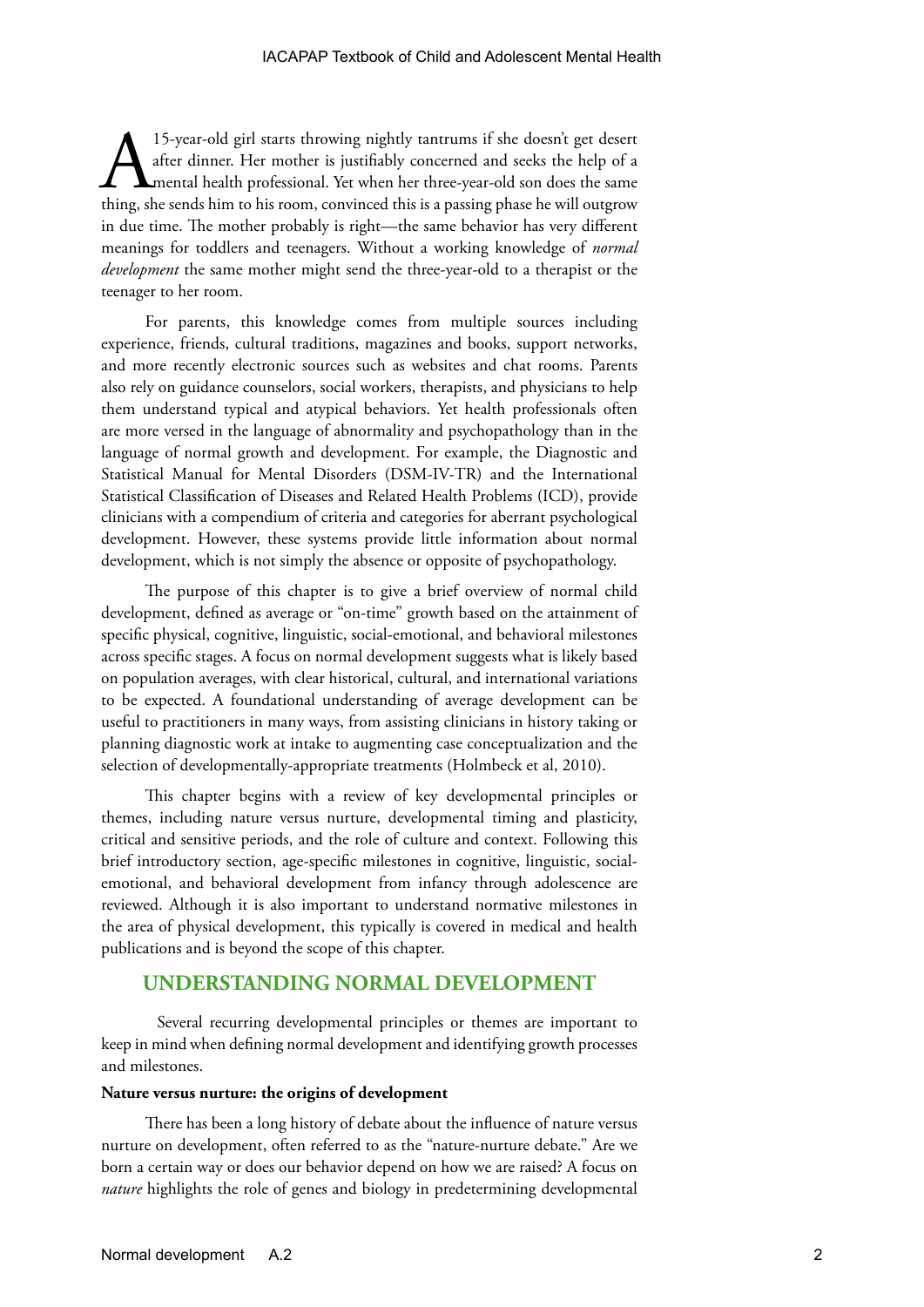outcomes from conception onward. In contrast, a focus on *nurture* emphasizes the role of life experiences across different contexts including the family, school, peer group, community, and culture.

Recent advances in behavior genetics have provided compelling evidence for the *relative* contributions of both nature and nurture. In light of these scientific advances, few current theories of development embody an either/or position in this debate, but emphasize the interplay of both over time (Berk, 2006). Stated simply, a key issue is not *whether* development is due to nature or nurture, but *how much* and *how* each contributes to outcomes across multiple characteristics and domains. Rather than consider nature *versus* nurture, it is more accurate to consider both nature *and* nurture and how they interact (Plomin et al, 1995).

The empirical evidence on the relative contribution of nature and nurture comes largely from family, twin, and adoption studies, as well as from more recent DNA analyses. Much of the research on the genetic roots of behavior has focused on disorders or problem behaviors, including mental retardation, schizophrenia, autism, alcoholism, aggression, and criminality. A strong relation between biology and development has been found for chromosomal and single-gene disorders such as Trisomy 21 (Down's Syndrome). The genetic contribution for disorders involving multiple genes is more complex to determine with estimates varying widely across studies. For example, heritability estimates for alcoholism have been found ranging from 0.32 to 0.98, depending on symptoms (McGue, 1994). In any case, the influence of environmental factors such as parenting styles, socioeconomic status, and neighborhood characteristics on mental illness, behavioral disorders, and other individual differences looms large (Meier et al, 2008; Turkheimer et al, 2003; Tuvblad et al, 2006).

 What do we know about the role of nature and nurture in children's normal development? Much of this work has focused on two areas: temperament and intelligence. Studies of infants and young children have examined temperamental characteristics such as reactivity, mood, shyness, sociability, emotionality, attention/ persistence, and adaptability. Because temperament is defined as stable and early appearing individual differences in behavioral tendencies, it is presumed to have strong biological roots. Clearly identifiable and enduring patterns of behavior such as shyness have been observed in very young infants, suggesting children are born with these tendencies. Twin studies generally confirm this genetic contribution, with heritability estimates ranging from 0.20 to 0.60 (Saudino, 2005). Intelligence also has a high heritability factor, typically estimated to be about 0.50 (Plomin et al, 1995); however, this may vary according to environmental differences like socioeconomic status (Turkheimer et al, 2003).

But findings for both temperament and intelligence also mean that much of what differentiates individuals is *not* accounted for by a child's biological birth certificate. Some of these environmental influences vary between contexts. For instance, communities vary in terms of resources and families differ in terms of typical parenting practices. However, it is also important to remember that environmental influences within a given setting may be non-shared. For example, parents may treat their children differently within the same family—this is called the "non-shared environment."

As mental health professionals consider the extent of their child clients' normal or atypical development, it is important to recognize this complex interplay of nature and nurture and how this contributes to the clients' clinical presentations.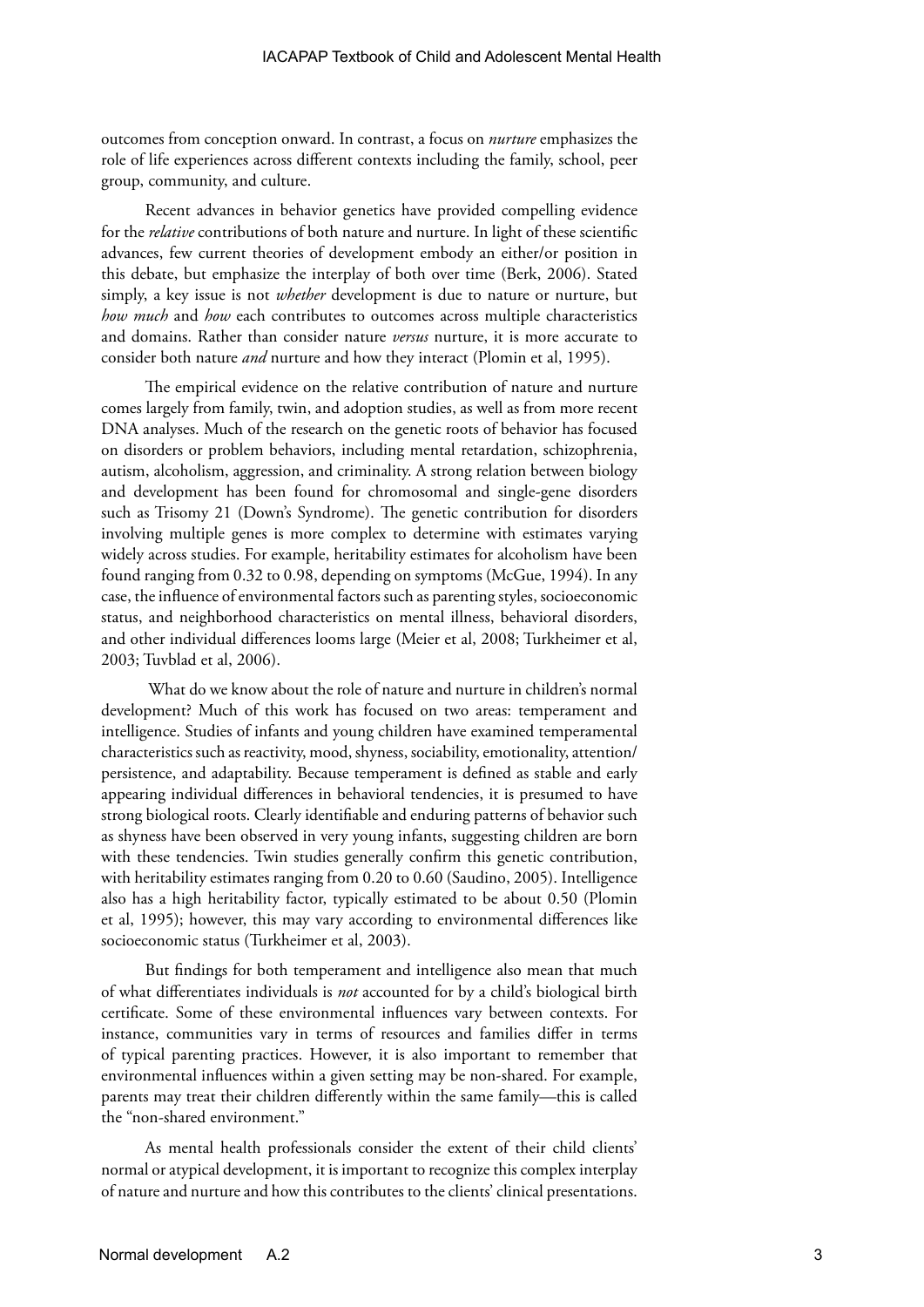Additionally, educating youths' primary caregivers about the biological and environmental influences on development may dispel the misconception that children are products of *either* nature *or* nurture in isolation. A boy who is "just like his father" may have been born with some genetic similarities, but he also is equally likely to be modeling his father's behavior based on what he sees at home and elsewhere.

#### **Developmental timing and plasticity**

A second overarching theme within the developmental literature is the sequencing and variation within normative development. A *continuous* view of development holds that humans grow and change through a gradual process, growing at a relatively even pace and acquiring more complex cognitive, linguistic, social-emotional, and behavioral skills in a linear fashion as they age, much like gradually climbing a hill. *Discontinuous* theories conceptualize development in a stage-specific pattern, where individuals experience rapid change when transitioning from stage to stage, but experience relatively little change during one developmental period, much like climbing stairs.

Just as the nature versus nurture debate shifted towards a nature *and* nurture perspective, theories of development have increasingly blended continuous and discontinuous models of development. The end result is that development is seen as a dynamic process that can be characterized as both continuous and discontinuous in its pattern and rate of change. Accordingly, normal child development occurs on a continuum, ranging from children whose physical, cognitive, social-emotional, and behavioral development may lag behind those of their peers, to children who are precocious, meeting or surpassing developmental milestones before most children their age. Even still, a majority of children who develop slightly earlier or later than their peers may do so within a "normal" timeframe.

As opposed to either maintaining a steady developmental pace or maturing through a rapid series of developmental "bursts," children demonstrate considerable



Imitation: a quick way of acquiring skills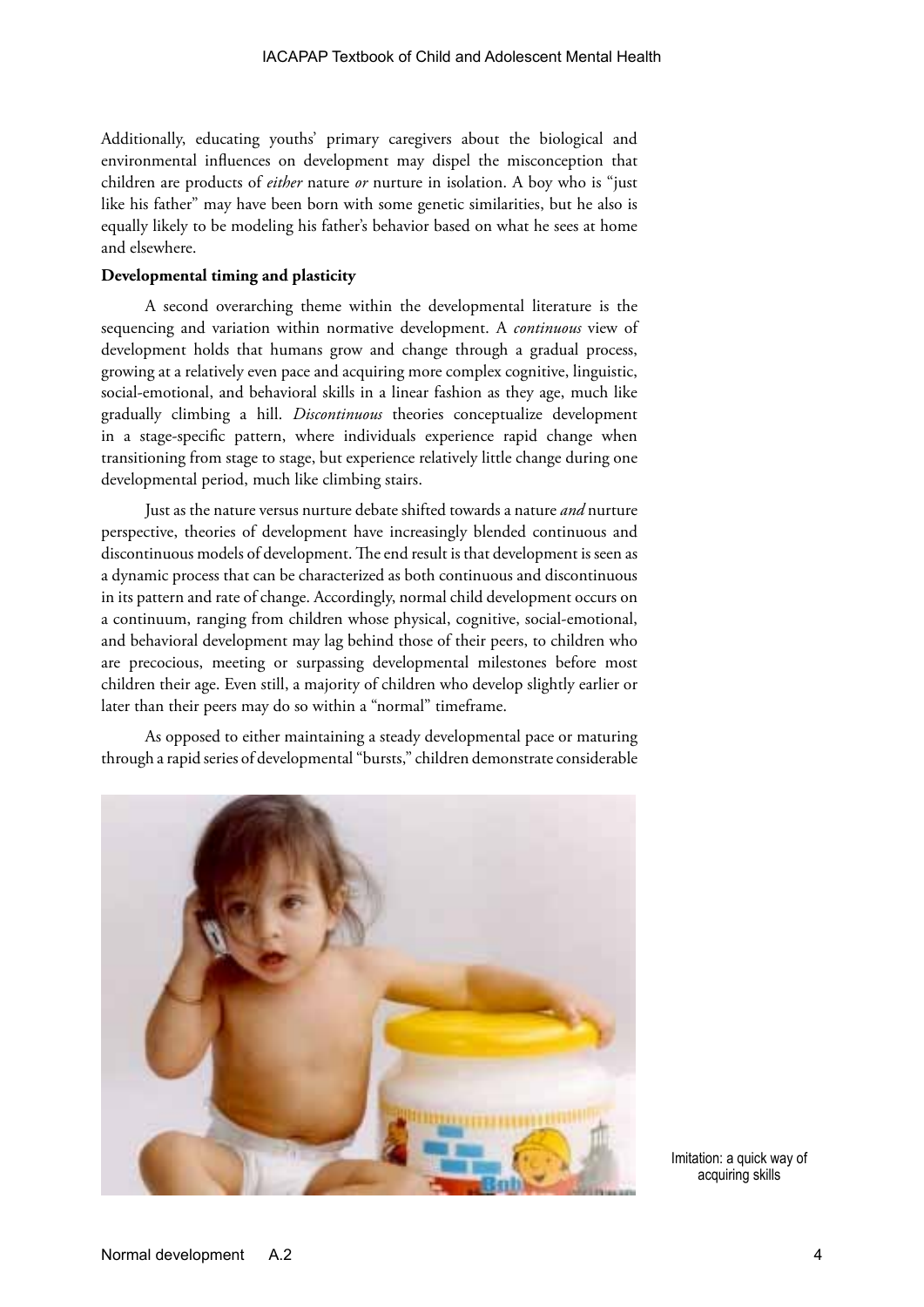heterogeneity in their rate of development. Such variation occurs within and between different developmental domains, with varying rates of development in cognitive versus social-emotional domains, for example, as well as across different periods of youth development, such as in toddlerhood versus adolescence (Holmbeck et al, 2010). Whereas one child may demonstrate advanced linguistic development during toddlerhood, he or she may lag behind some children in developing motor coordination at this time. During adolescence, this same child could have verbal abilities that are commensurate with peers, while also demonstrating highly advanced motor coordination compared to others.

It is useful to keep in mind that, barring early mental or physical disorders, lapses in development and deviations from the norm at different points in time are not necessarily predictive of subsequent developmental deficits or delays. Instead, children typically continue to grow and change. Traits or skills can be altered throughout the lifespan although they typically are more malleable earlier in development. This notion of *plasticity* is an important characteristic of normal child development.

#### **Critical and sensitive periods**

One of the most famous cases in the developmental literature is about a child named Genie who was locked in a closet until she was discovered by authorities at age 13. Although Genie was the subject of intensive intervention, she was never able to regain normal cognitive, physical or social skills. Studies of Genie and other *feral children,* individuals who have lived isolated from human contact from an early age, have yielded important information about *critical periods* for normal development. A critical period is a limited time that begins and ends abruptly during which a specific function develops. If the conditions for development are not available during that time, it may be extremely difficult or even impossible to develop these functions later in life. For example, the first five years of life are a particularly critical period for language acquisition. The early years are also critical for the development of vision—studies of babies born with cataracts left unrepaired have found that they do not develop normal vision even if cataracts are removed later in life.

A *sensitive period* is a time when it is easiest for children to acquire certain skills. It is similar to a critical period in that it is a time of optimal development, but it is best understood as a time of maximum sensitivity that begins and ends more gradually and is more amenable to recovery. For example, second language learning is easier before age 6, but not impossible at any age (although most older learners do not speak with a native accent). The difference between critical and sensitive periods has also been the subject of much debate, particularly in the area of language. It is sometimes blurred, particularly because critical periods have been defined as times when individuals are most "sensitive" to stimuli. Critical and sensitive periods are best understood as optimal "windows of opportunity" and are important for encouraging positive developmental outcomes that are most likely (and possibly can only occur) during certain ages.

#### **The role of culture and context**

Normal development can only be understood within the context and culture where it occurs. These factors can influence normal development and may promote or hinder it. Thus, another important principle of normal development

#### **Critical period**

A critical period is a limited time that begins and ends abruptly during which a specific function develops. If the conditions for development are not available during that time it may be extremely difficult or even impossible to develop these functions later in life.

#### **Sensitive period**

A sensitive period is a time when it is easiest for children to acquire certain skills. It is similar to a critical period in that it is a time of optimal development, but it is best understood as a time of maximum sensitivity that begins and ends more gradually and is more amenable to recovery.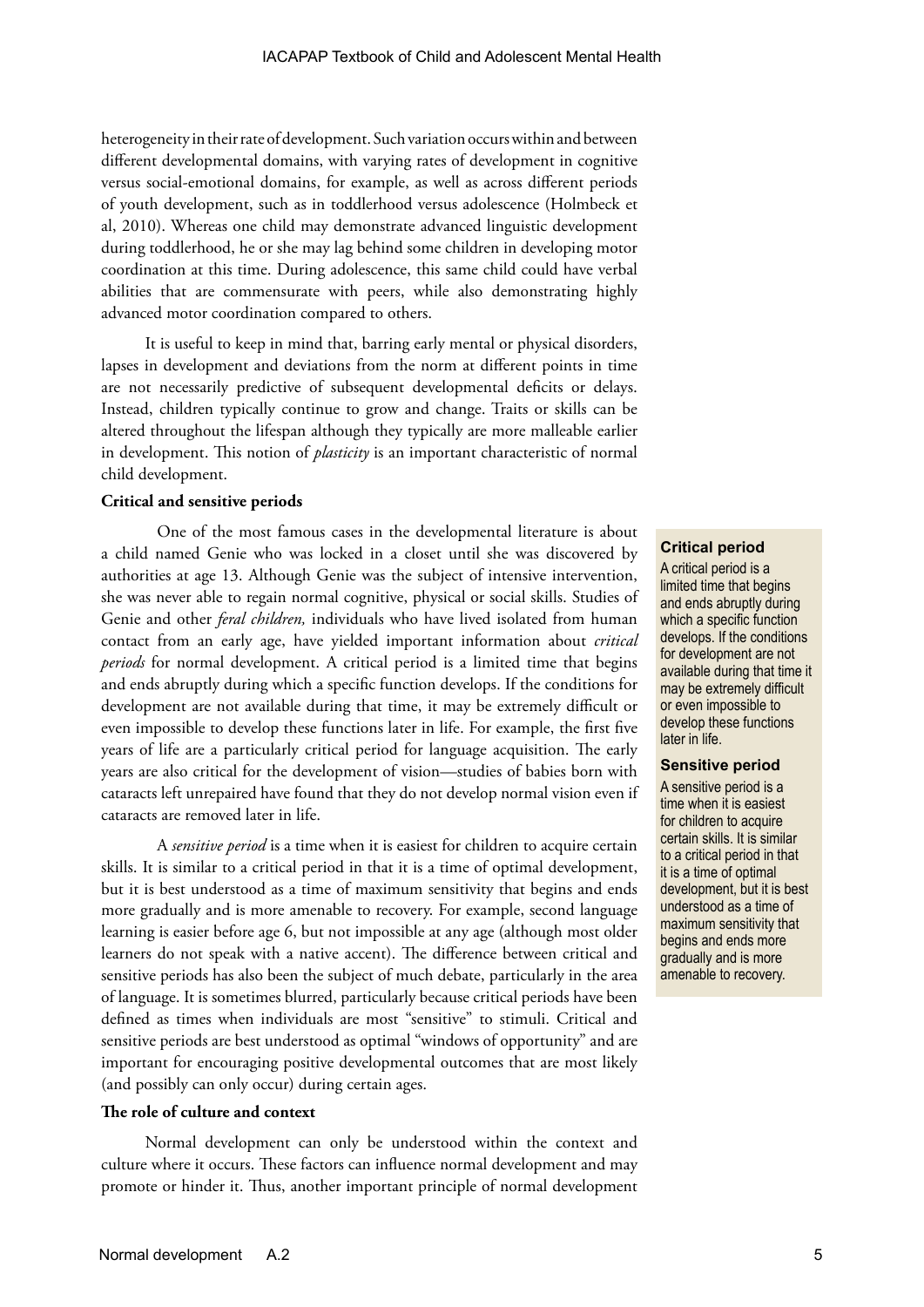is that average population rates for on- or off-time development may vary considerably within and across racial/ethnic and cultural groups. They may also vary according to other contextual differences including historical era, community, or socioeconomic status. For example, during the colonial period in the US, parents considered babies crawling to be something abnormal and to be avoided at all costs. Doctors at that time even recommended that parents tie their children to a cradle to prevent crawling as this movement was thought to be reflective of animal and not human behavior. Now, most American parents are delighted when they see their children beginning to crawl and try to encourage it.

The nature and timing of some capabilities is less likely to vary across context, particularly in physical and cognitive domains. Skills and behaviors such as cooing and babbling, initiation of speech, or the ability to use abstract reasoning—develop in a more species-specific pattern; they are all capabilities that are unlikely to differ cross-culturally. For example, children in India, China, Sweden, and Peru all are likely to begin to talk during the second year of life, although cultural practices may encourage or discourage the precise timing of language development. Similarly, if a child grows up in a culture that does not encourage abstract thinking, although this potential develops during adolescence, it may never translate to actual behavior.

This means that normal development must always be understood within a specific culture or context that regulates its expression. However, this framework can also present challenges. For example, immigrant parents often expect their children to conform to standards of normal behavior in their home country while children try to assimilate to their new culture. Children and parents must also conform to standards that may be considered normal in their home country that may even be illegal in their new country. For this reason it is important for practitioners to understand the cultural norms of their clients and how they can best align with acceptable practices.

### **STAGES AND DOMAINS OF DEVELOPMENT**

The following sections describe age-graded milestones across different domains of development. Child development is organized into *infancy* (ages zero to two), *toddlerhood and preschool years* (ages two to five), *childhood* **(**ages six to 11), and *adolescence* (ages 11 to 18). Although in this chapter we do not discuss development during *emerging adulthood* (ages 19 to 29), in many cultures, particularly in higher income Western countries, this period is considered to be a continuation of adolescence as part of an extended transition to adulthood.

*Cognitive development* focuses on changes and growth in internal mental processes, such as concrete and abstract thinking and reasoning, problem-solving, memorizing and recalling, planning, imaging and creating. Cognitive development also refers to the proliferation of internal cognitive scripts or patterns of thinking and understanding, as well as larger schemas, or overarching beliefs about the self, others, and how the world works. Milestones that are categorized as part of the *linguistic* development domain reference the child's communication skills, developing speech patterns, and sentence structuring, much of which relates to the sequencing of cognitive development.

#### Child development is organized into:

- Infancy: 0 to 2 years
- Toddlerhood and preschool: 2 to 5
- Childhood: 6 to 11
- Adolescence: 11 to 18.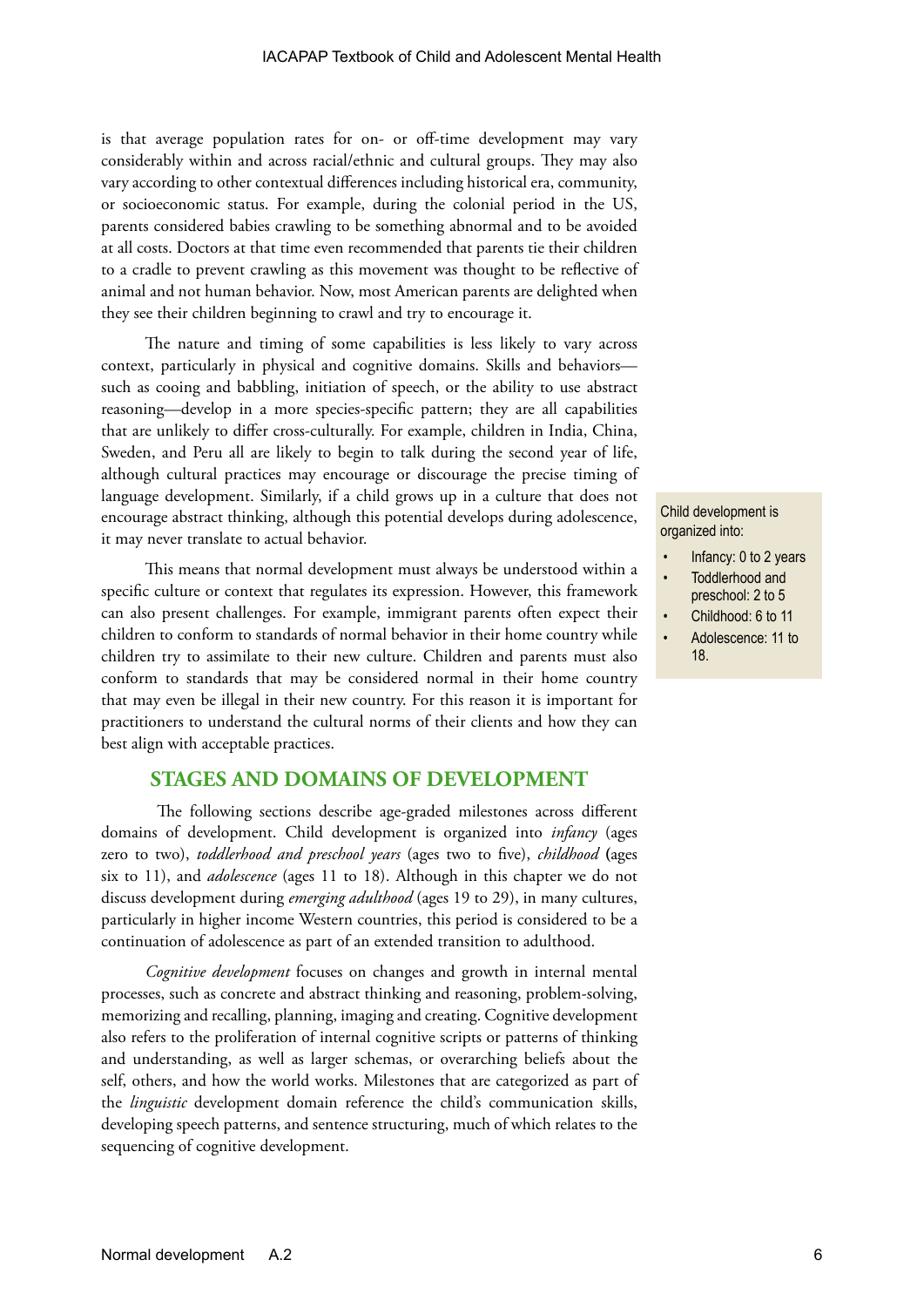The *social-emotional domain* involves the development of relationships with others and the learning of social norms and customs, as well as growth in the ability to identify, understand, express, and modulate one's feelings. *Behavioral milestones* refer broadly to the child's development of age-appropriate behavior, such as following rules or regulating deviant behavior. Throughout infancy, toddlerhood, childhood, and adolescence, normally developing youth negotiate certain tasks or milestones that occur at specific time points, in each of the cognitive, linguistic, social-emotional, and behavioral domains.

# **NORMAL DEVELOPMENT IN INFANCY AND EARLY TODDLERHOOD: AGE ZERO TO TWO**

From birth to age two, interactions and patterns of attachment between the infant and the primary caregiver are an important catalyst for cognitive, linguistic, social-emotional, and behavioral development. Noticeable developmental changes occur rapidly during the infancy period, particularly when comparing the completely dependent child at birth to a child at age two who is able to put words together, walk alone, and navigate the social environment with purpose.

For this reason, milestones within each domain in the following sections are organized according to the period of birth to six months, seven months to 1 year, 13 months to 18 months, and 19 months to two years, to better reflect the sequencing of change during the infancy and early toddlerhood periods. Recall that the descriptions and temporal placement of these milestones generally reflect normal development, but that infants who complete these milestones slightly before or after their same-age peers can still do so within the bounds of what is considered to be normal development.

#### **Cognitive and linguistic milestones**

#### *Birth to six months*

During this period, the infant's use of sight, sound, taste, touch, and smell facilitates cognitive and linguistic growth as well as social interaction with primary caregivers. From birth to six months, infants' perceptual acuity begins to improve, leading to the increased differentiation of external stimuli, such as patterns, colors or sounds, as well as the recognition of facial expressions. As they navigate their new world, babies are attracted to stimuli that help them in this quest—brightly colored mobiles, clear sounds like bells and whistles and easy to distinguish shapes and patterns.

These perceptual changes coincide with the infant's growing preference for familiar people and stimuli. At birth, most babies tolerate being held by a number of different adults without showing too much distress. However, closer to age six months, babies may cry or whimper more often when held by unfamiliar adults or family members, developing a particular preference for the face, vocal sounds and smell of the primary caregiver, typically the mother in most cultures. In some sense, normal developmental processes during infancy suggest it might be easier for a child to start communal care arrangements like day care at a relatively younger age (earlier than six months) before developing clear preferences for caregivers or settings.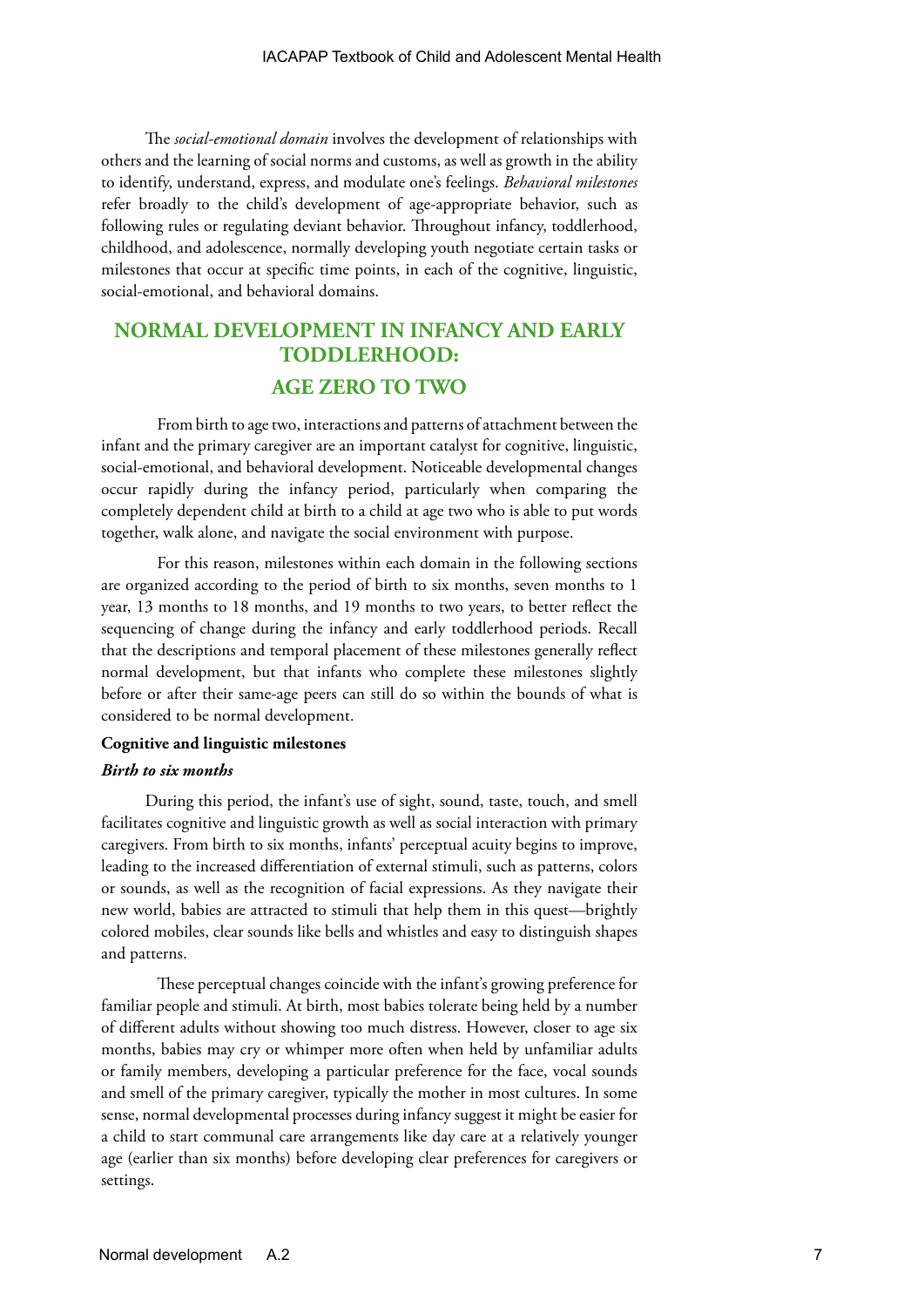During this stage, infants also develop a preference for face-to-face interactions and are able to recognize and imitate adult facial expressions. This recognition and imitation typically is quite pleasing to parents and increases the parent-child bond as reciprocal interactions become possible. The infant's memory and attention skills likewise improve, so that the infant can efficiently remember and attend to certain people, physical locations or objects, such as a bottle or a preferred toy. In essence, during these very early months, the infant is constructing a blueprint for life—filled with familiar objects, people and experiences.

A common concern for parents during this stage is why their babies cry so frequently—during the night, multiple times per day and even after being fed. Yet, without the ability to talk, *crying* is a normal and primary venue for communicating discomfort to caregivers—babies are born crying. Infants cry primarily to express basic needs, such as hunger, thirst, or the desire for comfort, as well as to express negative emotional or physical states, such as anger or pain. Indeed, as parents become more synchronized with their infants, they soon are able to recognize different types of cries, based on the crying pattern, intensity and rhythm. For example, *basic crying* is a cry that increases in intensity and rhythm in response to hunger, whereas *angry crying* and *pain crying*, are characterized by a long cry followed by a period of silence and rapid inhalations, usually beginning suddenly and in response to physical discomfort (Hetherington et al, 2006).

Cultural and contextual differences may also impact babies' crying patterns. It has been reported that infants from non-Western countries are quieter than their counterparts from Western countries (Zeifman, 2001). An examination of infant caregiving practices in these societies suggests that the greater amount of physical contact and the more frequent feedings typical of non-Western parenting habits may physiologically prevent infants from crying. Contextual stressors, such as poverty, can impact important child rearing necessities like food and housing, which may influence parental responsiveness and, in turn, babies' crying. A lack of food, housing, or financial security can make it difficult for parents to provide sensitive, responsive and stimulating care to their children. Therefore, the extent to which parents effectively perform their caregiving roles depends not only on their ability to recognize and respond successfully to their babies' cries, but also on stresses and supports they are provided contextually. For this reason, practitioners and health workers should be especially aware of such stressors in order to support parents who are learning to respond to crying newborns, so as not to become an additional source of stress for the family.

To the relief of many parents, by about two months of age babies also begin *cooing*, making noises that are characterized by short vowel sounds, and move into *babbling* by four months, when consonant sounds are added and speech becomes repetitive, for example, "babababa." Although crying does not stop at this time, cooing and babbling noises are pleasant and fun for parents to hear. They also serve as precursors to language development.

In addition to a preference for the voice of the caregiver, the infant also prefers to hear his or her native language and may begin communicating about the same items or events as the primary caregiver in a process called *joint attention* (Berk 2006). At the infant's birth, a new mother may point to an older sibling and tell the infant, "That's your brother!" At that early age, the infant typically

#### **Crying**

Crying is a normal and primary venue for communicating discomfort to caregivers. Infants cry to express basic needs, such as hunger, thirst, or the desire for comfort, as well as for anger or pain.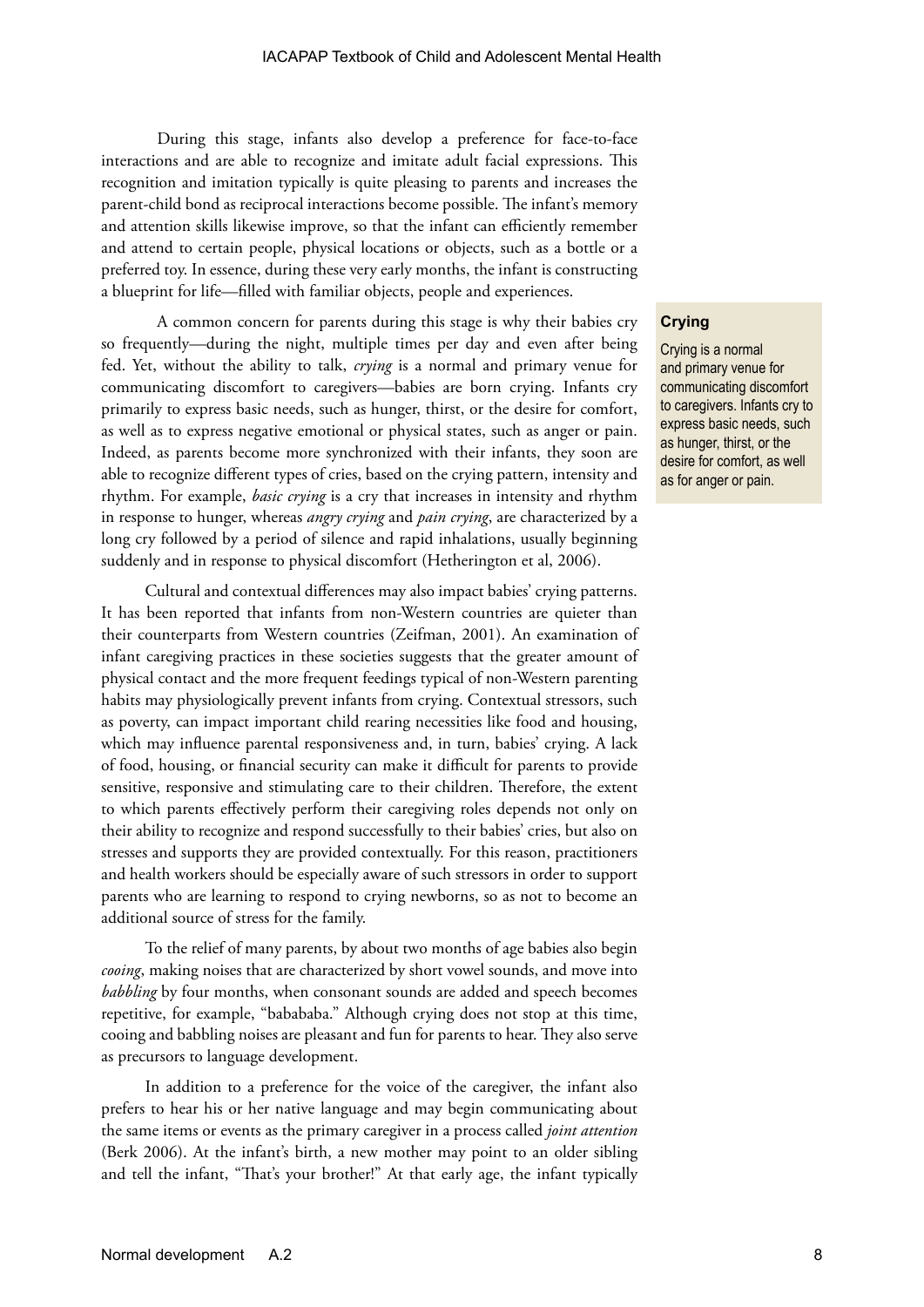would not direct attention towards the brother at that time. When the parent utters this same sentence when the infant is closer to six months, the infant may look at the brother and babble or coo, showing interest in the same subject as the primary caregiver. This joint attention with the caregiver can enhance vocabulary development, and also demonstrates the infant's growing and related cognitive abilities. Parents at this time may start pointing out various environmental objects, people or events, directing the infant's attention and integrating new vocabulary words. Although at this stage, the infant will only change visual attention and make cooing or babbling noises while engaging in joint attention, this process becomes more established in later months and throughout toddlerhood. This also points to the importance of social stimulation and interaction as a primary means for early development.

#### *Age seven months to one year*

Infants continue to use their growing perceptual and sensory capabilities to inform cognitive and linguistic development during this period as they approach one year of age. At this time, infants' memory and attention skills continue to improve, although memory in these early stages is contingent upon the familiarity of the situation or person or the infant's motivation, for example, to interact with others or use a toy.

A milestone of this developmental period is *object permanence*, an understanding that objects or people still exist when these items are not readily



**Object permanence**

Is the understanding that objects or people still exist when they are not readily seen or heard. Object permanency emerges around 8 months of age.

Infants need to develop a relationship with at least one primary caregiver for social and emotional development to occur normally. Proximity between infants and an attachment figure facilitates this process.

Inuit mother and baby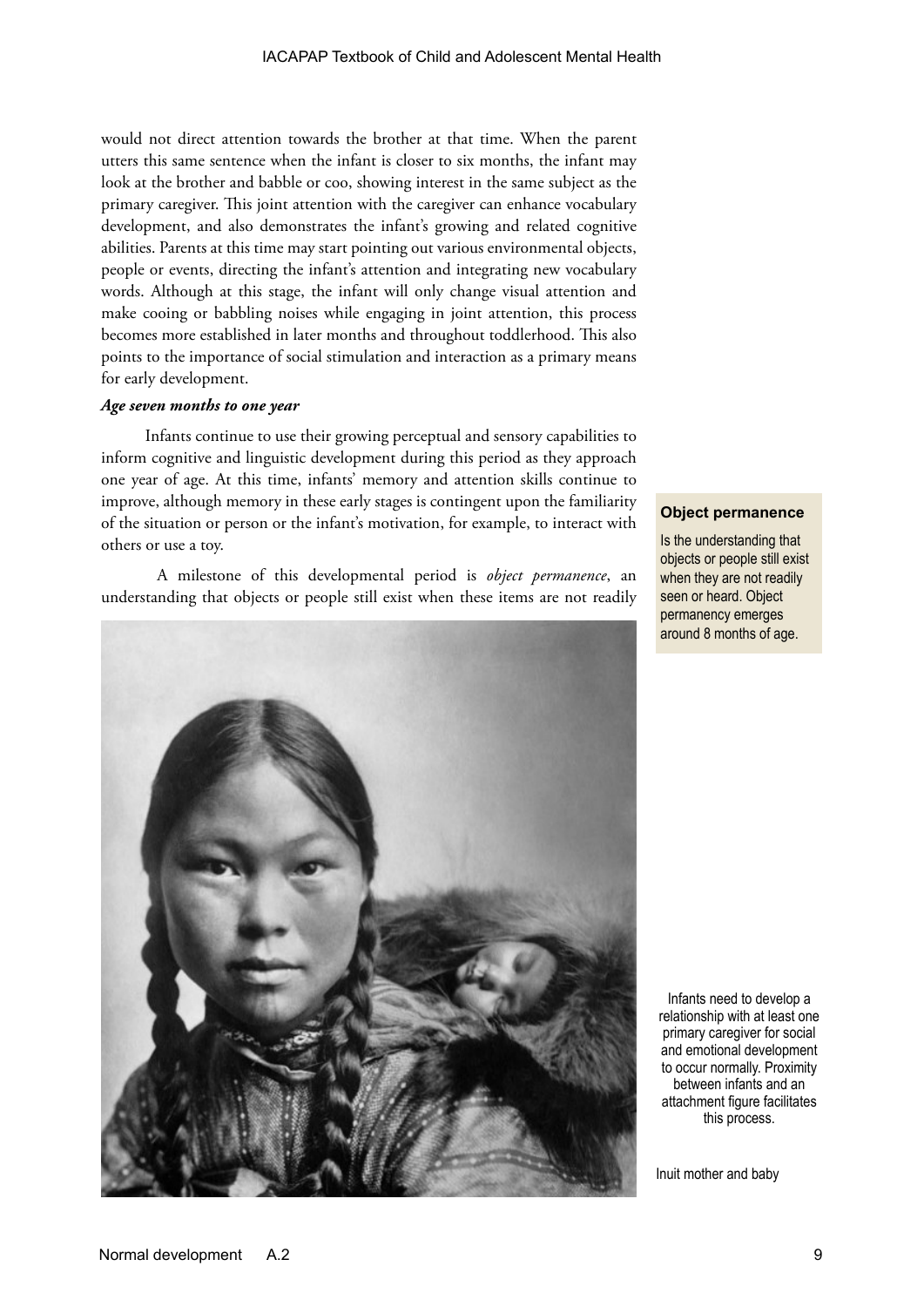seen or heard, that emerges around eight months (Piaget, 1954). As an example, imagine that two eager parents are playing with their three-month-old infant on the floor, using a popular jack-in-the-box toy where the doll figure is hidden in a box and pops out again to surprise the infant. The parents notice that the infant acts as if the toy is gone when it is not directly in sight and only seems frightened when the toy pops out. They wonder whether their baby is unable to play with this toy or even whether something is wrong with their baby. Perplexed, they put the toy in the closet. They decide to try again when their baby is about eight months old and are pleased to see that their infant now searches for the jack-in-the-box doll, babbles excitedly when it pops out and appears to remember the game and where the doll went time and time again. This baby will now also engage in turntaking and "peek-a-boo" games with caregivers, and will search for toys or other items that are out of sight, for example, when an item or toy is placed under a blanket or cloth.

At this stage, babies use babbling in conjunction with play through the manipulations of different sounds when interacting with the parent and in combination with gestural requests for objects. Infants may babble or make noises to suggest they want something, such as a toy or food, and begin to point at objects around age 1, as another form of communicating their desires. Some babies will speak their first word during this period or during the 13 to 18 month stage. Finally, infants will learn and respond to their own name at this point, which also reflects social-emotional gains in differentiating the self from those around the infant, and especially from the primary caregiver, although this process (self-other differentiation) is more apparent after 13 months of age.

#### *Age 13 months to 18 months*

During this time period infants expand their repertoire of earlier cognitive skills. Most babies not only search for objects hidden from sight—characteristic of object permanence—but look for these items in more than one location, such as under the couch and in other rooms, making organized games like hide-and-seek possible.

Memory storage and retrieval continues to advance—babies at this age can imitate others with increasing delays between the time of the observed behavior and the imitation of this behavior in other contexts. For example, at home, a father may put a toy cup on his head playfully, using it like a hat. Later in the week, at daycare or at the home or a relative, the 15-month-old infant may do the same thing when presented with a toy cup while in a playroom, showing a delayed imitation of the father's home behavior. Infants at this age also begin to store prior experiences in memory and are aware of times when present situations are not in accordance with prior events or their pre-existing expectations. For example, while changing a 13-month-old baby's diaper, the mother may give the baby a certain object to keep the infant occupied, like a specific stuffed animal the baby likes to hold and squeeze during diaper change time. If the stuffed toy is unavailable one day, the infant might still look expectantly at the mother and reach toward her, looking for the toy. The infant became accustomed to this routine and has noticed that this diaper change is different from their typical routine.

Infants typically say their first word at 12 or 13 months, although the average range is between eight and 18 months. Many parents may expect their



Click on the picture to access a 2-hour roundtable discussion about the development of temperament.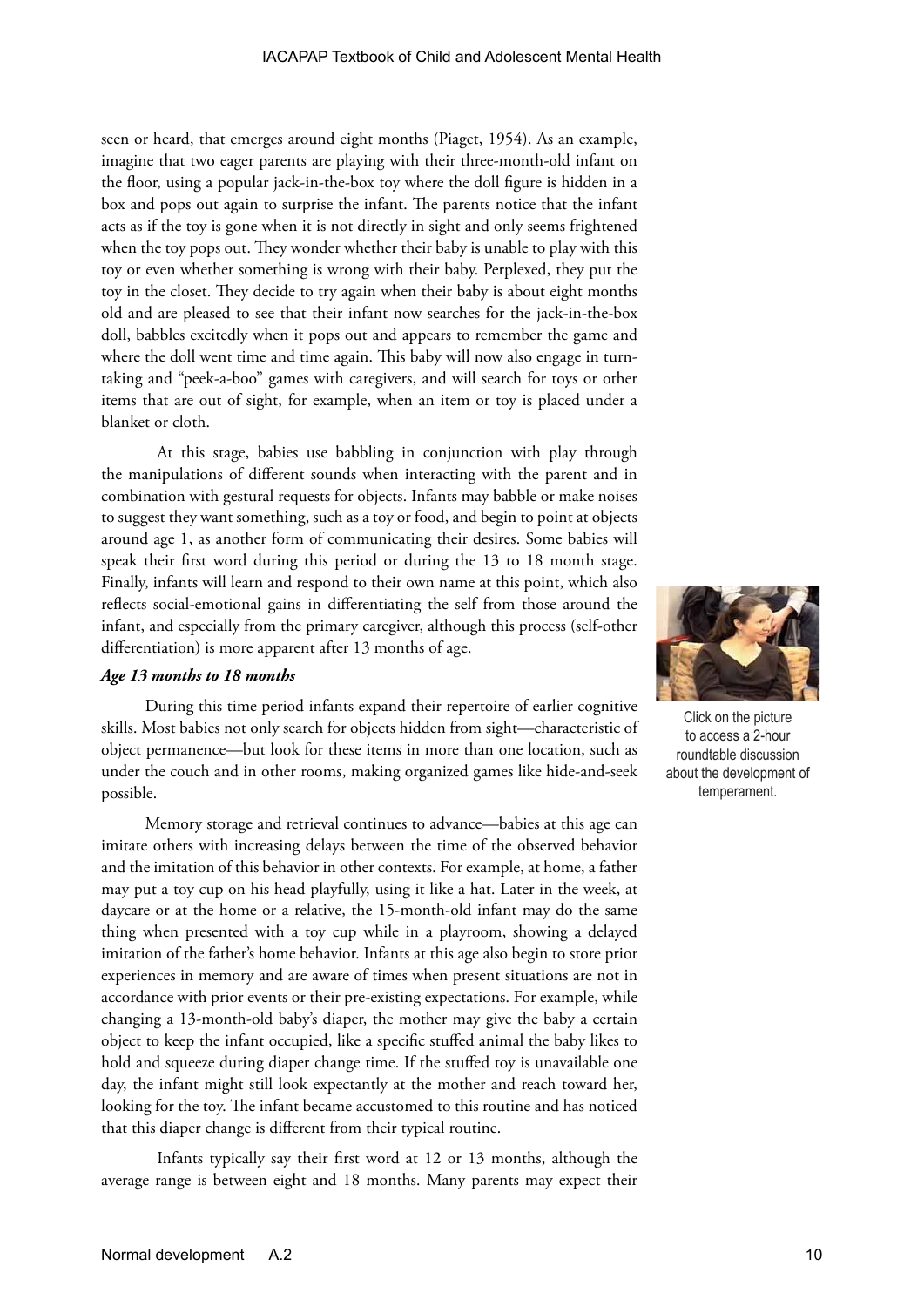child to say "mama" or "dada" first, both of which are similar vowel-consonant combinations to early babbling. However, infants' first words may be based on context or the repetition of particular words that the caregivers say frequently throughout the day. One mother wanted to teach her infant daughter to avoid dangers and repeatedly said "no" during the day. Unfortunately, she was dismayed when her daughter's first word was "no" instead of "mama"—in fact, the daughter started to call her mother "no" for some time.

After the first word, vocabulary will grow to about 200 words during this period, although this can vary substantially by the infant's developmental environment. Socioeconomic status and cultural background are two important variables that can impact language development and content, for example, how many words children learn and whether these words are predominantly objectbased (referential) or expressive. For example, the infant who learned the word "no" soon went on to learn the parents' names, calling them "mama" and "dada." Whereas referential words primarily are used to name things, expressive language describes people, feelings or social events. Children of different demographic or cultural groups may use either more referential or more expressive language during early development, depending on their external environment in combination with other individual characteristics.

#### *Age 19 months to two years*

As the infant approaches toddlerhood, cognitive advances continue in the areas of memory, problem solving and attention (executive functioning). Beginning at this stage, infants can develop and carry out action plans, such as building a specific type of structure with blocks. Whereas 10-month-old children cannot typically sustain play together—typically sit side by side in a playroom (called parallel play)—the play of infants at this stage becomes more interactive. When a pair of 20-month-old infants plays together, they might engage in *pretend* or *makebelieve play*. A common theme for make-believe play is engaging in everyday tasks that the infants have observed others perform, such as eating, cooking, sleeping, or feeding household pets. This type of pretend play is also indicative of more advanced working memory and imitative skills—and perhaps another venue for constructing a blueprint for life.

Cultural differences in children's play themes have been well documented (Rogoff, 2003). Although most children will engage in ordinary chores like sweeping or food preparation cross-culturally, North American toddlers tend to participate more frequently in make-believe play that includes managing household machines such as vacuum cleaners and dishwashers, or using a mobile cell phone. In contrast, Mayan children from Guatemala have less involvement with machines but many have roles in adult activities, such as running errands to a corner store or weaving household items. The differences in themes of play across cultures highlight the fact that cultures and communities may vary considerably in the skills that are considered important or a normal part of one's household. Likewise, practitioners should note that parents who are more informed about the benefits of pretend play may take a more active role in introducing complexity and diversity into play themes. Other parents may either be uninformed about play or it may not be culturally relevant to be involved in children's play activities. Overall, the themes of play and the degree to which parents are involved in play differ

Click on the pictures below to watch developmental theorist Jean Piaget discuss and illustrate his theory about intellectual development (in French and English with subtitles in English).



Part 1 (12:25)



Part 2 (13:05)



Part 3 (11:30)



Part 4 (4:49)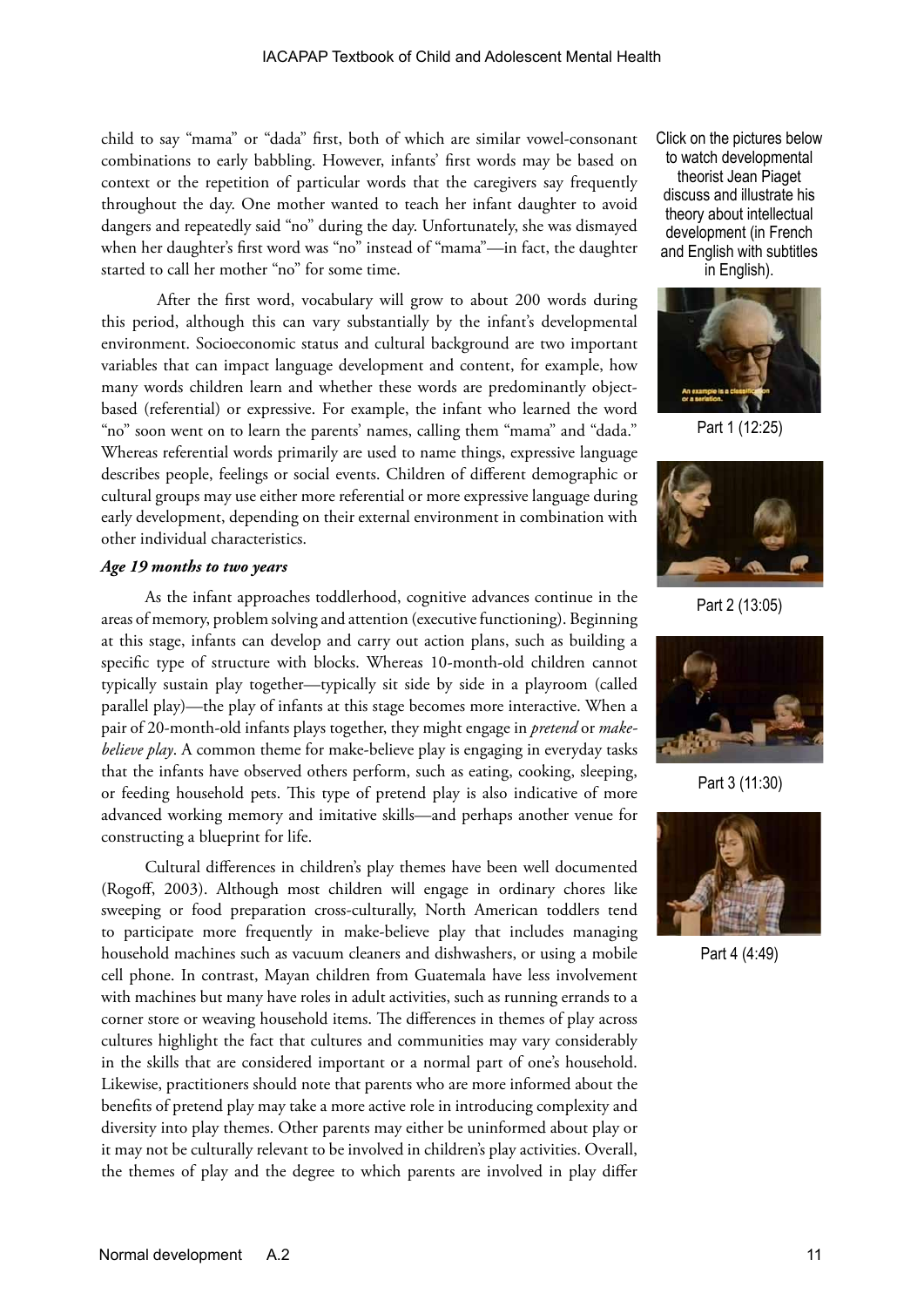across cultures, and should be taken into account before making assumptions about "normal" pretend play.

Along with the cognitive gains at this stage, this period brings several advances in linguistic skills. Infants at this age start combining two or more words, like "no mom!" or "want that," and the infant's vocabulary also grows noticeably. Because children at this stage are learning and practicing word pronunciation, they often replace certain parts of a word with vowels of consonants that are easier to say or leave off the end of words. During his first day of daycare, one infant constantly asked for "ju" during lunchtime and became upset when the preschool teachers tried to ask what this meant. When this infant's father picked him up from daycare that afternoon, he was able to explain to the teachers that this meant "juice," reflecting the infant's routine at home, where he got juice every day with his lunch. In a Spanish-speaking country, such as Mexico, an infant might initially say "melo etá" instead of "caramelo está" in Spanish ("the candy is there," in English) to her granddad as she is trying to find the candy her granddad has playfully hidden away from her. This infant has mispronounced part of the words and left off several sounds. Although parents may express concern that their infant cannot form full words, this type of word replacement or shortening is typical for infants at this stage.

#### **Social-emotional and behavioral milestones**

Just as infants depend primarily on caregivers to facilitate their exploration of the external environment and, by extension, their cognitive and linguistic development, much of the infant's social-emotional and behavioral milestones are negotiated in the context of the infant's relationship with the primary caregiver. A critical milestone during this period is the development of the *attachment relationship*, or the infant's emotional bond to the primary caregiver (Ainsworth, 1979). The strength of this bond indicates the extent to which the infant can use the caregiver as a *secure base* from which to explore the world, return to during times of distress, and use as a framework for social-emotional development.

#### *Birth to six months*

At this early stage, infants are learning to regulate their emotions and behavior, although they may not seem to be very good at it. Part of self-regulation includes the formulation of regular behavioral patterns in the areas of eating and sleeping, for example, as these behaviors can also impact the infant's level of emotional arousal and degree of affect regulation. Although most babies will not sleep through the night until they reach their first birthday, infant sleep cycles become more predictable by the age of eight weeks, when infants are sleeping for longer periods at night than during the day. It is important during this period for parents to establish regular activities and routines—it is easier to learn to wait for something that comes at the same time each day than for something that is random.

Sleeping routines are often difficult for parents to establish and may vary considerably by culture. Is it OK for parents and children to sleep together? How long should they share a bed? Although the majority of American infants typically sleep separately from caregivers in a crib, other cultures prefer *co-sleeping* arrangements, where the infant sleeps with one or more caregivers in the same bed, often with other siblings as well. For some cultures, co-sleeping is seen as

Is it OK for parents and children to sleep together?

How long should they share a bed?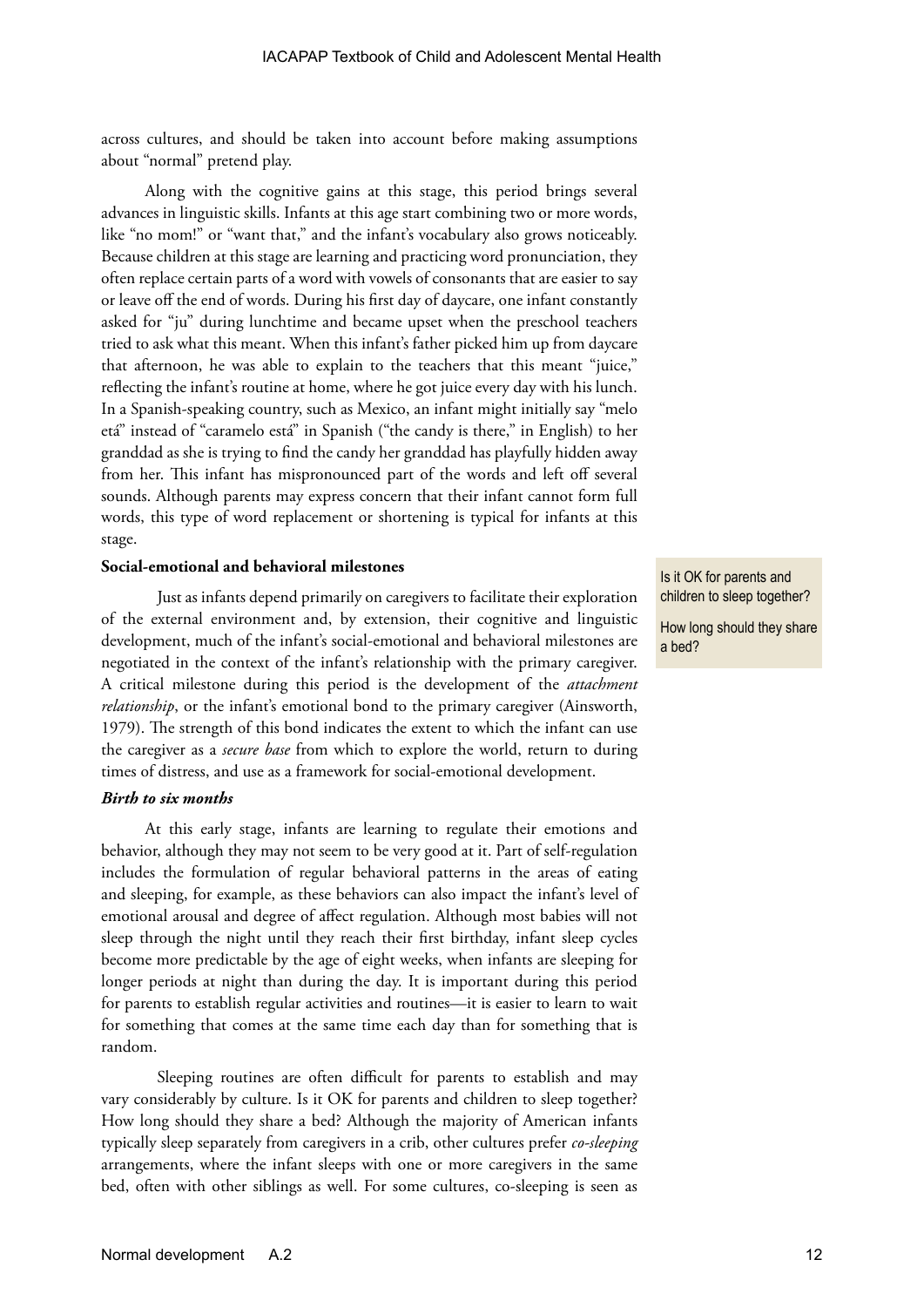an important indication of the infant-caregiver bond and is presumed to have health benefits over sleeping separately. These cultural variations are likely to be reinforced in other practices—the important thing to remember is that infants need routines, and that appropriate routines do vary cross-culturally.

Regardless of the varying sleep and wake cycles or patterns in a particular culture, infants at this stage will begin to exhibit more predictable sleeping habits and cycles. Similarly, eating schedules will become more predictable, with the infant transitioning from feeding five to eight times per day in the first couple of months after birth, to feeding three to five times per day, at relatively equal intervals, by the sixth month of life.

Just as routines are important for babies, infants can easily become overwhelmed by new experiences, taxing their emerging self-regulation skills. For example, imagine that a caregiver is dangling a brightly colored mobile over her three-month-old infants' face, making whooshing noises as she moves the mobile parts above and around the infant's head. After cooing and smiling for a few seconds, the infant suddenly looks away, disengaging from the caregiver's play. Should the caregiver be upset? Did she do something wrong? Is there something wrong with the infant?

Such behavior is normal at this stage of development. It is called *gaze aversion*, and is a normal reaction to overstimulation and arousal. In this case, the infant will look away from the stimuli—for example, turning away from the mother's play with the mobile—as a method to regulate arousal. Over time, through appropriate and sensitive interactions with caregivers, infants' tolerance for emotional arousal and regulation of this arousal will increase. After becoming habituated to the caregiver's play with the mobile, this infant may begin to track the mobile and coo at the caregiver for a longer period of time, eventually maintaining this play.

The infant's range of emotions increases during this period from the dichotomous states of either pleasure (relaxation) or pain (discomfort) to the differentiation of various feeling states within these broad categories. Emotional expression becomes more varied, organized and specific to the infant's external environment and/or internal feeling state. During these months, the infant also begins to match the caregiver's feelings during face-to-face interactions. By the age of six weeks, the infant develops a *social smile* in response to human faces and particularly the face of the primary caregiver. At three or four months, the infant also begins to laugh, especially in response to the laughter of other adults or the surprise at discovering a fun, novel situation, such as the caregivers making funny faces at the infant. Frustration and the closely related emotional state of anger become more distinguishable by about six months, at which point the distinct state of sadness also emerges. Infants will typically withdraw when feeling sad, although crying and its distinct patterning can accompany a range of negative emotional states. In truth, the multiple emotions infants display only six months after birth are striking!

Parents often are surprised to learn that infants (and people) vary greatly in *temperament*, defined as a biological predisposition to patterns of behavior and interaction (Wachs, 2006). Imagine that several new mothers are sitting together at a weekly playgroup with their six-month-old infants when one mother brings

#### **Gaze aversion**

Gaze aversion, looking away from a stimulus, is a normal reaction to overstimulation and arousal and is an infant's attempt to regulate arousal.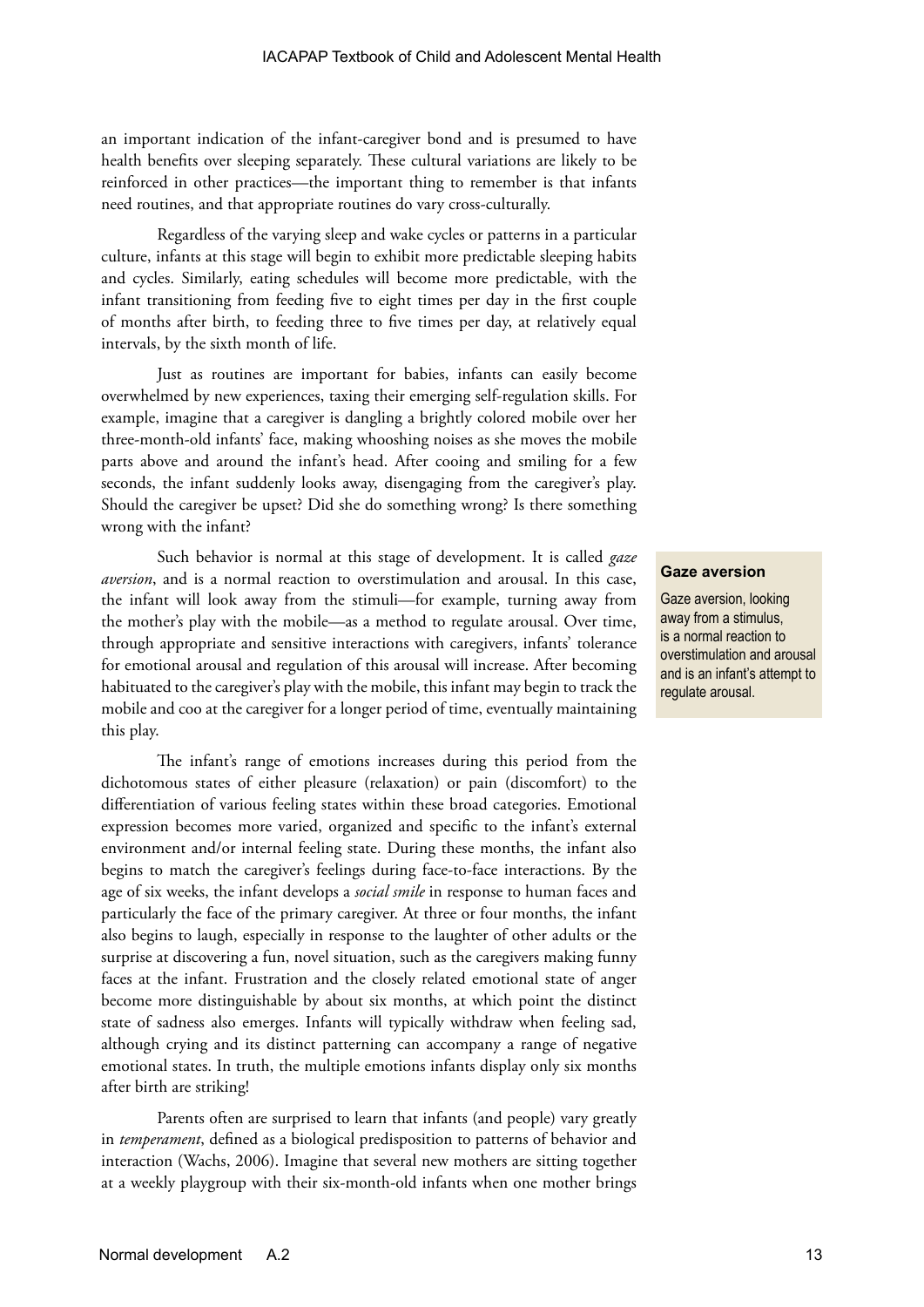

up several eating and sleeping issues she has been having with her baby. Her baby has yet to develop routine sleeping and eating patterns and often cries in response to new toys or situations that he is exposed too. Another mother mentions that she has not had this experience at all, that her infant sleeps through the night and loves exploring new objects and meeting new people. A third mother comments that she is not sure whether her baby will be a social child later in life because the mother remembers being told that she was shy when she was a baby.

The three mothers wonder which of these babies is the most "normal". They all are! They are normal, just different. The first baby would be classified as having a difficult temperament, the second as easy, and the third as slow-to-warm up. Babies who exhibit difficult temperament are those who are highly reactive to external stimuli, expressing more negative emotions, such as anger, fear, or anxiety, and are less likely to effectively manage or regulate those emotional states. Irregular sleeping and eating habits are also associated with this category (Thomas & Chess, 1977). Easy infants are thought to have more regular eating and sleeping habits and to adapt well to new situations or people; these infants are also less emotionally reactive and express and regulate emotions and arousal states without a predominance of negative emotionality. Finally, slow-to-warm-up infants may initially appear more withdrawn than others, with mildly negative responses to novel situations, but eventually exhibit positive and adaptable characteristics and patterns of social responding to others.

Although temperament is thought to be a relatively stable and biologicallyinfluenced trait that can predict later social-emotional development, only 60% of infants can be classified into a temperament category, and infant traits may change over time. Indeed, temperament style has been found to interact with elements of the external environment, such as maternal responsiveness or family chaos, making

Temperament is a biological predisposition to patterns of behaving and interacting.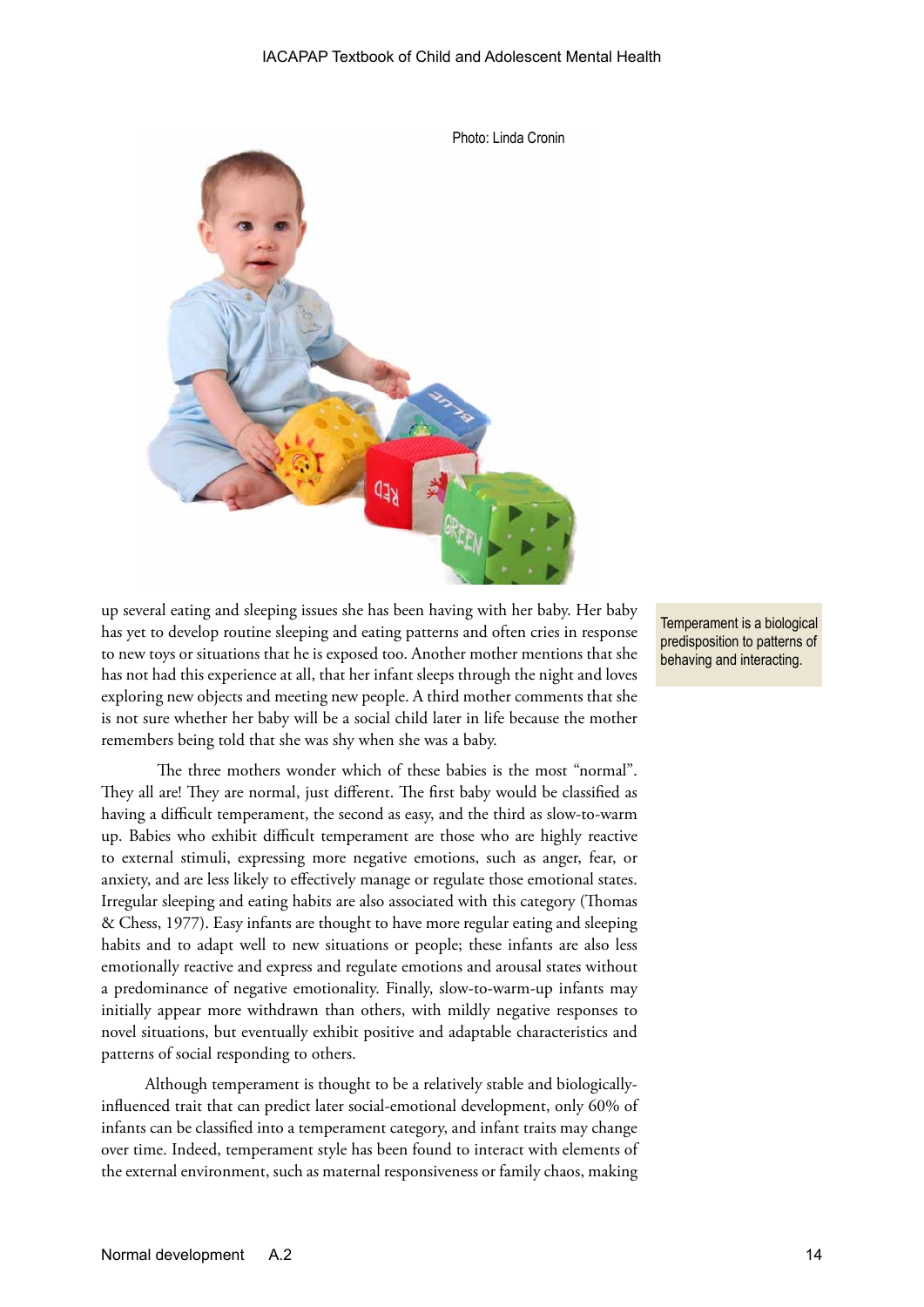it difficult to reliably predict how temperament styles in infancy and toddlerhood relate to later social-emotional development (Essex et al, 2011; Rubin et al, 2002). Remember, the settings where children grow up will influence how they turn out—nature and nurture join forces to make us who we are and who we become.

Additionally, cross-cultural studies have shown differences in infant temperament when comparing Western and non-Western populations (Ahadi & Rothbart, 1993). For example, North American infants typically score higher on measures of activity level (intensity and frequency of motor movements), approach tendencies (degree to which a child accepts new people, objects or situations), and positive mood (extent to which a child expresses positive emotions) when compared to Chinese infants. Conversely, this line of research has shown that Chinese infants are, on average, more easily consoled during a crying episode than their North American counterparts.

#### *Age seven months to one year*

The most apparent social-emotional and behavioral milestones during this period are the development of the *attachment relationship*, and the occurrence of *stranger wariness* and *separation anxiety*. Infant-caregiver attachment refers to the infant's bond with the primary caregiver, and the extent to which the infant can use the caregiver as a *secure base* for exploration and for comfort. Researchers initially classified attachment styles through a series of interactions called the "Strange Situation task", involving short separations from the primary caregiver and exposure to another adult in the context of an unfamiliar playroom (Ainsworth, 1979).

*Secure attachment* refers to infants who cry when the primary caregiver is absent, but allow themselves to be comforted upon the caregiver's return; these infants also use their caregiver as a secure base which they periodically "check in with," by physically toddling back to or visually glancing over at the caregiver, during their exploration of new environments or situations. *Separation anxiety* can be an overt sign of secure attachment, although not all infants evidence this type of behavior and it may occur regardless of attachment classification (Berk, 2006). Many primary caregivers express concern that at this age their children cannot tolerate minor separations and begin crying inconsolably when the caregiver leaves, whether parents are leaving their child with unfamiliar adults in a new daycare setting or in the care of familiar family members. This anxious behavior peaks around one year of age, along with *stranger wariness*, in which the infant displays discomfort in the presence of unfamiliar people. Although separation anxiety may persist even after the infant develops a regular routine of separations from the primary caregiver, for example, attending daycare five days per week, this behavior is normal up until toddlerhood.

Insecurely attached infants fall into several categories, all of which reflect disruptions in the infant-caregiver bond. *Avoidant attachment* characterizes infants who do not become distressed when the caregiver leaves the room and react to both strangers and the caregiver in a similarly unresponsive fashion. Infants who exhibit *resistant attachment* are hesitant to explore an unfamiliar playroom while the caregiver is present, become upset when she leaves and are angry and sometimes aggressive with the caregiver when she returns, showing some resistance to being comforted. *Disorganized attachment*, a category created after several years

#### **Insecure attachment**

Disruptions in the infantcaregiver bond can result in insecurely attached infants. This can manifest in:

- Avoidant attachment, when infants do not become distressed when the caregiver leaves the room and react to both strangers and the caregiver in a similarly unresponsive fashion.
- Resistant attachment, which is characterised by hesitancy to explore an unfamiliar playroom while the caregiver is present, become upset when she leaves and are angry and sometimes aggressive with the caregiver when she returns, showing some resistance to being comforted.
- **Disorganized** attachment, when infants appear confused, contradictory or emotionally labile in their behavior, with some of these infants showing signs of disassociation (frozen facial expression and total unresponsiveness).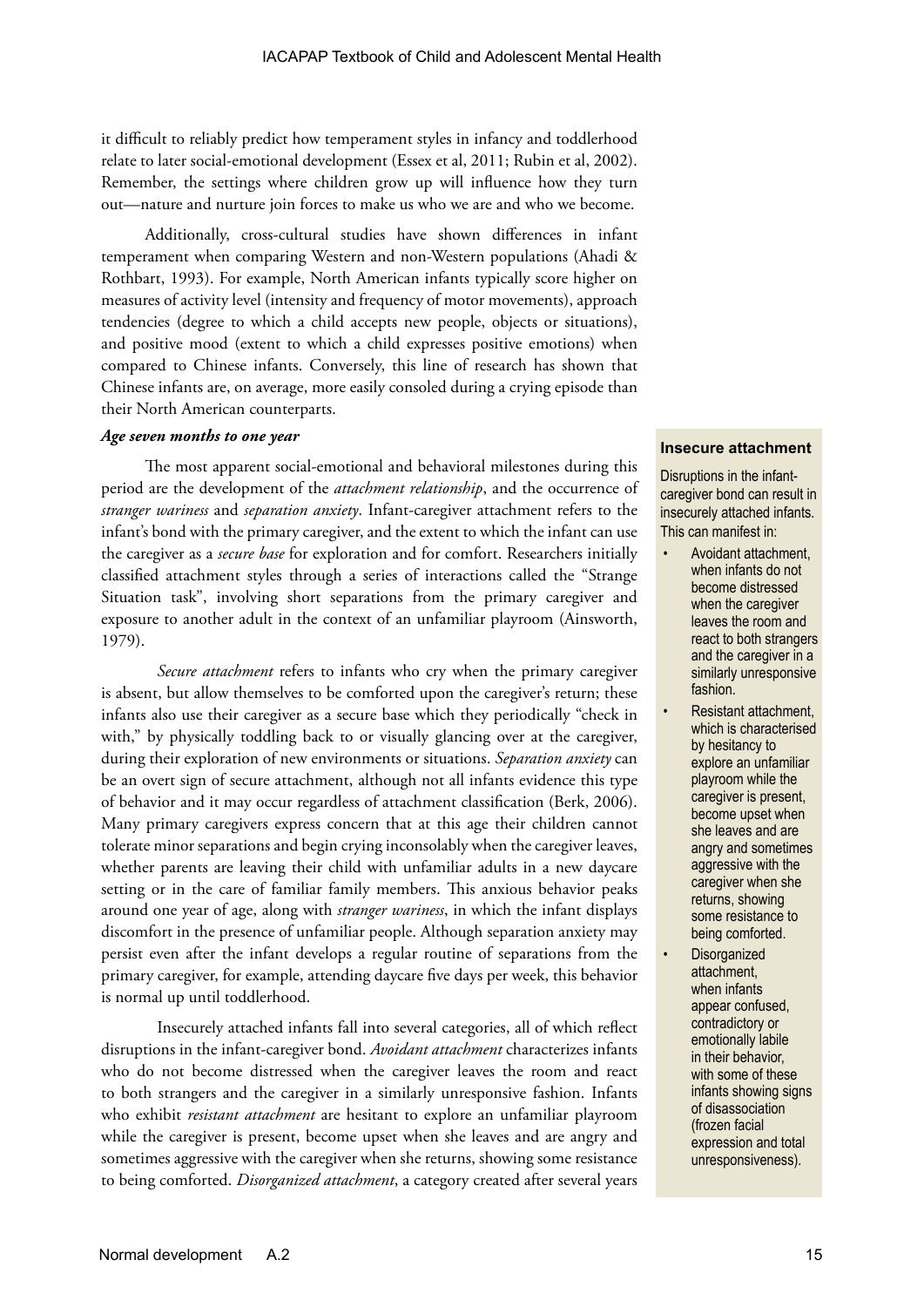of initial attachment research, represents infants who are confused, contradictory, or emotionally labile in their behavior, with some of these infants showing signs of disassociation (frozen facial expression and total unresponsiveness); this category reflects the most severe form of insecure attachment.

Although a healthy infant-caregiver relational bond is important, the attachment relationship and its influence on later development depend on multiple individual and contextual factors. These include maternal sensitivity and responsiveness, infant temperament, home environment, socio-economic status, racial/ethnic background, and other influences in the infant's life (Seifer et al, 1996; Wong et al, 2009).

The biological mother also is not necessarily the primary attachment figure; the infant may bond with other important adults, including fathers, extended family members and foster parents. Attachment classifications also depend a great deal on the infant's cultural context. Attachment classifications and the Strange Situation task are culture-bound phenomena, and may not adequately describe infantcaregiver attachment in other cultures. For example, suppose a Japanese infant and his mother are placed in a Strange Situation task and the infant does not appear to be distressed when his mother leaves the room. When a stranger comes in to play with the infant, the infant is somewhat non-responsive and continues playing on his own. This pattern persists when his mother returns to the room. Should this infant be classified as having an avoidant attachment pattern? Not necessarily; infants in non-Western societies may display behavior that North Americans would characterize as avoidant, but in reality these patterns are normative in other cultural groups (Marcus & Kitayama, 1991). Finally, attachment patterns, like temperament, are not always stable over time and can change according to changes in the infant's temperament, home life, and environmental context.

*Social referencing*, another social-emotional milestone, also begins during this period. Imagine a baby at this age falls down while playing with siblings and the parent in the grass at the park. The infant has fallen on a relatively soft surface and is not hurt. The infant appears surprised at the fall, but looks quickly at the caregiver, who smiles and tells the infant, "Oops! You fell down." The infant smiles in return and continues to play. This interaction is indicative of social referencing, which occurs when the infant looks to either the primary caregiver or other important adults before reacting to ambiguous or novel situations. Another example of this situation would be if an unfamiliar dog approached the infant, siblings, and caregiver while they were playing in the park. When the infant sees his sibling and parent petting the dog and guiding the infant in interacting with the dog, the infant will use these behavioral and emotional responses to appraise the nature of the situation and respond accordingly. Although infants will be wary of strangers or new animals, they are more likely to respond positively if they view their caregiver exhibiting positive emotions in response to the stranger's or the animal's presence.

Social referencing can also give children opportunities to discover and imitate how to react to aspects of their social environment—in other words, social referencing provides a basis for acquiring knowledge about culture-bound social nuances. For example, in a context where different castes co-exist, an infant from a lower caste may witness, and subsequently learn to imitate, submissiveness in

#### **Social referencing**

Social referencing is the term used to describe the way that infants take their cues from others in deciding what emotions and actions are appropriate in a specific situation.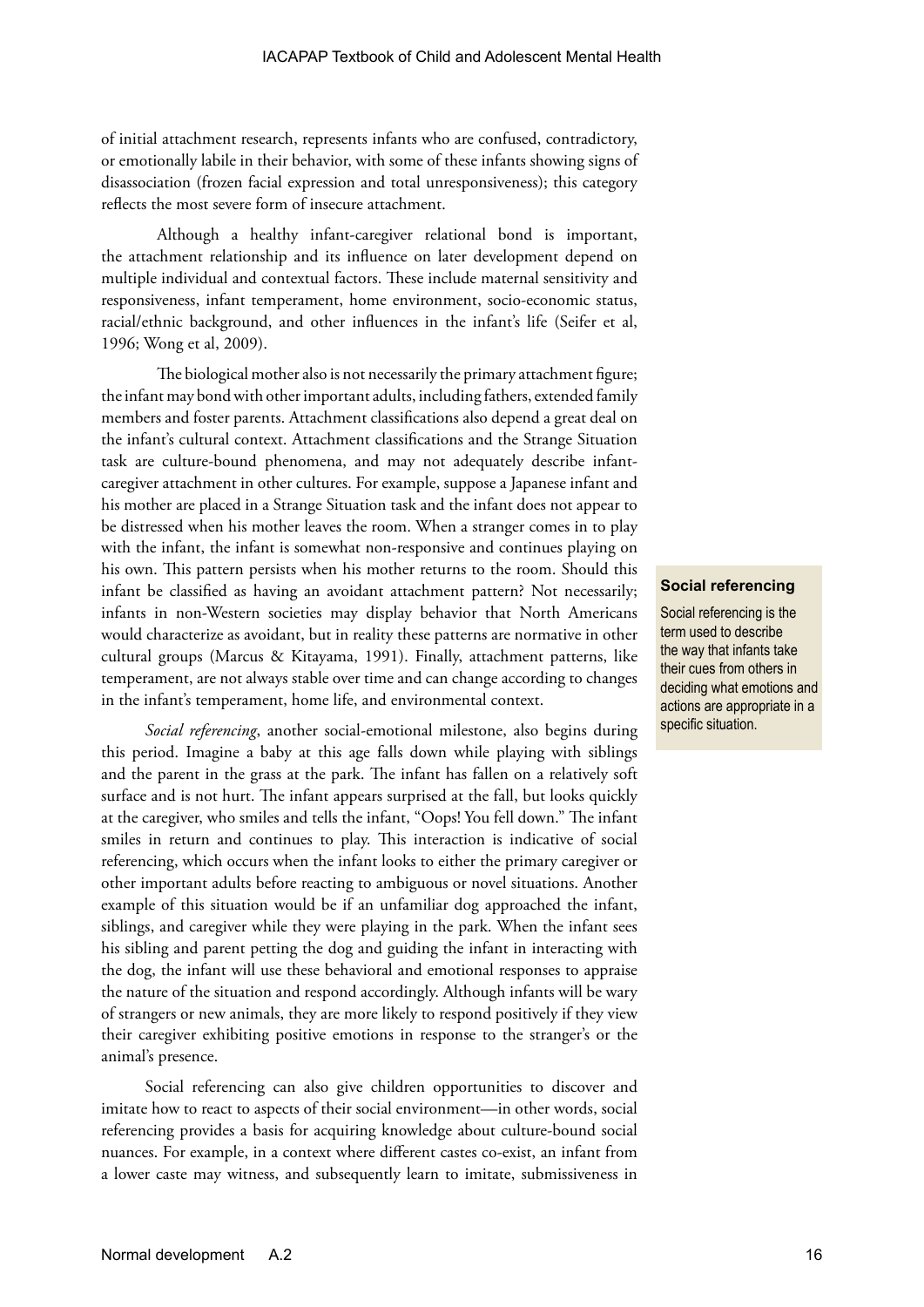the presence of high-caste persons from watching interactions between primary caregivers and high-caste individuals. Additionally, if this toddler grew up in India, he might learn through social referencing at an early age to only use his right hand for eating—in India, the right hand is the "clean" hand while the left is the "dirty" hand, used for cleaning oneself after defecation. This premature right-hand dominance might then lead the child to an earlier knowledge of left and right compared to children his age in other countries, showing how social referencing can promote the learning of culture-bound social nuances and can lead to additional cultural differences.

Social referencing continues to develop throughout toddlerhood and beyond, as individuals take cues from others to learn how to appropriately respond to different emotionally stimulating situations or use others' responses in comparison with their own emotional states and preferences. This milestone also indicates that the infant is becoming aware of the difference between the self and others, as well as of the desires and feelings of others. Corresponding with this growing realization, another important milestone during this period is the infant's ability to follow simple directions given by others, which appears at nine to ten months of age and continues to advance later in infancy. In this case, the infant playing with the dog may be able to follow the mother's command to give the dog a stick to play with, and the infant will most likely be able to comply, following the directions of the primary caregiver.

#### *Age 13 months to 18 months*

During this stage, more concrete signs of *self-awareness* develop. Infants now are aware that their body, emotions and behaviors are separate entities from those of their primary caregiver and from others. Infants at this stage begin to recognize themselves, a critically important step in development. A compelling example of this self-awareness is illustrated by an infant's first look in the mirror. Although initially surprised, most infants quickly learn that they are looking at themselves and not someone else. Importantly, cross-cultural studies have shown that there are significant differences in the responses of Western and non-Western infants when looking at their reflection in a mirror (Broeschet al, 2010). While mirror recognition may be a marker of growing self-concept in Western infants, this is not necessarily the case for non-Western infants. As such, the consideration of the mirror self-recognition as an index of self-awareness in children's development is influenced by the cultural context in which the child is embedded.

The changes during this period also show advances in emotional development, as infants are now able to play with peers through imitation or mutual play tasks and can also demonstrate empathy towards others. *Empathy* is the capacity to reflect and feel the emotions demonstrated by another person. When infants see displays of emotion in their caregiver, particularly negative emotionality, infants may show their own personal distress or comfort the caregiver, although the latter empathic response typically occurs around the age of two. At this stage, infants continue to differentiate their emotional experiences from others as their sense of self-awareness grows, but also show signs of prosocial behavior.

#### *Age 19 months to two years*

As toddlerhood approaches, the infant becomes aware of the names for various emotional states and starts to use language and other behaviors to regulate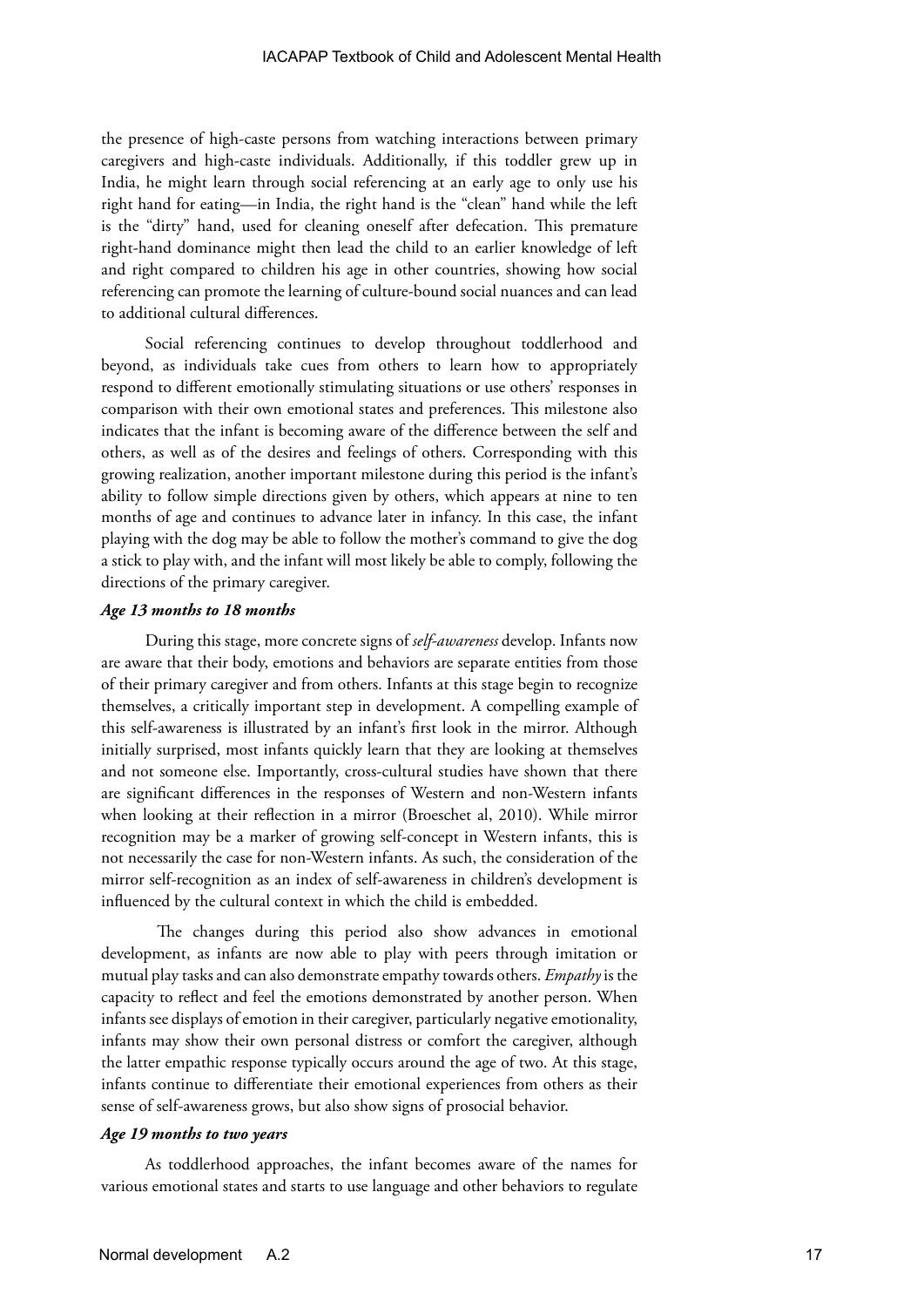| Table A.2.1 Summary of developmental milestones from zero to two years |                                                                                                                                                                                                                                                                                                                                                                                                                                                                                                                                                                                                                                                            |                                                                                                                                                                                                                                                                                                                                                                                                                                                                                                                                                                                                                                         |  |  |
|------------------------------------------------------------------------|------------------------------------------------------------------------------------------------------------------------------------------------------------------------------------------------------------------------------------------------------------------------------------------------------------------------------------------------------------------------------------------------------------------------------------------------------------------------------------------------------------------------------------------------------------------------------------------------------------------------------------------------------------|-----------------------------------------------------------------------------------------------------------------------------------------------------------------------------------------------------------------------------------------------------------------------------------------------------------------------------------------------------------------------------------------------------------------------------------------------------------------------------------------------------------------------------------------------------------------------------------------------------------------------------------------|--|--|
|                                                                        | <b>Cognitive and linguistic milestones:</b><br><b>Social stimulation and interaction</b>                                                                                                                                                                                                                                                                                                                                                                                                                                                                                                                                                                   | <b>Social-emotional and behavioral</b><br>milestones:<br><b>Attachment relationships</b>                                                                                                                                                                                                                                                                                                                                                                                                                                                                                                                                                |  |  |
| Birth to six months                                                    | Better differentiation of external stimuli (sounds,<br>$\bullet$<br>colors, etc.)<br>Recognition of facial expression<br>$\bullet$<br>Preference for familiar people, stimuli and face-to-<br>$\bullet$<br>face interactions.<br>Improvement of memory and attention skills<br>(infants can remember and attend to certain<br>people, physical locations or objects)<br>Use of crying to express basic needs (hunger,<br>thirst, comfort, etc.)<br>Emergence of language precursors: Cooing (2<br>$\bullet$<br>months) and babbling (4 months)<br>Joint attention: Caregiver and baby take turns<br>$\bullet$<br>exchanging facial expressions and noises. | Early behavioral and emotional self-regulation<br>$\bullet$<br>based on establishment of regular activities and<br>routines (e.g., eating, sleeping, etc.)<br>Sleep cycles become more predictable by the<br>$\bullet$<br>age of eight weeks<br>Gaze aversion: Normal reaction to<br>$\bullet$<br>overstimulation and arousal<br>Social smile: As a response to familiar human<br>faces (6 weeks) and as initiated by the baby (3 or<br>4 months).<br>Multiple displays of emotions by age six months<br>$\bullet$<br>(e.g., frustration, anger, sadness, etc.)<br>Individual and contextual differences in<br>$\bullet$<br>temperament |  |  |
| Seven months to one year                                               | Growing perceptual and sensory capabilities.<br>$\bullet$<br>Improvement of memory and attention skills:<br>$\bullet$<br>Dependent on the familiarity of the situation,<br>person, or infant's motivation<br>Object permanence (eight months): Objects and<br>٠<br>people still exist although not seen or heard<br>Emergent language skills: Babbling when<br>$\bullet$<br>interacting with the caregiver, some will speak<br>their first word at 12 months or in the next stage<br>Can point to an object (e.g., a toy) around one<br>٠<br>year<br>Will learn and respond to own name.<br>$\bullet$                                                      | Development of attachment relationships:<br>$\bullet$<br>Infant's bond with the primary caregiver<br>Separation anxiety: Displays anxiety when the<br>$\bullet$<br>caregiver leaves<br>Social referencing:<br>$\bullet$<br>How to react to ambiguous or novel<br>situations<br>Facilitates acquisition of culture-bound<br>social nuances<br>Differentiation between self and others.                                                                                                                                                                                                                                                   |  |  |
| $s$ to 18<br>$\mathbf{a}$<br>13 month<br>mont                          | Expansion of their repertoire of earlier cognitive<br>$\bullet$<br>skills:<br>Object permanence: Will look for the hidden<br>item in more than one location<br>Memory and retrieval: Increasing delays<br>between the observed behavior and its<br>imitation in other contexts<br>After the first word (eight-18 months):<br>Vocabulary grows to about 200 words.                                                                                                                                                                                                                                                                                          | Self-awareness: Recognition of oneself<br>$\bullet$<br>First demonstrations of empathy: Capacity to<br>$\bullet$<br>reflect and feel the emotions demonstrated by<br>another person (e.g., when infants see displays<br>of negative emotionality in their caregiver, they<br>may show their own personal distress or attempt<br>to comfort the caregiver).                                                                                                                                                                                                                                                                              |  |  |
| 19 months to two years                                                 | Cognitive advances in memory, problem solving,<br>and attention:<br>Development and execution of action plans<br>(e.g., building a structure)<br>Pretend or make-believe play (20 months)<br>-<br>and daily life play themes<br>Advanced linguistic skills:<br>٠<br>Combining two or more words<br>Replacement of parts of a word with vowels<br>or consonants that are easier to say<br>Vocabulary growth.                                                                                                                                                                                                                                                | Use of language and other behaviors to regulate<br>emotional experience<br>Growing awareness of others<br>$\bullet$<br>Emergence of more complex emotions (e.g.,<br>$\bullet$<br>embarrassment, guilt, shame, etc.)<br>Lower intensity of separation anxiety<br>$\bullet$<br>First signs of self-control: Able to delay<br>engagement in an enjoyable task<br>Play: Imitation of others, use of language and<br>play choices based on gender stereotypes.                                                                                                                                                                               |  |  |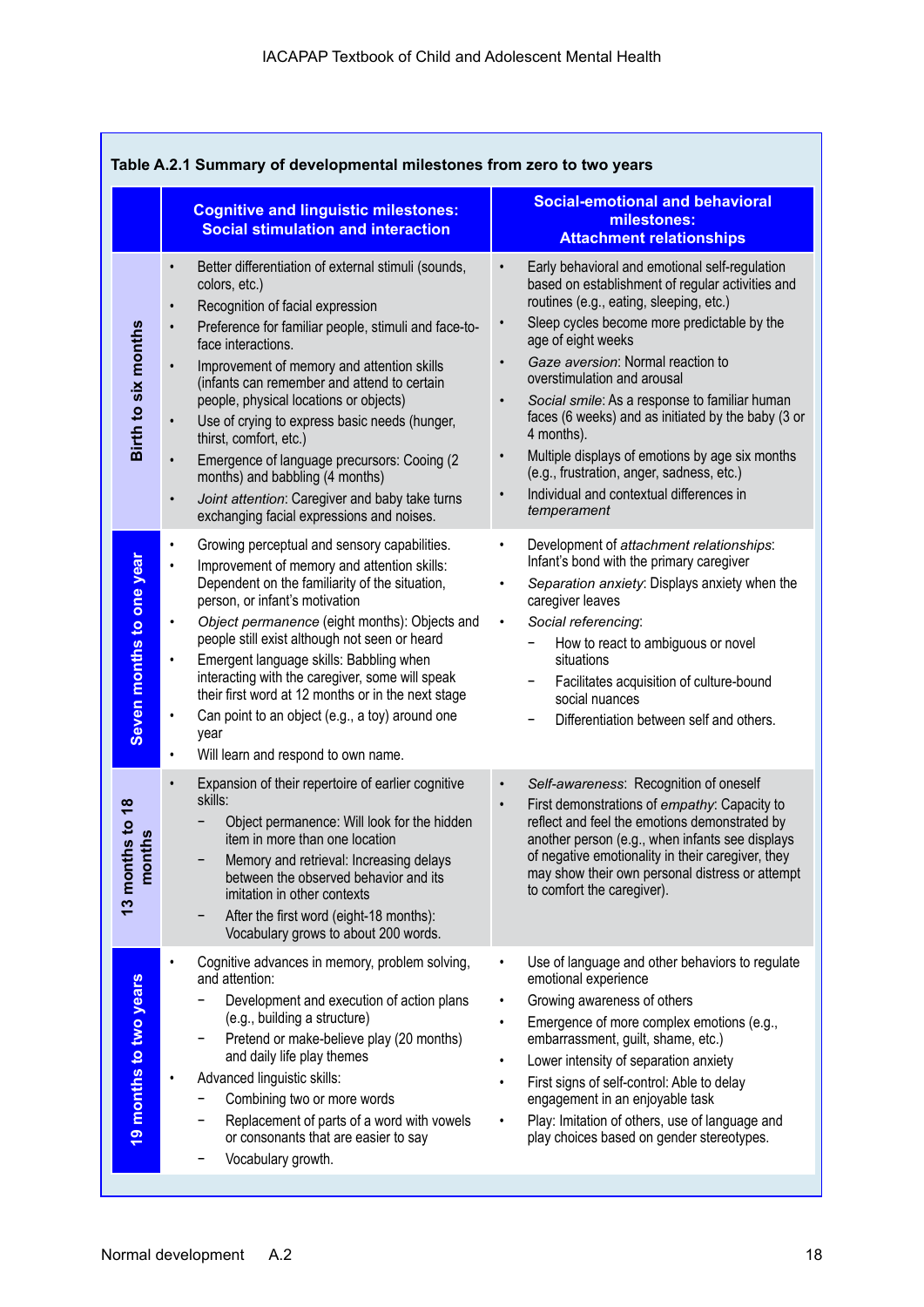his or her emotional experience. For example, the infant may be able to name an internal feeling state and tell the caregiver about it ("I'm mad!") or offer the sad caregiver a hug, showing an increasing capacity for empathy. Consistent with the growing awareness of others during these later stages of infancy, the more complex emotions emerge at this time, such as embarrassment, guilt, and shame, all of which are emotional responses to others' perspectives of the child's behavior. For example, when one family's two-year-old was caught with her hands in the cookie jar, she appeared to respond with embarrassment to her mother's scolding and started to cry when she realized that this action was not allowed. In earlier stages, this same infant may have only cried out of surprise and anger when her mother took the cookies.

Behaviors indicative of separation anxiety decrease in their intensity during this stage and infants begin to show higher-level emotional regulation skills, such as delay of gratification. Although self-control at this age varies according to individual differences, some infants nearing toddlerhood can delay engaging in an enjoyable task or wait to receive a prize if asked to do so. Play behaviors during this time period revolve around imitation of other children, although language is also introduced to describe or direct the play and infants begin to make choices about play items based on gender stereotypes.

#### **Infancy at a glance**

The period of birth to two years is an exciting time of incredible advances in cognitive, linguistic, social-emotional and behavioral development, summarized in Table A.2.1. During the first few months, the infant relies primarily on the caregiver for the provision of basic needs and the facilitation of different developmental advances across multiple domains, by age two the infant shows signs of self-awareness, independence, social coordination, and empathy, which continue to develop during toddlerhood and preschool, setting the groundwork for social engagement and learning.

## **NORMAL DEVELOPMENT IN LATE TODDLERHOOD AND PRESCHOOL: AGE TWO TO FIVE**

Late toddlerhood generally refers to ages two to three. Preschool years typically are between ages three and five. However, due to temporal overlaps within these developmental periods it is also reasonable to discuss cognitive, linguistic, social-emotional, and behavioral milestones throughout toddlerhood and preschool ages as one developmental period spanning ages two to five. During this stage, children continue to negotiate and balance their reliance upon the primary caregiver with their desire for independence. They become more self-reliant in preparation for the school-age years, often their first venture into the world beyond their immediate family and community.

#### **Cognitive and linguistic milestones**

Cognitive milestones between ages two and five largely reflect the child's growing capacities in the areas of working memory, sustained attention, problem-solving, and organization, which facilitate the child's early learning and school readiness. Piaget's theory of cognitive development terms this period the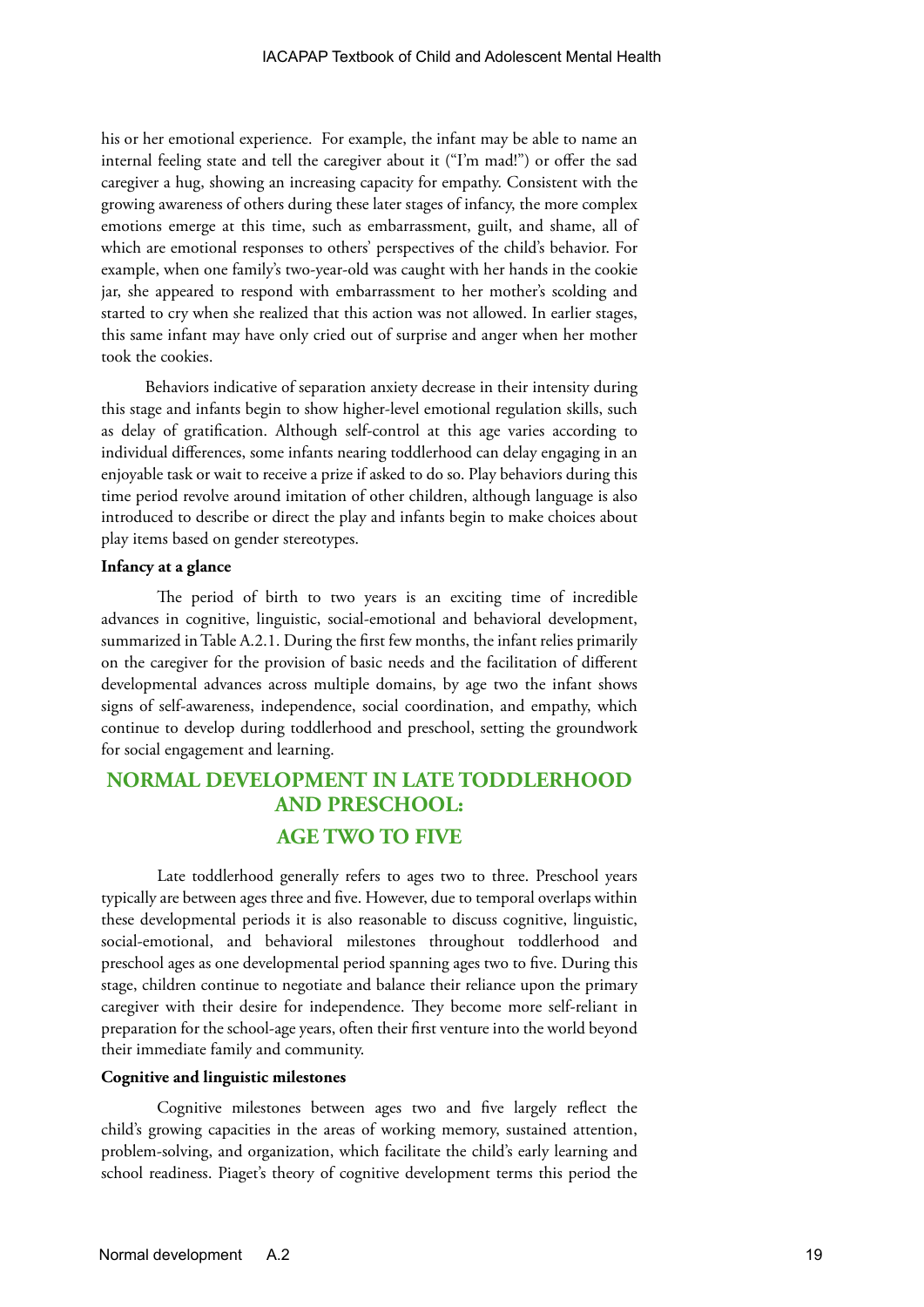*preoperational stage*, wherein the toddler makes advances in his capacity to represent events or stories mentally, but remains *egocentric*, or self-focused, in his thinking (Piaget, 1954). However, recent research suggests a more flexible view of cognitive development at this age, with the toddler and preschooler making some gains in their abilities to empathize with or take the perspective of others.

A concerned parent of a three-year-old boy seeks the advice of a mental health professional. The parent is worried because the toddler often talks at length about an imaginary friend with whom the child says he plays many games. The boy has named the imaginary friend, insists that the friend come everywhere with the parent and the rest of the family, and becomes upset when other family members challenge the existence of this friend. While this behavior would not be considered typical at the age of seven or eight, beginning in toddlerhood and preschool, normally developing children will engage in more complex *sociodramatic play*, including developing imaginary friends, reflecting a growing capacity for mental representations.

Make-believe play with peers begins at age two or 2½, and increases in complexity until age four or five, when preschoolers begin to mutually build upon their make-believe play (Davies, 2004). Make-believe play indicates that children are able to mentally represent their world both with and without play objects, and can create imaginary sequences or representations of real or pretend life events. The development of an imaginary friend is normal at this age and is only one of many variants on sociodramatic play, which can also include playing house or doctor, pretending to be a superhero, or pretending that stuffed toys or other items can talk. Although at this stage children often pretend that inanimate objects can talk or think, toddlers and preschoolers increasingly differentiate animate from inanimate items. Sociodramatic play also involves and strengthens other cognitive and socialemotional capacities, such as working memory, attention, reasoning, self-control and cooperation, and perspective-taking, all of which grow and develop during this period.

At age three or four, toddlers also come to understand *dual representation*, or the recognition that a symbolic object, such as a photograph or model of a train station, is both an object and a symbol of something else, such as a family member or a train. Along with these advances in mental representation, children during this period also transition from believing in magic and imaginary beings, such as fairies, witches, vampires, or goblins at ages two and three, to searching for logical explanations for make-believe persons such as Santa Claus at ages five or six. However, magical thinking or belief in otherworldly figures will vary according to cultural beliefs and norms, and continued belief in these figures is not necessarily atypical in certain cultural contexts. For example, in modern Chile, many Mapuche communities believe witchcraft to be the primary cause of illness and misfortune. Among the Mapuche, is not strange to find children, adolescents and adults who believe in the existence of witches and their magical powers. Therefore, health practitioners working with these communities should take these beliefs into account when conceptualizing normal development.

Whereas cognitive problem solving during infancy relied mostly on trial and error, problem-solving during this stage is enhanced by the child's greater ability to sustain attention, engage in planning behaviors and use cognitive *scripts*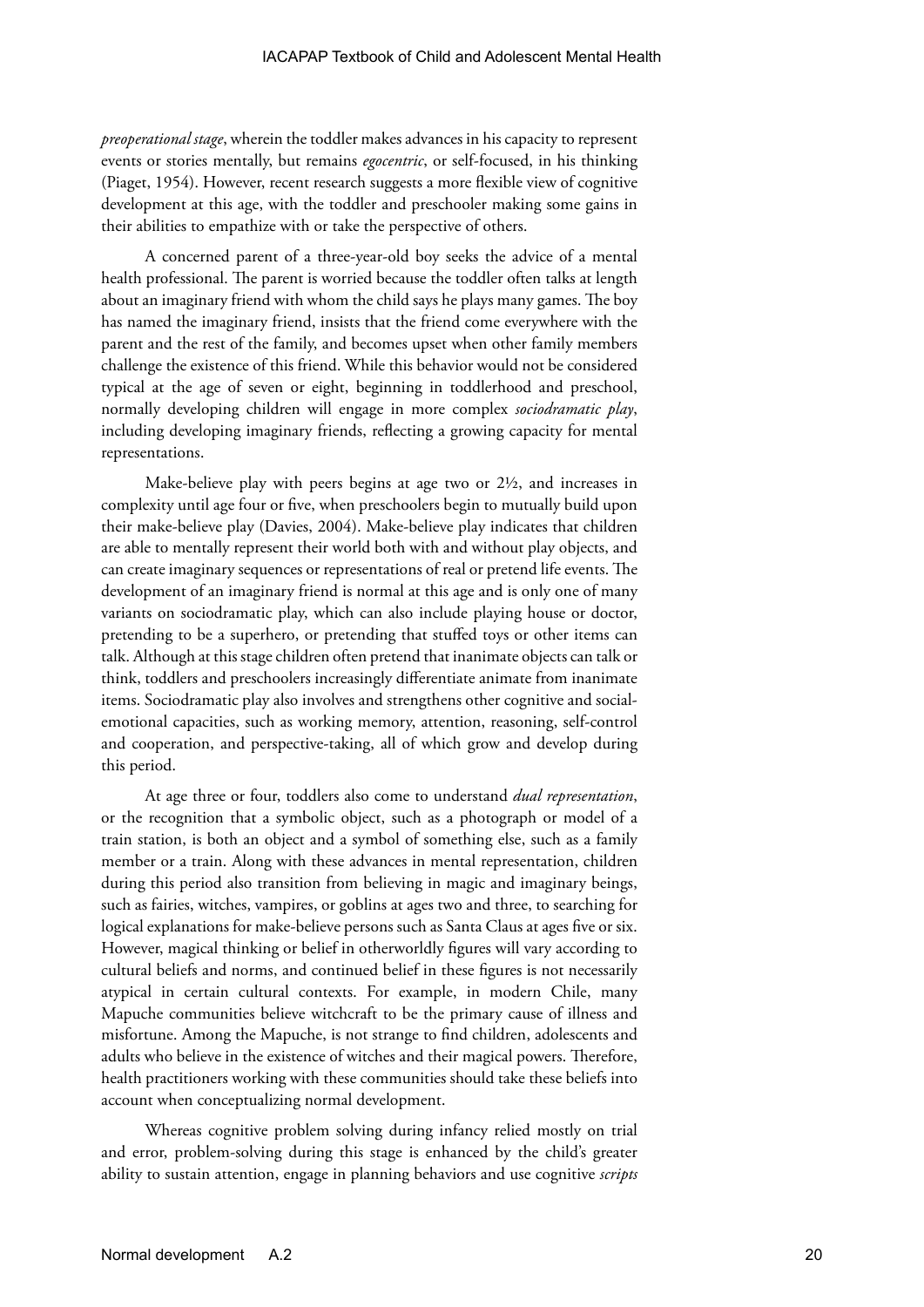

Photo: San Jose Library

or internal models of prior behavior and experiences for everyday problem-solving or interpretive purposes. For example, a toddler may learn how to build a taller and more stable structure with his blocks after learning how to do so from watching peers or caregivers and will integrate this learning into building larger block structures in the future. In terms of interpreting everyday experiences, children between the ages of two and five can typically relay the steps or actions involved in activities such as visiting a relative ("we drive to grandma's, she makes us dinner, we watch a show, we go home") or a day at preschool. Thinking at this stage also becomes more oriented around cause and effect relationships, and memory span can grow to up to four items. Problem solving can also occur through parental scaffolding or support, and through the developing child's use of *private speech.*  Private speech occurs when toddlers and preschoolers talk to themselves out loud, providing themselves with guidance when solving problems, such as thinking through or planning their behavior (Berk, 2006). This milestone may also inform the development of more advanced memory, categorization and self-reflective processes.

Cognitive and linguistic gains in school-based tasks become apparent during these ages, when children learn early literacy and numeracy skills. Although the learning of such skills will vary substantially according to language exposure in the home, socioeconomic status and cultural context, many children during their toddlerhood and preschool years learn to count and recite the alphabet. Children also can usually relate details of a story to others and ask questions to clarify their understanding by age five. Other language skills that continue to develop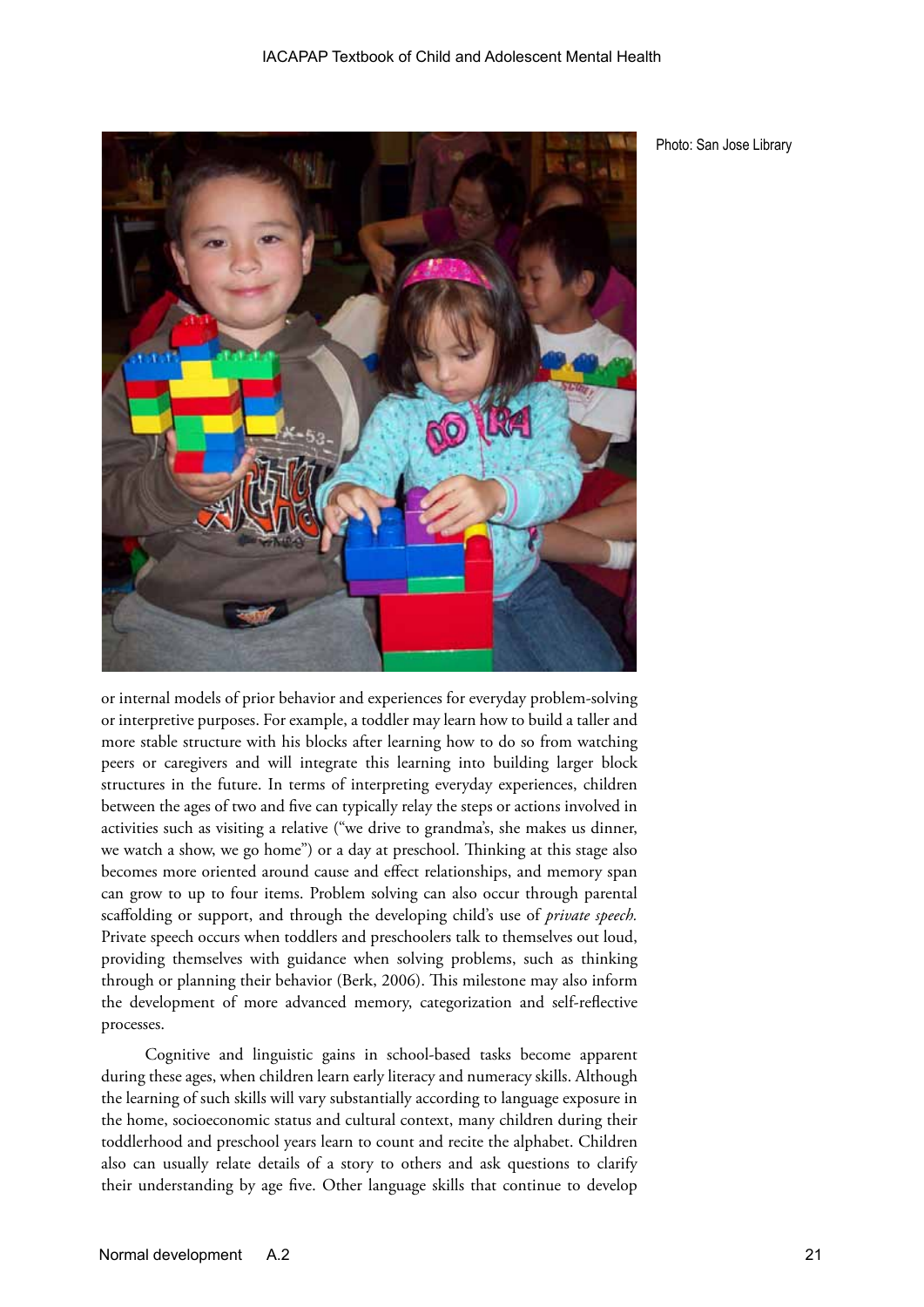and improve between the ages of two and five are in the areas of vocabulary and sentence construction. Important milestones include the growth of the child's vocabulary to about 2,000 words by age five, their ability to define known words and integrate new words into sentences upon hearing them toward the end of the preschool period. Two-year-olds will put sentences together with only two or three words. By age four or five the child can typically communicate with sentences that are more grammatically complex, utilizing different verb tenses, and can speak in coherent verbal exchanges with others.

#### **Social-emotional and behavioral milestones**

Many social-emotional changes occur during the toddler and preschool years. While younger children may comply with parental demands or requests, children at this stage are more likely to be resistant, as they balance their simultaneous desires for parental scaffolding and increased autonomy. Toddler and preschooler transition through a time of increased, and then decreased aggression and temper tantrums, and make overall gains in their understanding of emotions—in both their own emotional expression and that of others.

One afternoon, a mother comes to pick her child up from a relative's home and finds that her toddler bit one of her same-aged cousins in response to the cousin pushing the toddler while they were engaged in play. The mother is shocked, embarrassed and wonders how this could happen—her daughter has never bitten anyone at home and has been taught to use her words when she is upset. As her family member asks the mother where the toddler learned this behavior, the mother begins to feel concerned about whether this is age-appropriate or reflects the beginning of a behavioral problem. This type of aggressive behavior is quite normal for toddlers and even preschoolers. At age two, there is a universal increase in physically aggressive behavior, which can include biting, hitting of peers, family members and the primary caregiver. *Temper tantrums* are also normative during late toddlerhood. These intense emotional outbursts usually originate with the child's resistance to parental requests, frustration with external events, or feeling state of being tired or hungry. Temper tantrums typically appear between the ages of one and three, when children are still acquiring language skills to describe their emotions and desires; they should decrease significantly, along with physically aggressive behavior, by ages four or five, when children increase their emotional vocabulary, self-regulation skills and knowledge of socially appropriate displays of emotion. Although behaviors like biting, hitting or temper tantrums can be embarrassing for parents—particularly when these behaviors happen in a public setting like at preschool or in the supermarket—this behavior is normal for children this age, within reason.

While physically aggressive behavior decreases over the course of this period, verbal aggression and other subtypes of aggression, such as *instrumental* aggression, begin to increase. Whereas the aggressive behavior of most two-year-old children is *reactive* in nature (in response to an external event), as children age, their aggressive behavior can become more instrumental, or calculated and goal-oriented, between ages three and four (Berk, 2006). For example, four-year-olds may act aggressively in order to gain access to a wanted toy, whereas the two-year-old in the previous example bit her cousin in response to being pushed. On the other hand, children also may become more competent social-problem solvers at this time, especially



Researchers have recently deconstructed the patterning of temper tantrums. Click on the link to view (1:54)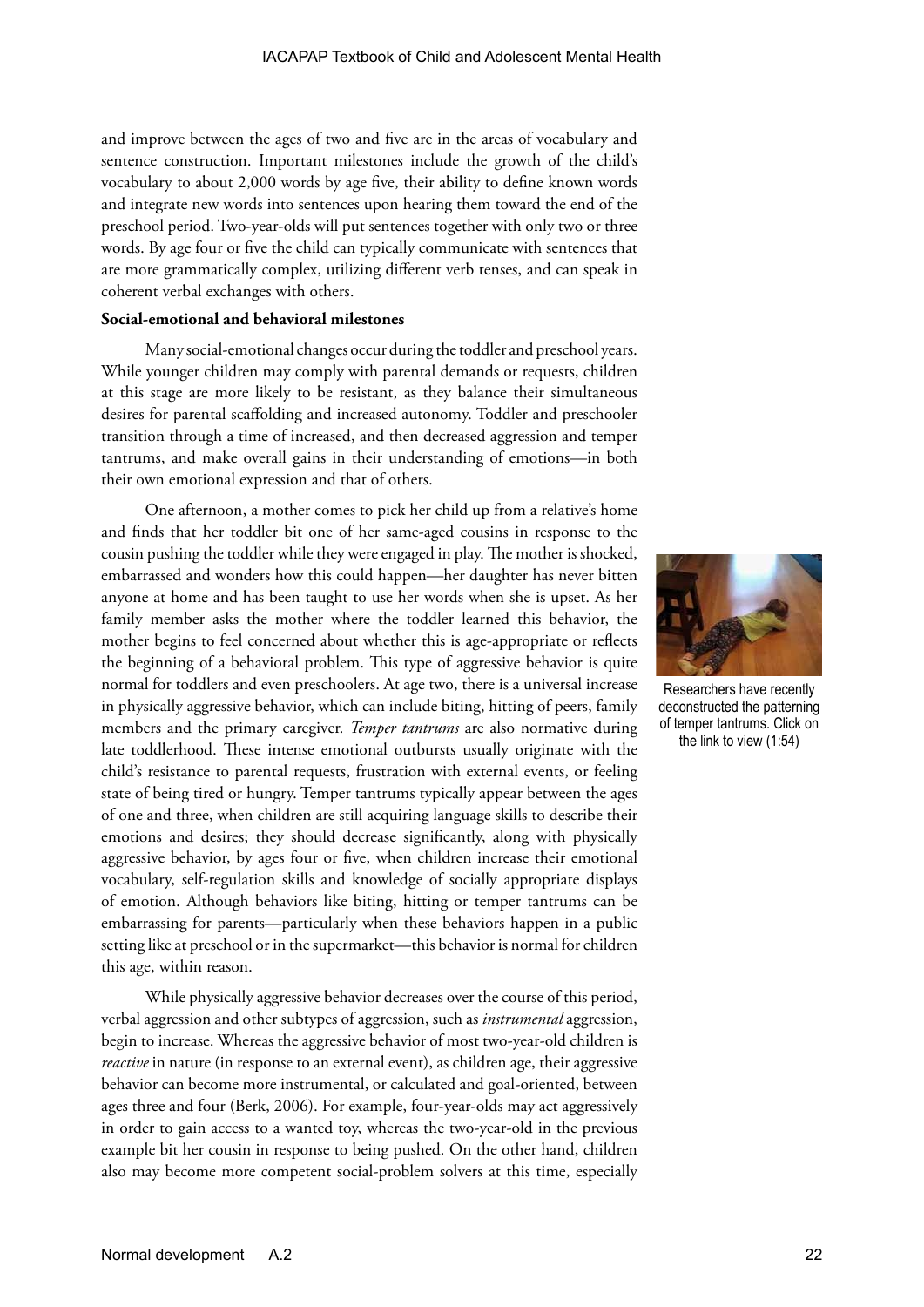given appropriate modeling by adults and other peers. Overall, aggressive behavior is normative during this period, but should decline as children enter their schoolaged years, by about five or six years of age.

Other social-emotional milestones in emotional expression and in understanding the emotions of others occur during this period. In particular, more complex behavioral and linguistic expressions of emotion, including empathy and sympathy, develop during this time. For example, when seeing his mother become sad and upset one evening, a two-year-old might hug this distressed parent. In contrast, an older preschooler will use physical actions as well as words to provide comfort, asking, "What's wrong mommy?" hugging his mother and even repeating soothing phrases he has heard from his mother or other caregivers, like "It will be OK." Over the course of this developmental period, children come to rely more on words than behavior to express how they feel and to understand the feelings of others. By age three or four, toddlers and preschoolers become more accurate in their appraisal of emotions and emotion-related behaviors in others, including peers. This period is also when children develop their first friendships, which increase in importance as children reach school age. An understanding of cultural norms for emotional expression, or *emotional display rules*, becomes more engrained, and children become more aware of when to display certain emotions. Part of the normative decrease in temper tantrums by the end of this period is due to an increase in linguistic abilities, but a contributing factor is also the preschooler's recognition that these emotional displays are not appropriate for most, if any, situation. Other display rules, such as when to show excitement and when to laugh (playing games, after dad tells a joke) and when to be quiet (when mom is on the phone, at religious ceremonies or services) also become more entrenched and understood. Both emotional display rules as well as *moral beliefs*, which also begin to emerge at this time, are largely influenced by peers, caregivers and the child's larger cultural context.

 Children's capacity to describe mental states and the characteristics of others also grows in accordance with increasing self-awareness and language skills. When a two- or three-year-old is asked to describe his best friend, this toddler will use the friend's name, but will rely on physical appearances, such as gender or age, or behavioral competencies to describe the friend. By contrast, children in the later preschool years will describe others by labeling the emotions, attitudes and characteristics of others. At this age, along with a description of physical traits and gender, a child might describe his best friend as someone who is "funny, and good at soccer, and comes over a lot." During this period, children also come to recognize cultural and racial differences between groups. Finally, children reach the milestone of *gender constancy*, or the idea that gender cannot be changed, and also become more aware of gender stereotyped behavior by age five or six, adhering more frequently to gender-based expectations of play and social behavior, which may vary across cultures and environmental contexts. While a three-year-old American toddler might enjoy playing house and dress-up with his female peers, by age five this preschooler might choose to play with cars or other action-oriented games with his male peers instead, adhering to gender stereotyped behavior that is common in North America. Gender constancy can also impact the way children think about their future roles in the world of work, although this varies crossculturally. Consider a five-year-old North American boy who used to tell his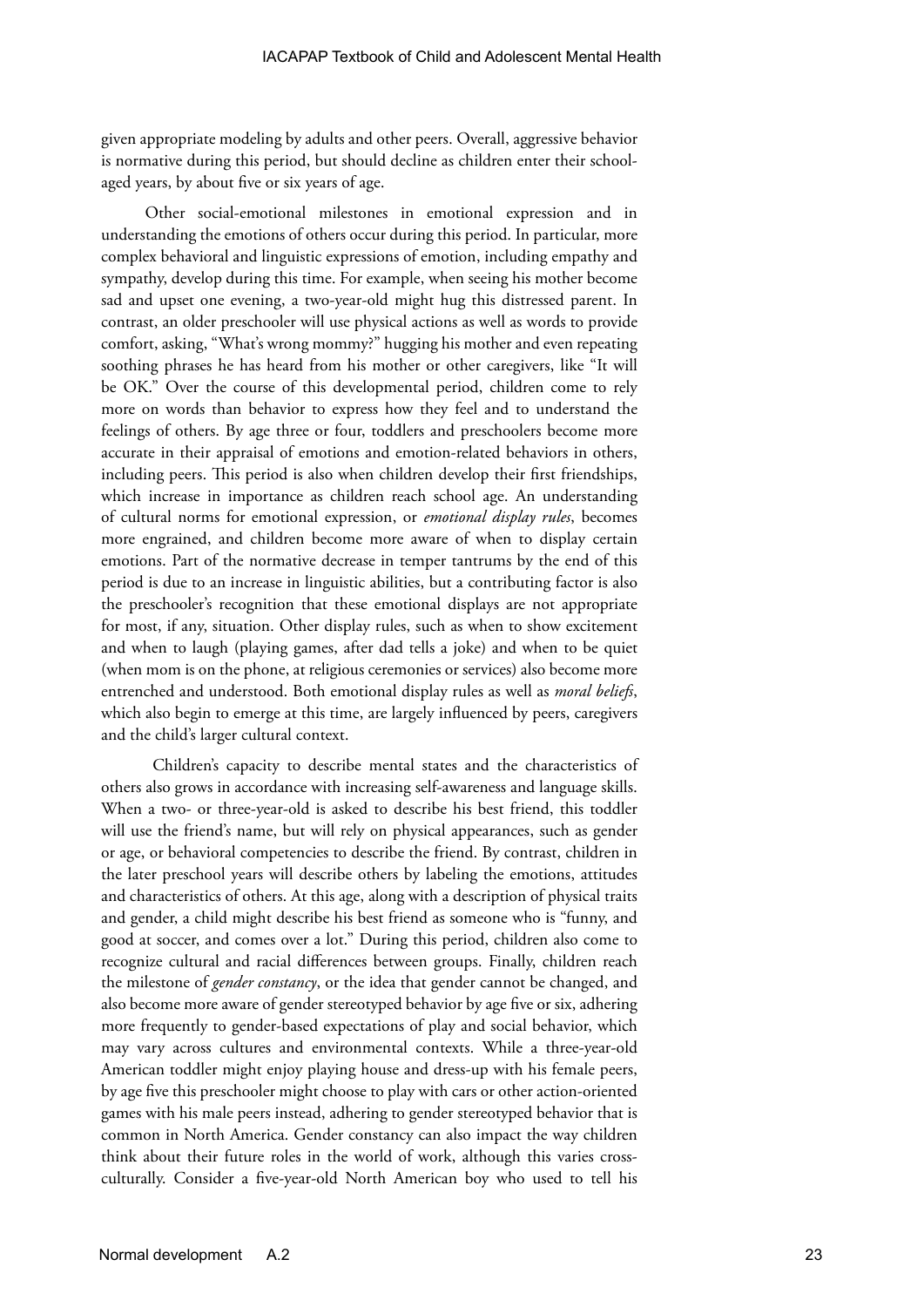father he wanted to be a teacher. One day, the child surprises his father telling him he doesn't want to be a teacher anymore. When his father asks him about his new resolution, he simply states, "I can't—all teachers are women." In contrast, a Cameroon child of the same age might have a different experience, as in his school there are only male teachers.

Certain behavioral changes that are related to physical maturation are also important to acknowledge in the realm of behavioral development during toddlerhood and preschool ages. Between the ages of two and five, children become more competent at feeding themselves, while *toileting* oneself also typically emerges and becomes part of the child's behavioral repertoire at this time, with the majority of children reaching relative independence in this area by age four or five. While puberty, or sexual maturation, does not begin until age 11 or 12, with toddlers and preschoolers' continuing growth in self-awareness, they may become more curious about, and begin to explore themselves sexually. In the realm of normative behavior, children at this age may touch themselves, ask caregivers or peers questions about genitalia and show peers genitalia. While many parents are concerned to see their child's behavior becoming more sexualized, this behavior is normative to some extent. However, forceful or sexually coercive behavior, and knowledge or imitation of adult sexual acts is usually atypical behavior and may indicate instances of sexual abuse or overexposure. As with other developmental milestones, physical and behavioral changes during this period should be considered in the context of children's individual and contextual differences.

#### **Toddlerhood and preschool years at a glance**

Toddlers and preschoolers show significant changes in their understanding of the self and others, evidenced by the completion of developmental milestones in the areas of mental representations, problem solving, and other cognitive skills, as well as in the areas of language, social-emotional process and behavior; this is summarized in Table A.2.2. For many cultures, the successful completion of toddler and preschool milestones indicates readiness for formal educational learning or schooling, which usually begins at age six or seven.

# **NORMAL DEVELOPMENT IN CHILDHOOD: AGE SIX TO 11 YEARS**

Cross-culturally, the developmental periods from age six and to 11 is a time when children become more involved in the social world and learn skills for later use in adulthood, through their transition to either formal schooling or in societies without schooling, through apprenticeships related to future work or familial roles. Children become more attuned to cultural norms, rules and laws, and gradually begin to shift their focus and attention from parental relationships to social and peer-oriented activities, particularly as they reach age 11 and the beginning of adolescence.

#### **Cognitive and linguistic milestones**

Between the ages of six and 11, children make important information processing advances in the areas of attention, automatization and memory, as well as other mental operations. By about age seven, children are typically able to direct their attention toward one set of stimuli or one task while simultaneously ignoring



Click on the picture to view a short video (6:18) illustrating some of Piaget's stages of intellectual development.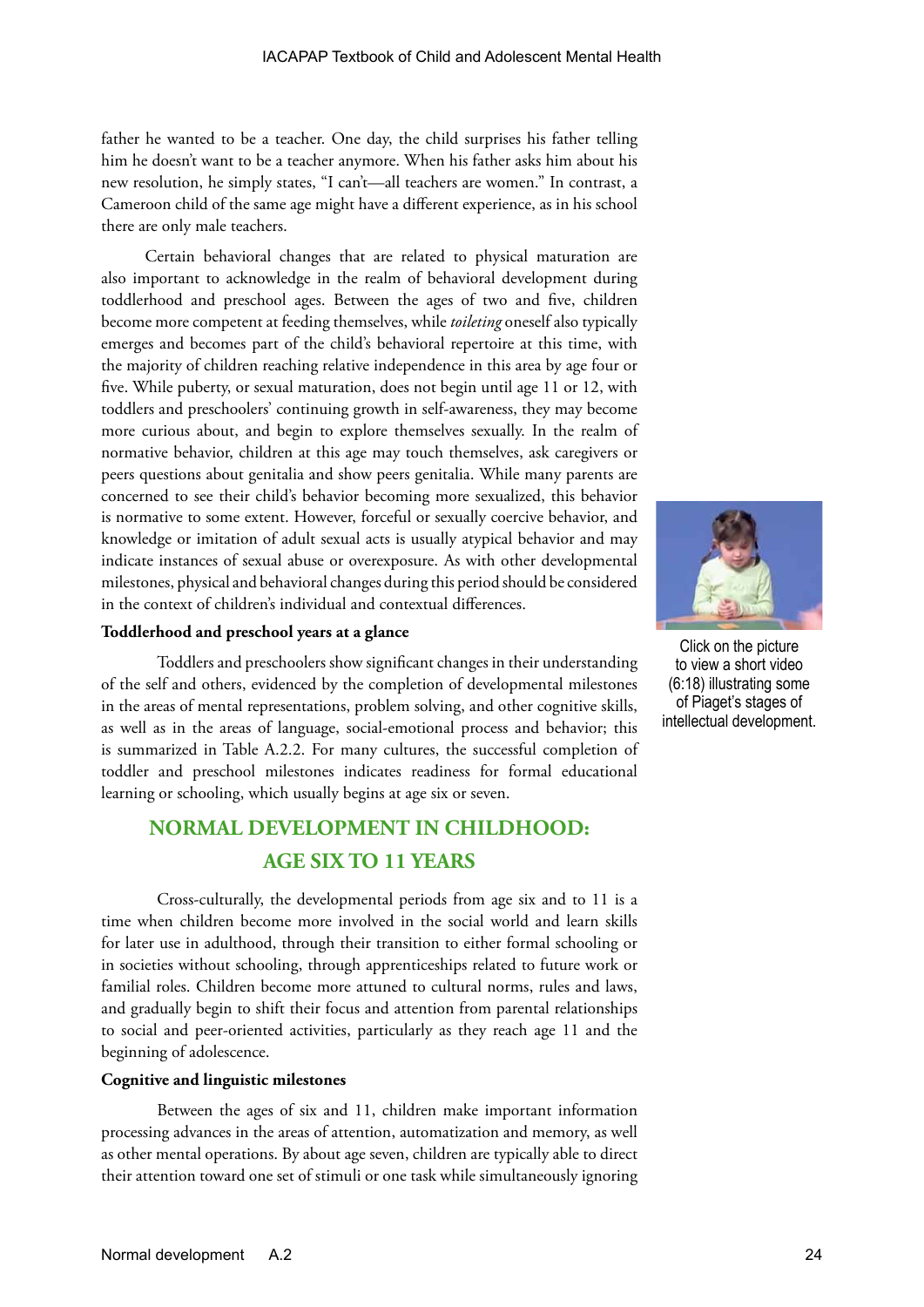| <b>Cognitive and linguistic milestones:</b><br><b>Mental representation</b>                                                                                                                                                                                                                                                                                                                                                                                                                                                                                                                                                                                                                                                                                                                                                                                                                                                                                                                                                                                                                      | <b>Social-emotional and behavioral milestones:</b><br>Balance between parental demands and child's<br>need of autonomy                                                                                                                                                                                                                                                                                                                                                                                                                                                                                                                                                                                                                                                                                                                                                                                                                                                                                                                                                                                                                                                                                                                                                                                                                                                                                         |
|--------------------------------------------------------------------------------------------------------------------------------------------------------------------------------------------------------------------------------------------------------------------------------------------------------------------------------------------------------------------------------------------------------------------------------------------------------------------------------------------------------------------------------------------------------------------------------------------------------------------------------------------------------------------------------------------------------------------------------------------------------------------------------------------------------------------------------------------------------------------------------------------------------------------------------------------------------------------------------------------------------------------------------------------------------------------------------------------------|----------------------------------------------------------------------------------------------------------------------------------------------------------------------------------------------------------------------------------------------------------------------------------------------------------------------------------------------------------------------------------------------------------------------------------------------------------------------------------------------------------------------------------------------------------------------------------------------------------------------------------------------------------------------------------------------------------------------------------------------------------------------------------------------------------------------------------------------------------------------------------------------------------------------------------------------------------------------------------------------------------------------------------------------------------------------------------------------------------------------------------------------------------------------------------------------------------------------------------------------------------------------------------------------------------------------------------------------------------------------------------------------------------------|
| Sociodramatic play (by age three):<br>Reflection of a growing capacity for<br>mental representations (imaginary<br>friends, etc.)<br>Involves and strengthens other<br>-<br>cognitive and socio-emotional<br>capacities (e.g., working memory,<br>attention, reasoning, self-control,<br>cooperation, perspective-taking, etc.)<br>Dual representation (age three or four):<br>The recognition that a symbolic object (a<br>photograph) is both an object and a symbol<br>of something else (a family member)<br>Continuously searches for logical<br>$\bullet$<br>explanations and cause/effect relationships<br>("why" period)<br>Cognitive scripts: Internal models of prior<br>$\bullet$<br>behavior and experiences that guide child's<br>behavior<br>Memory span grows up to four items<br>$\bullet$<br>Private speech: Children talk to<br>themselves out loud, providing themselves<br>guidance when solving problems<br>Learning of early literacy and numeracy<br>skills<br>Growth of child's vocabulary to about 2,000<br>words by age five<br>Grammatically complex sentences by age | Normative temper tantrums:<br>$\bullet$<br>Appears between the ages of one and three,<br>and decreases along with physically aggressive<br>behavior, by ages four or five<br>Related to language and self-regulation skills<br>۰<br>achievement<br>Decreased reactive aggression (in response to an<br>$\bullet$<br>external event) and increased verbal and instrumental<br>(goal-oriented) aggression<br>Aggressive behavior is normative during this period,<br>$\bullet$<br>but should decline by about five or six years of age<br>More complex behavioral and linguistic expressions of<br>$\bullet$<br>emotion (empathy and sympathy)<br>Development of first friendships.<br>$\bullet$<br>Emergence of <i>moral beliefs</i> and motional display<br>$\bullet$<br>rules: cultural norms for emotional expression<br>Growth of children's capacity to describe mental states<br>$\bullet$<br>and characteristics of others:<br>By age two or three, descriptions will rely on<br>physical attributes<br>By age four or five, the description will rely on the<br>emotions, attitudes and characteristics<br>Gender constancy: Gender cannot be changed;<br>$\bullet$<br>becomes more aware of gender-stereotyped behavior<br>at ages five or six<br>Physical maturation: Feeding and toileting oneself.<br>$\bullet$<br>Sexual curiosity and self-exploration: Normative to<br>$\bullet$<br>some extent. |

extraneous stimuli. Whereas a five-year-old child has great difficulty focusing on academic tasks while hearing other children talk or play outside the classroom window, by age eight or nine most children can focus on their material, or are easily redirected. This *selective attention* is necessary for critical thinking and the learning of new skills or information (Berk, 2007). Self-control also plays a role in the child's attention skills, as do societal expectations, communicated through school or other learning environments.

A father tells his two children, ages six and 10, to get ready to leave the house quickly, as they are late for the 10-year-old's soccer game. The father says, "Both of you please put on your shoes, go get your jackets, take a snack with you, and fill up your water bottles while I put the gear in the car". When the father comes back in the house, the 10-year-old is ready to go, but the six-year-old has to be reminded of several steps by his father and older brother, such as getting his snack and filling up his water bottle. "My six-year-old is really out of it," thinks the father, wondering whether his younger son has an attention or memory problem.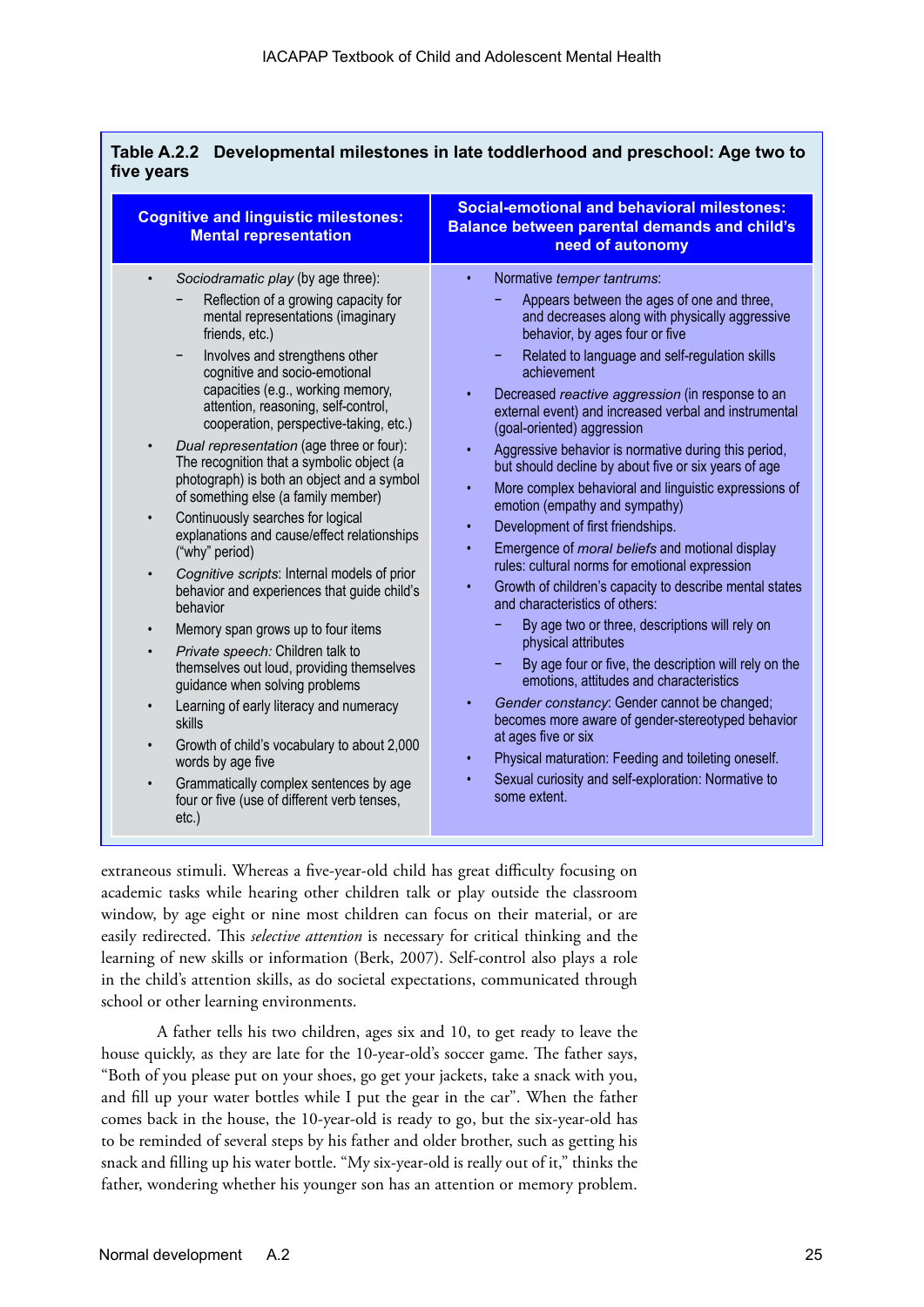Although during this period of time, the child's memory capacity and skills in both storing and retrieving information increases and improves, becoming faster and more efficient, age 11 marks when the child is able to hold sequences of steps in mind and follow instructions more efficiently than in the early school years. In this example, the six-year-old has not developed the memory capacity and efficiency that his older brother has. During these years, the child can also rely on *gist-based memory*, or the basic components of what they learned or what happened (Berk, 2007). While the six-year-old may remember some parts of his brother's game, his older brother will likely come home with a more comprehensive memory; yet both children will remember the overall "gist" of what happened—that the older brother's team won the game.

Children also become aware of various skills to improve or increase memory during this period, spontaneously beginning to use cognitive rehearsal strategies like the creation of mental cues and categories, or the repeating of information to help themselves recall important tasks or processes. When he first learned the rules of soccer at age eight, the older child in our example often repeated several rules to himself during practice or after being reminded of them by his coach as a method to improve his memory. Soon, the knowledge of these rules became more automatic, as memory is involved in the process of automatization. *Automatization*, or *automaticity*, refers to the act of practicing or repeating new information and related thoughts or behaviors until these processes become more routine (Davies, 2004). Automaticity is a necessary component in learning virtually any new task or skill, such as academic tasks like reading, writing, completing mathematics operations, or other skills like learning to play soccer.

Along with gains in information processing, children between the ages of six and 11 meet many milestones in several different cognitive operations. During the preschool years, asking a child to differentiate their right and left will leave most children confused and the vast majority will not understand when a parent tells them that they have to "wait five minutes" before having a snack. Preschoolers have a limited orientation to time and spatial organization while, beginning at age six, children become more advanced in these areas. By this age a child can distinguish their own right from left and can note the right or left side of others around age seven or eight. Time and calendar dates become more meaningful after age seven, when most children can usually identify when their birthday is, and will understand when they are told to "wait five minutes" for a snack. Other mental operations include more sophistication in the seriation and categorization of objects according to specific characteristics such as shape, size, length, color, as well as increasing capacity for the processing of auditory and visual information. It is important to note than not all children classify objects in the same way across cultures. Children in many communities, especially if they have not had much schooling, might sort objects according to their function rather than according to other dimensions such as size, shape, or color. For example, children with more experience working on a family farm may classify a hoe and a potato in the same group because a hoe is used to dig a potato.

Problem solving and reasoning also improve during childhood as thinking becomes more organized, creative and flexible, and the capacity for *metacognition*, or "thinking about thinking" develops. As a related process, *cognitive self-regulation*, or the process of monitoring one's thoughts and actions in learning new skills

#### **Seriation**

Refers to the ability of sorting objects or situations according to characteristics such as size, color, shape, or type. This capacity is developed during the concrete operations stage, usually from seven to 12 years of age.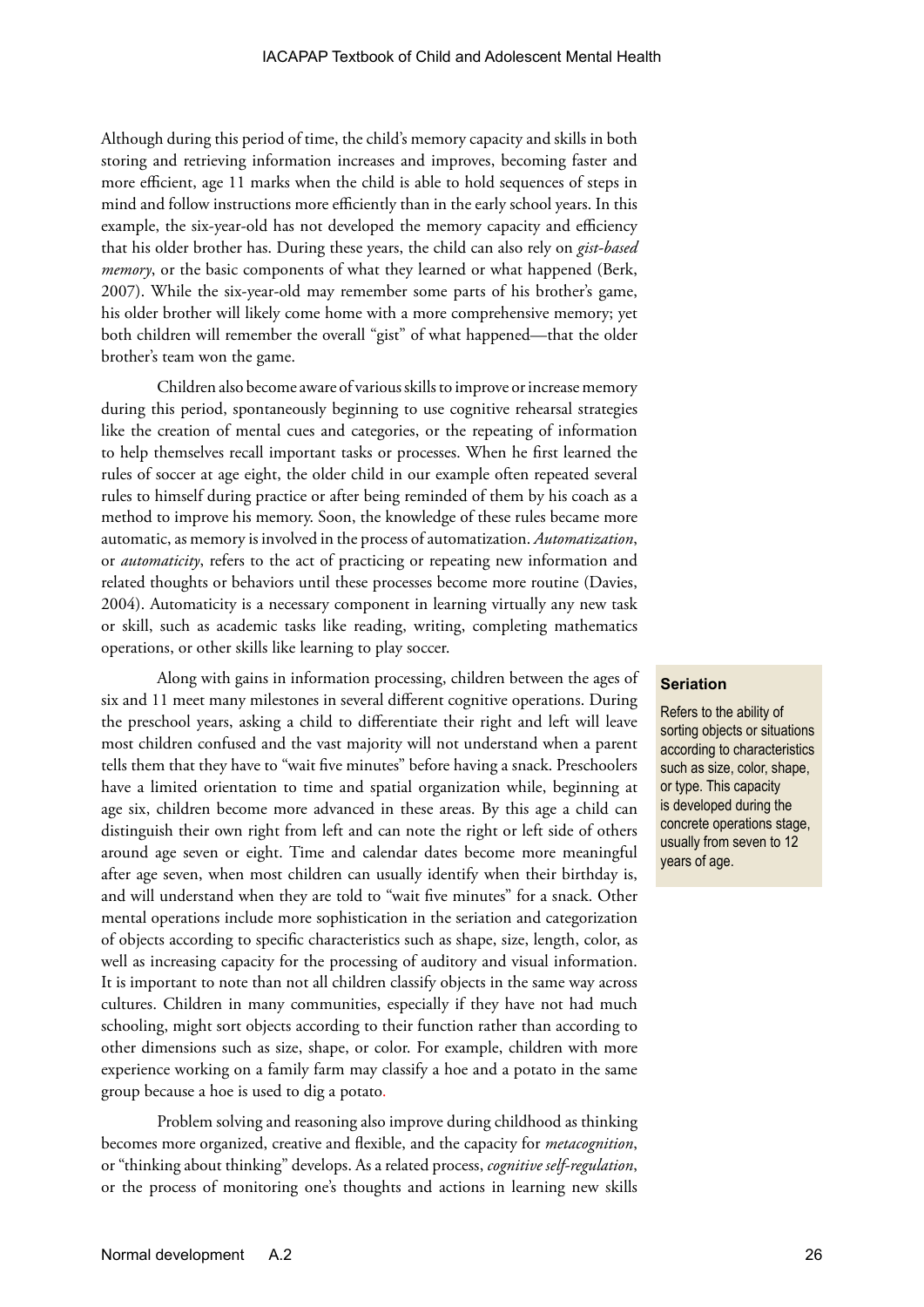or solving problems, also occurs during this period and continues to develop during adolescence to inform more abstract problem-solving. Finally, emerging literacy and numeracy skills at age six and seven evolve and become increasingly sophisticated as the child engages in school-based academic tasks, with the child moving from learning to read in the early elementary years to using reading skills to learn new information by the end of middle childhood, at age 11.

As in other periods, cognitive development influences the degree of the child's language capacity. For example, as children make gains in their information processing skills, particularly in the areas of selective attention and memory, they are better able to learn new words, integrate these words in sentences, and adhere to grammatical structures they have learned in school or conversationally. An important linguistic milestone between the ages of six through 11 is vocabulary growth, which typically increases to an average of 10,000 words during this period. By age nine to 11, children can also understand the double meaning of some words, such as when words are used metaphorically. For example, when given a sticker at school for good behavior that says "You are a shining star!" a child during this stage will understand that they have done a good job and are being compared to the brilliance of a star.

When one child's grandparents used to call him during his toddlerhood and preschool years, the child would stare into the telephone, saying a few words at times and talking somewhat reluctantly into the speaker. Around age six, this child appeared more comfortable using the phone and began to speak even more clearly on the phone between the ages of seven and eight. Children also make important advances in their conversational skills at this time, acquiring *shading* skills, or communication skills related to gradually changing the topic of the conversation (Berk, 2007). Whereas conversations with his grandparents used to involve the child answering a series of questions, during the stage from age six to 11, this child began to spontaneously offer his grandparents new information and ask questions of them that were relevant to their conversation. However, the extent of the child's vocabulary growth and other linguistic skills during this period will depend on cognitive abilities and will additionally vary by cultural context and societal norms.

#### **Social-emotional and behavioral milestones**

Childhood is also a time to develop mastery of self and others, including self-esteem, emotional regulation, perspective taking, moral development, and peer relationships. As children begin to compare themselves to others and receive feedback from teachers or other adults, *self-esteem*, or beliefs about self-worth, begins to drop in comparison to its higher levels during the toddler and preschool years. One day after coming home from school, a 10-year-old girl remarked to her mother, "I'm not good at dance anymore…so I'm not gonna go to class today." This surprised the mother, as typically her daughter loved her afternoon dance class and always wanted to practice her routines in front of others. After some questioning about this statement, her daughter said that she saw another group of girls practicing a popular dance at recess and felt she wasn't as good as those girls based on what she saw, and based on how positively her peers reacted to this display. This 10-year-old's self-esteem was modified through her interactions in the social world, which holds more weight than in previous years.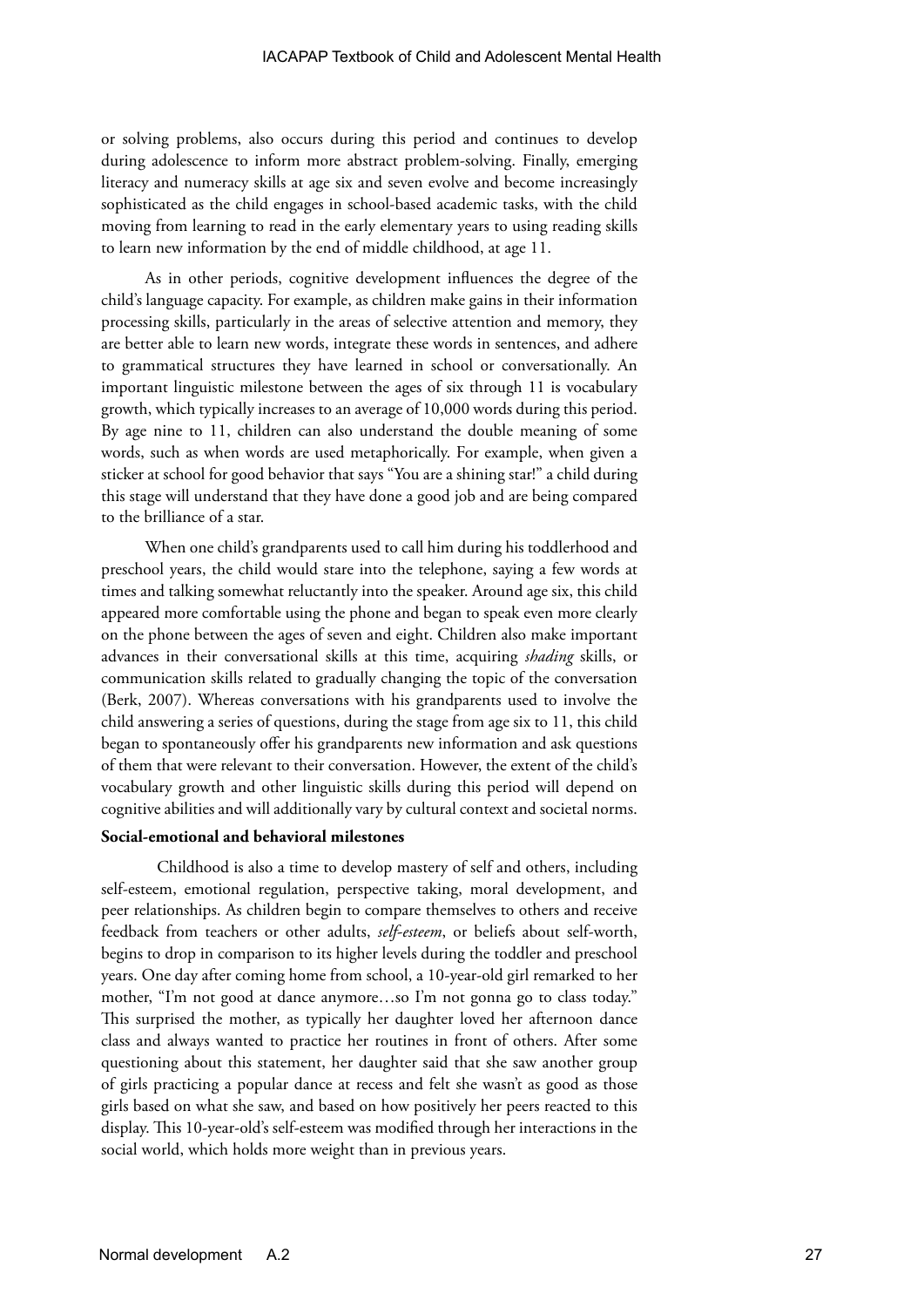Self-esteem during this period is increasingly based on the child's selfperceived competence or peer group status, or through identification with primary caregivers, teachers, and other youth (Schaffer & Kip, 2010). Cultural factors and gender differences influence both the development of self-esteem and the degree to which children make social comparisons to others. For example, children from Asian cultures have been found to have lower self-esteem despite higher mastery of various academic tasks. Girls in North America have also demonstrated lower levels of self-esteem during this period compared to boys.

The need for self-control increases during this developmental stage as children engage in purposeful actions that are often in larger groups (such as formal schooling). This engagement requires two important self-control skills: *delay of gratification* and *impulse control*. Whereas a very young child wants immediate gratification, between the ages of six and 11, children learn to wait for a reward, engage in activities other than play, and conform behavior to the norms of the peer group and context. In part this is facilitated by watching peers use self-control. Self-control also varies by temperament—some children are better able to control desires and impulses than others regardless of what peers do or specific reward structures.

Children between the ages of six and 11 are even more aware of gender stereotypes and roles than in previous developmental periods. Exploration of gender roles occurs during this period, with youth increasingly identifying with same-sex role models, whether peers, caregivers, relatives, teachers, or celebrities. This developing sense of gender identity can also impact self-concept and facilitate gender socialization. Although girls and boys can certainly have cross-gender friendships between the ages of six and 11, a look around an elementary school recess yard will show that groups of children are generally gender-segregated, Sri Lankan children playing in



a beach (Photo: Dhammika Heenpella)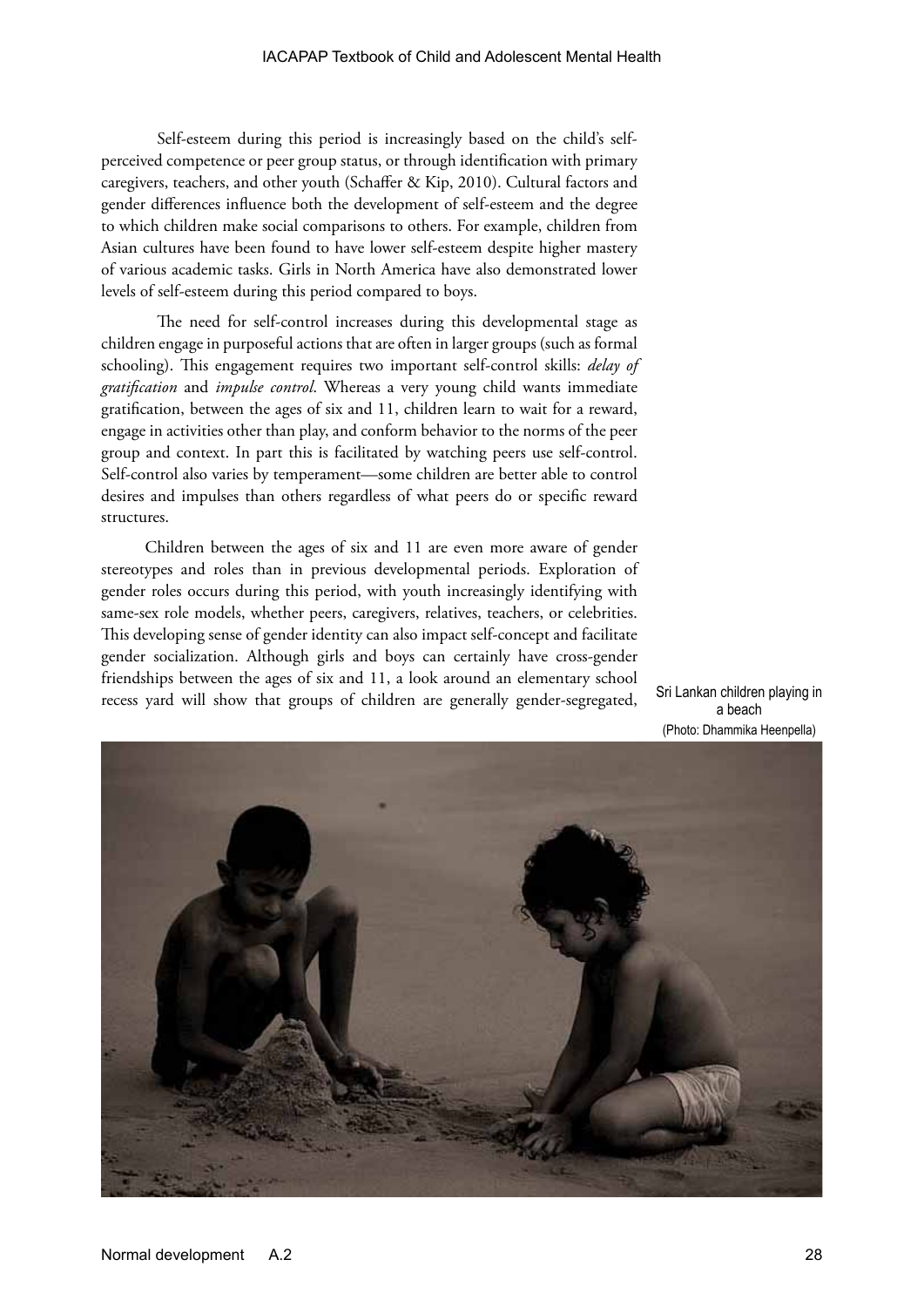with girls and boys separately playing or talking together in same-gender groups. Groups of girls may stand around and socialize more frequently than engaging in a game of sports or tag, for example, while at recess, which is what many boys prefer to do while on a break during their school day. Such gender segregation has been consistently found across cultures as well.

Emotional development and regulation continues during middle childhood, both of which are facilitated by simultaneous advances in cognitive and linguistic domains. Beginning at age eight, children start to realize they can experience more than one emotion at once, and also become more adept at appraising the range and combinations of emotions in others. Although children become aware of emotions such as pride, shame, guilt, and embarrassment during the preschool years, awareness of these more complex emotions becomes more sophisticated and children change their behavioral responses to such emotions as they develop in their maturity. When a three-year-old doesn't get to play with a certain toy she wants, she may scream and cry out of frustration. Her mother may realize that the three-year-old is not only upset but is also over-tired and needs to take a nap. An 11-year-old in middle childhood may become similarly upset when she doesn't get to stay up as late as older siblings to watch a television program, but may have a better understanding that she is also tired and has to get up early for school the next day. The 11-year-old will not typically scream and cry because she isn't getting what she wants and may be able to go to bed after some discussion about this instead of arguing with her parents (although in adolescence, arguing with caregivers may be a more probable outcome).

During this period, children also learn to regulate and manage their emotions and behavioral responses through two types of adaptive coping strategies, which most children use by about age 10. Although it is unlikely that the 11-year-old in the example above will need to employ coping strategies to regulate her upset about not staying up late, this same child will likely draw upon coping skills when she finds out that she hasn't been invited to the birthday party of a popular girl at school. *Problem-focused coping* occurs when children identify if the issue they are facing is changeable or not, think about possible solutions, and then carry out their chosen solution. The 11-year-old in this case thinks about asking if she can attend the party anyway, or contemplates telling a friend who was invited to ask the birthday girl why the 11-year-old didn't receive an invitation. However, these options don't feel comfortable to the 11-year-old. When this type of problemfocused coping strategy does not work or is not applicable, children typically engage in *emotion-centered coping*, which involves the child working to manage or control distressing responses through different strategies, such as seeking social support when problems cannot be immediately solved. The 11-year-old decides to talk to another friend about the party and tell the friend how she feels; their talk about this over the phone makes the 11-year-old feel better about not receiving an invitation to the party.

Empathy is another complex emotional state that continues to develop during this period. Children become more sophisticated in their ability to think about the thoughts or emotions of others, showing increased *perspective taking* that also informs their capacity to demonstrate empathy. They can simultaneously think about their own thoughts and feelings at the same time as they appraise and empathize with the thoughts and feelings of others and, by age 10, they start to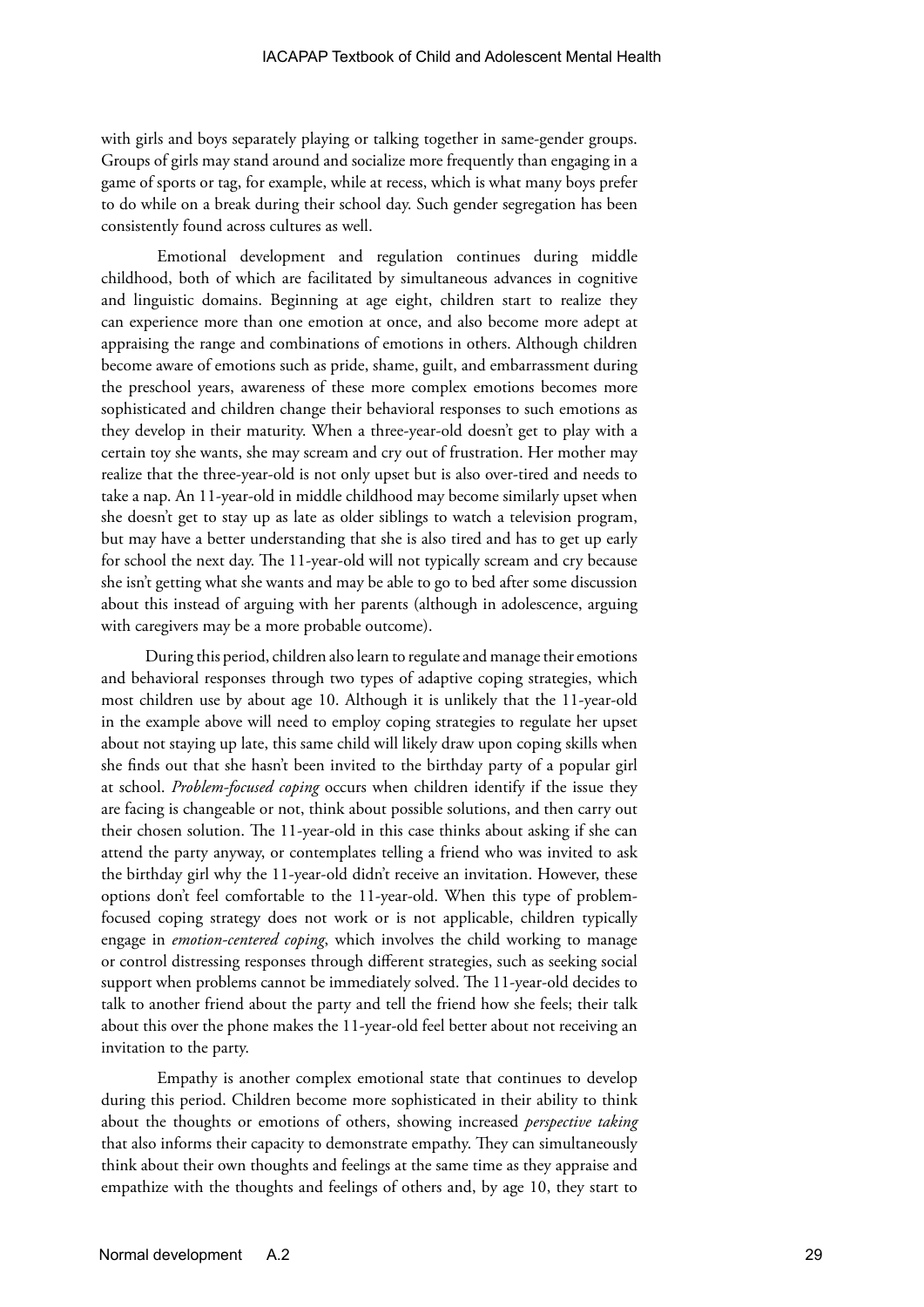recognize the views of an impartial third party as well. In the example above, when the 11-year-old girl calls her friend to seek support due to her being excluded from a birthday party, the friend she calls is able to empathize with her friend's distress, examine her own feelings about the party and discuss what the birthday girl is likely to be thinking and feeling by not inviting everyone to the party.

Moral development during this period is also related to the development of children's empathy, in that youth are increasingly able to integrate the perspectives of others into their worldview and sense of morality. Children's *moral views*, or sense of "wrong" versus "right," during this stage are typically rule-governed, reflecting a heightened awareness of societal or cultural norms, laws, and customs. However, children's moral development is also dependent upon immediate environmental contexts and interactions they see in their families and neighborhood, even if these differ or are deviant in comparison to larger societal/cultural laws and customs. *Normative beliefs*, or the child's beliefs about the bounds of appropriate behavior, can vary substantially based on children's exposure to aggressive or deviant behavior, with the development of normative beliefs in early childhood predicting the extent of youths' aggressive behavior during later childhood (Huesmann & Guerra, 1997).

An increased focus on rules and laws also impacts on children's peer relationships and chosen play activities between the ages of six and 11. During this period, children form friendships on the basis of trust in one another, kindness, support and a mutual enjoyment of similar hobbies or activities. Many children become involved in rule-oriented games, such as sports or activities that require planning or strategy, and children sort themselves into various peer groups during free play activities. Children at this age who behave in a prosocial and nonaggressive manner are usually more popular or socially accepted than those who are either aggressive or socially withdrawn and awkward.

*Peer victimization* or bullying also begins to occur more frequently during this period. Typically, bullies are socially rejected, aggressive children who physically or verbally target and attack victims who are less assertive, physically weaker, and usually socially withdrawn, or those who exhibit marked differences from peers in their physical or other characteristics. Categories of bullies and victims are not mutually exclusive as many victims can bully others and vice versa, resulting in a bully-victim category of youth who engage in both of these behaviors (Cook et al, 2010). For example, one eight-year-old boy is constantly pushing another sameaged peer around on the playground. This eight-year-old is taller and stronger than the smaller eight-year-old that he pushes around, often allowing the bullying eight-year-old to take the weaker child's money for lunch. Most of the other kids at school don't socialize with the eight-year-old bully, as he seems angry most of the time, and his behavior causes him to get in trouble frequently with the school principal. After he leaves school, the eight-year-old usually walks home through the same couple of neighborhood streets, and is almost always confronted by a bigger and stronger 11-year-old, who pushes the eight-year-old to the ground nearly every day, asking him for his lunch money. In this case, the eight-year-old who bullies on the playground is also a victim of bullying by an older child.

As children continue to physically mature, sexual curiosity and selfexploration also continues, within the bounds of age-appropriate behavior, as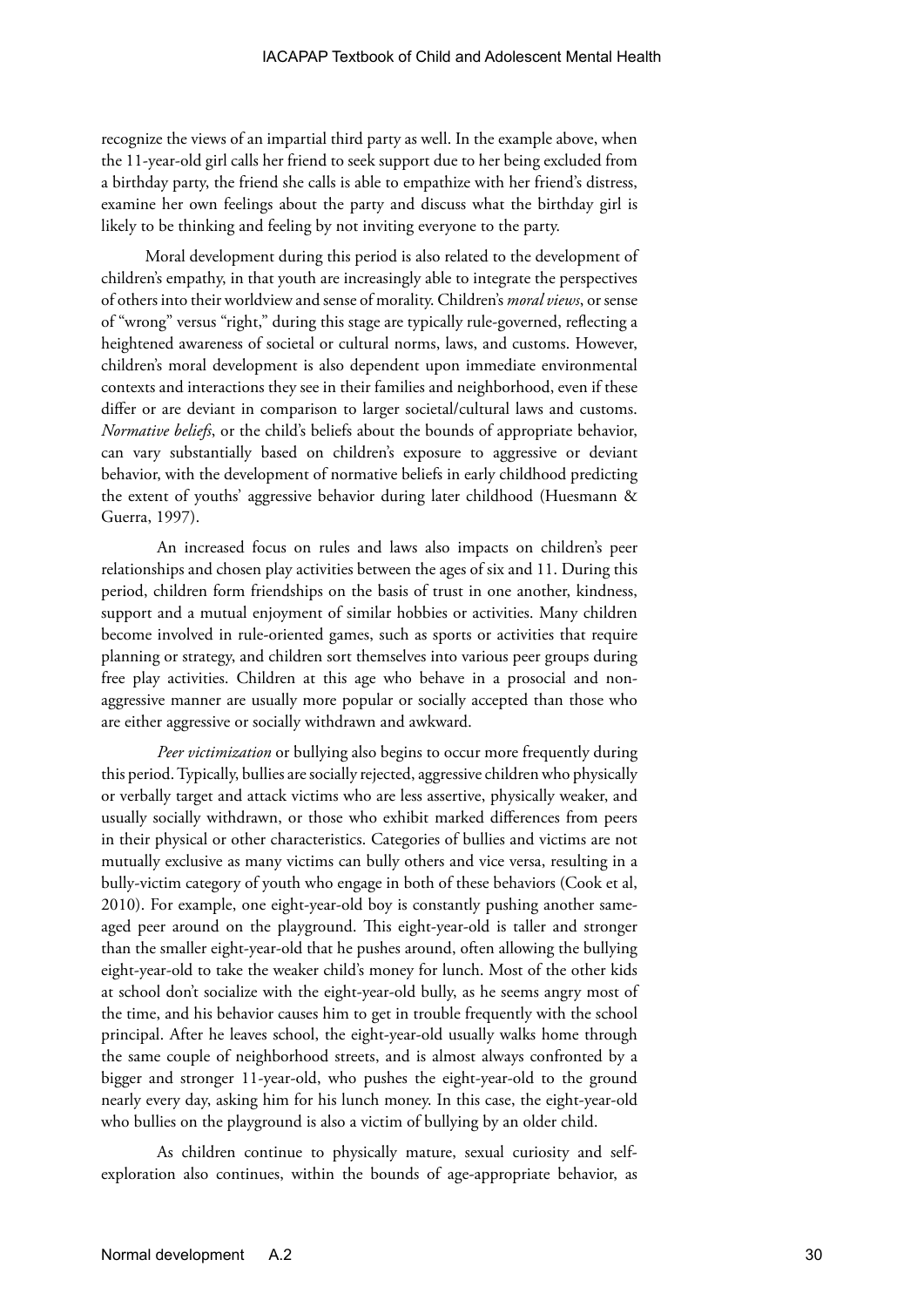| <b>Cognitive and linguistic milestones:</b>                                                                                                                                                                                                                                                                                                                                                                                                                                                                                                                                                                                                                                                                                                                                                                                                                                                                                                                                                                                                                         | <b>Social-emotional and behavioral milestones:</b>                                                                                                                                                                                                                                                                                                                                                                                                                                                                                                                                                                                                                                                                                                                                                                                                                                                                                                                                                                                                                                                                                                                                                                                                                                                         |
|---------------------------------------------------------------------------------------------------------------------------------------------------------------------------------------------------------------------------------------------------------------------------------------------------------------------------------------------------------------------------------------------------------------------------------------------------------------------------------------------------------------------------------------------------------------------------------------------------------------------------------------------------------------------------------------------------------------------------------------------------------------------------------------------------------------------------------------------------------------------------------------------------------------------------------------------------------------------------------------------------------------------------------------------------------------------|------------------------------------------------------------------------------------------------------------------------------------------------------------------------------------------------------------------------------------------------------------------------------------------------------------------------------------------------------------------------------------------------------------------------------------------------------------------------------------------------------------------------------------------------------------------------------------------------------------------------------------------------------------------------------------------------------------------------------------------------------------------------------------------------------------------------------------------------------------------------------------------------------------------------------------------------------------------------------------------------------------------------------------------------------------------------------------------------------------------------------------------------------------------------------------------------------------------------------------------------------------------------------------------------------------|
| <b>Gains in information processing</b>                                                                                                                                                                                                                                                                                                                                                                                                                                                                                                                                                                                                                                                                                                                                                                                                                                                                                                                                                                                                                              | <b>Development of self and others mastery</b>                                                                                                                                                                                                                                                                                                                                                                                                                                                                                                                                                                                                                                                                                                                                                                                                                                                                                                                                                                                                                                                                                                                                                                                                                                                              |
| Better self-control and use of divided,<br>$\bullet$<br>focused, and selective attention<br>Gist-based memory: Basic components<br>$\bullet$<br>of what was learned or what happened<br>Better use of skills to improve or increase<br>$\bullet$<br>memory, and automatization<br>Time and spatial orientation and<br>$\bullet$<br>organization: Differentiation of right from<br>left<br>Seriation and categorization of objects<br>$\bullet$<br>Increasing capacity for processing<br>$\bullet$<br>auditory and visual information<br>Development of <i>metacognition</i> , or<br>$\bullet$<br>"thinking about thinking," and cognitive<br>self-regulation, the process of<br>monitoring one's thoughts and actions.<br>Emergency of more sophisticated literacy<br>and numeric skills<br>Vocabulary growth: Up to 10,000 words<br>$\bullet$<br>Understanding the double meaning of<br>$\bullet$<br>words and metaphors<br>Advances in conversational skills:<br>Acquirement of shading skills, related<br>to gradually changing the topic of the<br>conversation | Self-esteem or beliefs about self-worth:<br>Diminution as a result of interpersonal comparison.<br>Based on perceived competence or peer group<br>status, or identification with significant adults.<br>Influenced by cultural factors and gender<br>differences.<br>Better self-control:<br>$\bullet$<br>Related to delay of gratification and impulse control.<br>Facilitated by watching peers use self-control.<br>۰<br>Influenced by child temperament.<br>٠<br>Greater awareness of gender stereotypes and roles:<br>Developing sense of gender identity can impact<br>self-concept and facilitate gender socialization.<br>Social groups are generally gender-segregated.<br>Increasing emotional development, regulation, and<br>coping:<br>Problem-focused coping: Based on trying to solve<br>the problem.<br>Emotion-centered coping: Based on trying to<br>manage or control distressing responses.<br>Progress in empathy and moral development: Due to<br>increases in children's perspective taking abilities.<br>Friendships based on the trust in one another, kindness,<br>support and mutual enjoyment of similar hobbies or<br>activities.<br>Peer victimization begins to occur.<br>$\bullet$<br>Sexual and/or romantic interests may begin to develop at<br>$\bullet$<br>this stage. |

described above in the toddlerhood and preschool years' section. Although males and females at this age typically sort themselves into same-sex peer groups, sexual or romantic interests may begin to develop at this stage, although these interests become more overt with the onset of puberty, in adolescence.

#### **Childhood at a glance**

As children develop, between the ages of six and 11, they negotiate critical milestones related to their entrance into the social world, summarized in Table A.2.3. Between these ages, children work to develop a sense of mastery over academic and social domains and become more interested in and involved in their peer group. By the end of this period, the cognitive, linguistic, social-emotional, and behavioral changes youth have made prepare them for their transition to adolescence and their development of personal identity during this period.

# **NORMAL DEVELOPMENT IN ADOLESCENCE: AGE 12 TO 18 YEARS**

Adolescence has long been thought of as a time of change across multiple domains, particularly in the physical and social-emotional realms. With pubertal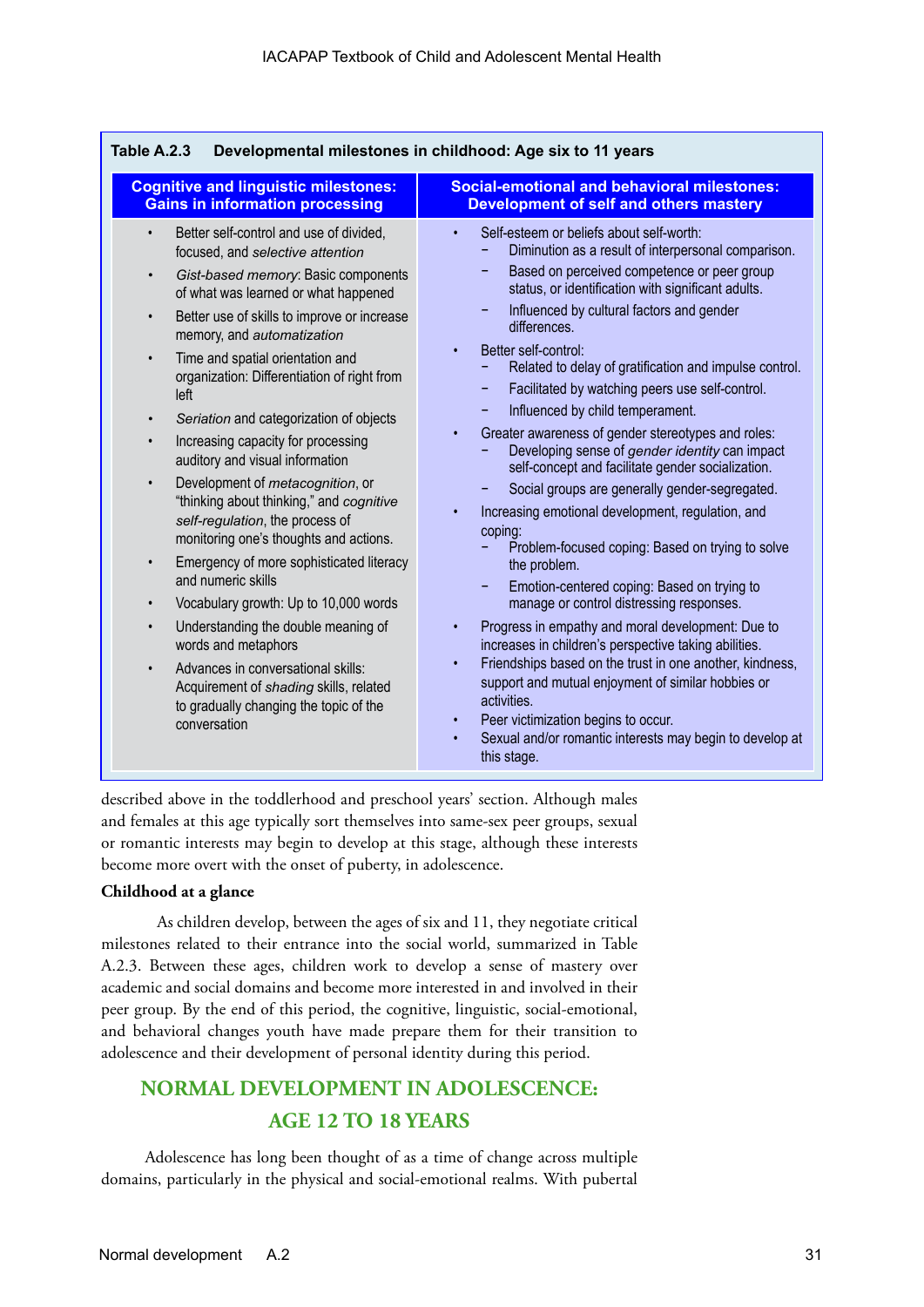changes beginning for most children at age 11, hormonal changes impact youths' functioning and negotiation of developmental milestones in the areas of cognition and language, as well as in their social-emotional skills and behavior. Adolescence also marks a shift from a relatively equal focus on both caregivers and peers, to increased attention on the peer group. Adolescence also is a period when youth may increase in their risk-taking behavior and experimentation (Guerra & Bradshaw, 2008), and become more susceptible to peer influences. Overall, adolescence is a period that prepares youth for the transition into adulthood and the formulation of their adult identity (Erikson, 1968).

#### **Cognitive and linguistic milestones**

Cognitive milestones between the ages of 12 and 18 can be characterized by the adolescent's growing self-consciousness and *metacognition*, or increased attention to and awareness of their own thought processes. During this time, adolescents are increasingly self-focused and may also improve in their cognitive self-regulation strategies. However, due to the hormonal changes that come with the onset of puberty, despite their greater sophistication in complex reasoning and formal mental operations, adolescents may also become more impulsive and less attentive at times, and may also struggle to effectively make decisions and plan for the consequences of their behavior.

Cognitive distortions about the self also appear with adolescents' increased self-consciousness—called the *imaginary audience* and defined as a belief that they are the main focus of other people's attention (Berk, 2006). Consider this example. Before leaving the house for a family holiday party, a mother tells her 13-year-old son and 15-year-old daughter that they have to wear some of their nicest clothes, and suggests her daughter wear a new long dress and her son wear the sweater his grandmother gave him. When the family is ready to leave, the 15-year-old comes downstairs wearing a short dress and lots of makeup, which her mother asks her to remove. The 15-year-old becomes immediately upset, arguing with her mother and exclaiming that the long dress is "babyish" and that "*everyone* will notice that I'm not allowed to wear makeup!" Shaking her head, the mother instructs her daughter to go back upstairs, take off her makeup and change into the longer dress. When her 13-year-old son comes down, she is equally surprised to see he isn't wearing the sweater and wants to wear his basketball jersey instead. Her son tells her that, "*all* of the other cousins get to wear their jerseys and *all* of them will see this dumb sweater and make fun of me!" The mother wonders how her children became so self-involved; her kids never acted like this when they were younger.

Another common cognitive distortion of this period is the *personal fable*, a result of the imaginary audience. Thinking of themselves as the center of attention, adolescents come to believe that to be the case because they are special and unique. Thanks to this personal fable, young adolescents also believe that their feelings and emotions are different, often more intense and terrible, than those of others. It is quite common for an upset teenager to exclaim to family members that they will "*never* understand" how the teenager feels. The personal fable may also give rise to a sense of invulnerability and singularity, creating a propensity for behavioral risktaking. For example, a 15-year-old adolescent who is experimenting with drugs and alcohol might think, "other people will get hooked on drugs but not me," or a 16-year-old girl who is engaging in high risk sexual practices can think "other



Click on the picture to view a short video (12:02) on developmental theorist Eric Erikson's stages of psychosocial development.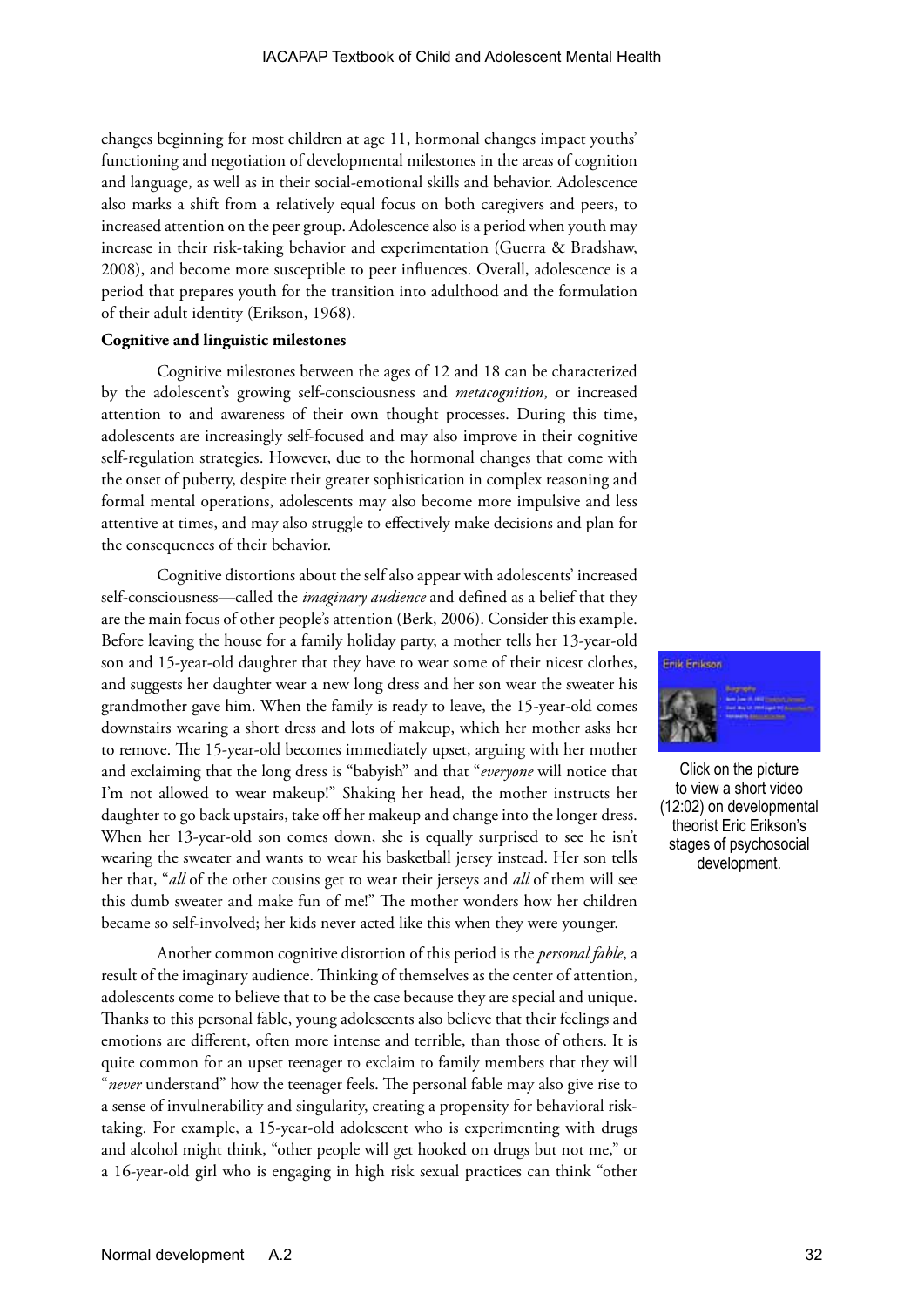women will get pregnant or get infected with HIV, but that stuff would never happen to me."

Despite these cognitive distortions and difficulties with rational decisionmaking and impulsivity, teenagers become more advanced in their performance of mental operations and their information-processing skills and cognitive selfregulation improve overall. Important cognitive milestones in this regard include greater planning and problem-solving abilities, abstract thinking and reasoning, and the capacity to understand, compare, or integrate advanced theoretical perspectives.

The majority of linguistic advances in adolescence are a continuation of previous milestones, such as vocabulary growth in middle childhood, and the refinement of grammatical structures. The adolescent's vocabulary can grow to over 40,000 words by age 18, and will likely include a number of abstract terms, with adolescents mastering the syllable stress and intonation of these more difficult words (Berk, 2006). With their improvements in vocabulary and grammatical skills, by age 18 adolescents can typically read and understand adult literature. Finally, adolescents evidence skill improvement in the area of pragmatics. By age 14, adolescents will use and understand conversational nuances, such as sarcasm or irony, and by age 18, their communication patterns are increasingly patterned according to specific contextual cues or societal expectations across a variety of environmental situations.

#### **Social-emotional and behavioral milestones**

Adolescents are more self-aware and self-conscious than younger children and may engage in more frequent risk-taking or experimentation behaviors (Guerra & Bradshaw, 2008), particularly when encouraged to do so by peers. Socialemotional and behavioral development during this period are characterized by a struggle to assert one's own identity and autonomy, although often in a context that maintains dependence on caregivers for basic needs (food, clothing, finances, transportation). Over the course of adolescence, youth negotiate many milestones related to social-emotional and behavioral development, all in preparation for the transition to adulthood.

With greater self-awareness and self-discovery in adolescence comes marked fluctuation in the adolescent's self-esteem, emotional regulation, and overall identity formulation. Adolescents have increased self-esteem or an inflated sense of self-importance and uniqueness at times, but also tend to experience more frequent self-criticism, sadness and anger. The intensity of such high and low emotional experiences is linked to adolescents' hormonal changes during puberty, to their growth in metacognition and to the increase in the dimensionality of selfesteem, which now includes academic or work performance, social competencies, peer relationships and romantic relationships and appeal.

Mild to moderate variations in mood and behavior are normal and to be expected. A teenager may come home one day in a good mood after doing well on a test, act cheerfully and talk with his mom about his day. Two days later, the very same teenager may be irritable, ignore his family and refuse to talk to his mother at all, only to be very pleasant at dinner, leaving his mother completely confused. It may be that he had a fight with a girlfriend, who called to apologize before dinner, or any number of momentary disappointments.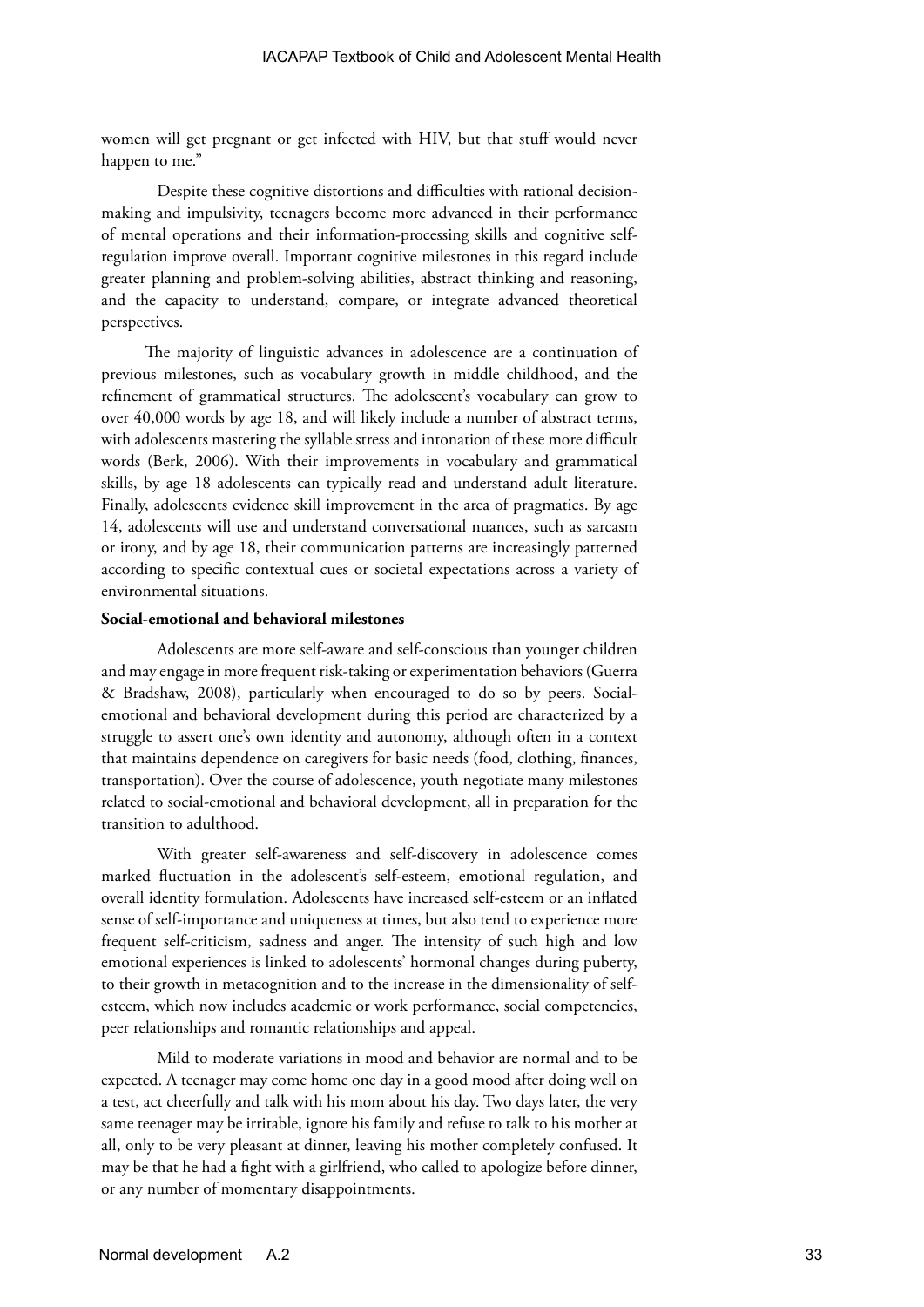

The desire to fit in or conform to the standards of one's clique or peer group becomes more marked during early adolescence.

Unfortunately, this type of moodiness is common among adolescents, which can lead to frequent disagreements with others, most often primary caregivers. Disagreements with parents typically increase between the ages of 12 and 14, but by age 18 adolescents usually exhibit less moodiness and engage in fewer disagreements with caregivers, on average.

In terms of peer relationships, youth tend to sort themselves into selective groups or *cliques* between the ages of 12 and 18, with each clique exhibiting different group norms, attitudes and value systems. The importance of *peer group conformity* also emerges during early adolescence. The desire to fit in or conform to the standards of one's clique or peer group is more apparent in younger adolescents between the ages of 12 and 14, as these youth tend to look to the peer group for direction in their dress, choice of recreational activities and taste in various media (movies, TV, music), all of which are shorter-term behaviors and features of identity. One father is confused by his 14-year-old daughter's new tastes and clothing style; all of a sudden she dresses in all black, exactly like two of her peers, and asks repeatedly whether she can dye her hair purple. The music coming from her room sounds different than it used to and the father notices that his daughter has started to paint her nails black as well. When asked about her new taste in clothes and music, the daughter appears annoyed and tells her dad that she's becoming her "own person". Her father teases that she looks like a carbon copy of her friends and the 14-year-old becomes even more upset, telling her dad that he just doesn't understand her and that she is more "alternative" than any of her peers.

Six months later, the 14-year-old visits her older cousin and comes back wearing a new flower-print top, brightly colored jewelry, and pink nail polish. "What happened to all the black?" her father asks. The 14-year-old rolls her eyes, tells her father that "black is so over" and continues in her new style of dress for the rest of the year, which her friends soon conform to as well. However, by the age of 18, the father notices that his daughter's "style" and tastes have solidified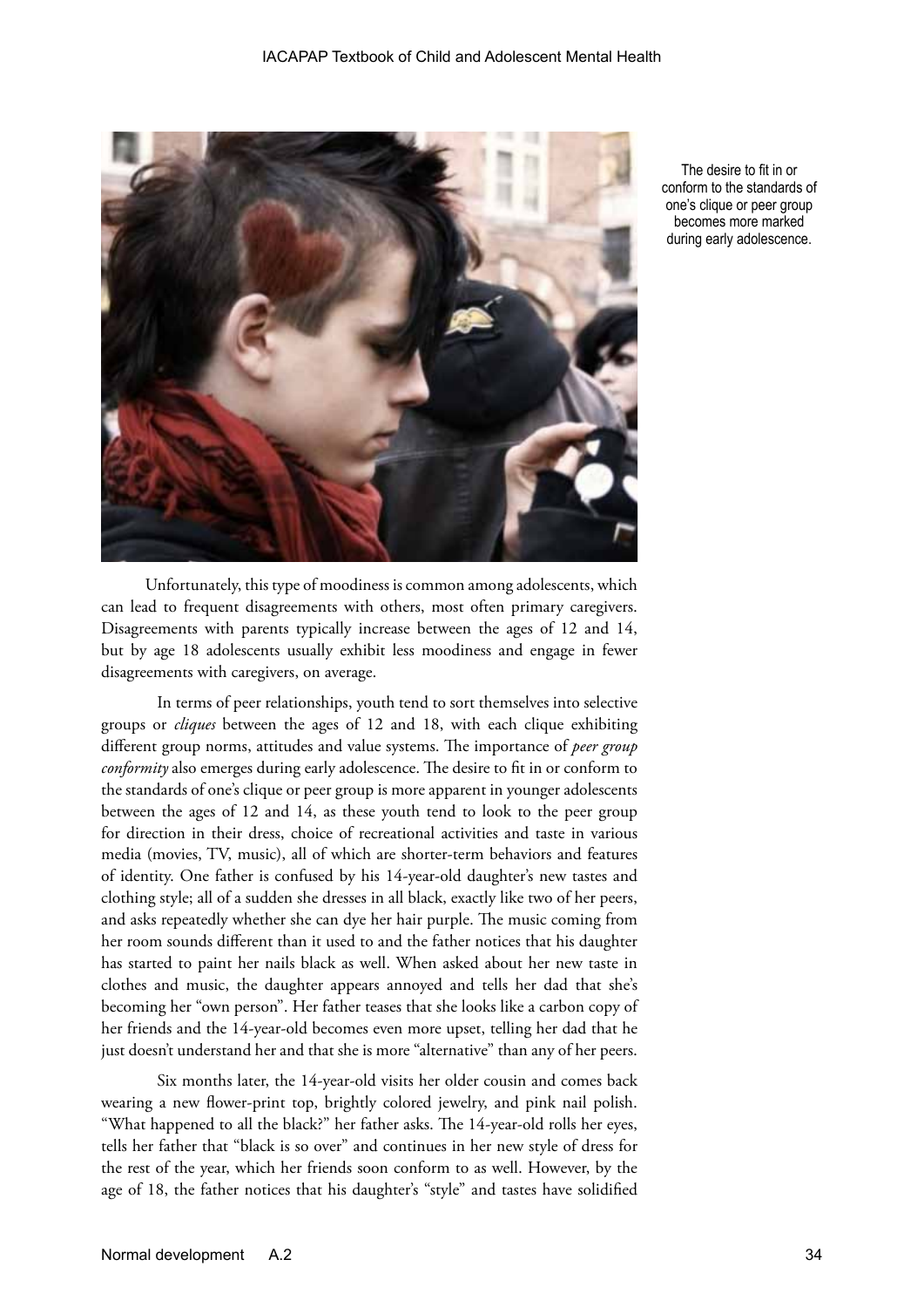and fluctuate much less than earlier in adolescence. At 18, when his daughter looks back at pictures of herself in all black, she laughs and says she remembers how important it was for her to dress exactly like her friends or her older cousin.

Such peer influences, like taste in clothing or music, usually do not conflict with the adolescent's preexisting moral beliefs and attitudes, although some peer group norms may be more deviant than others. For example, aggressive youth may sort themselves into antisocial peer groups that are involved in delinquent behavior. Some adolescents may join a formal street gang, or may just hang out with other peers who enjoy similar antisocial behaviors, such as "tagging" or putting graffiti on public buildings, drinking alcohol or using drugs. These antisocial peer groups can also influence less aggressive youth that join such groups in a process called *deviancy training*, in which aggressive or delinquent peers mutually "train" or socially reinforce the development of antisocial behavior in one another or in less aggressive youth with whom they associate (Dishion et al, 1996; Poulin et al, 1999). For example, a less deviant adolescent who occasionally associates with a group of more antisocial peers, may receive social praise, physical protection from other aggressive youth, or invitations to exclusive parties after he steals his parents' alcohol to bring to his peers, all of which reinforce his developing problem behavior. *Peer pressure* to conform to peer group norms or behaviors also influences adolescents' involvement in both prosocial and antisocial behavior, depending on the nature of the peer group, although peer pressure and influence decrease somewhat in strength by age 18, when personal identity and moral beliefs become more solidified (but not yet stable).

Deficits in adolescents' rational decision-making skills and increases in impulsivity during this time can lead to greater experimentation in general problem behaviors, such as cutting school or persistent truancy, drug and alcohol use and abuse, sexual-risk taking, and acts of violence or aggression (Guerra & Bradshaw, 2008), especially when taking part in such behaviors is sanctioned by the adolescent's peer group. In the example above, the adolescent is more likely to steal alcohol from his parents to give to his friends because his peer group often drinks together. For this reason, many prevention programs occur in middle and high schools to address this universal increase in problem behavior. However, involvement in problem behaviors will depend a great deal on the adolescent's individual and group-based social and environmental differences. Bullying also continues during adolescence, although it is less physical in nature when compared to bullying in middle childhood.

A 15-year-old girl sits at her computer and starts to cry quietly, shaking her head at the screen and trying to close her web browser quickly before her older, 20-year-old sister walks over to see what is going on. The 15-year-old looks down, appears embarrassed, and finally admits that a boy she had liked posted a picture of her on a social networking site that he had taken on their first date together. Although the picture was not sexually explicit, he wrote some suggestive comments under the photo that insinuated that they had "gone all the way" together, which was not true. Another girl in the 15-year-old's peer group had commented on the post and called the 15-year-old some derogatory names, leading others to do the same, all based on the rumor that the boy's social networking post had started. This type of event is indicative of the peer victimization that can take place during adolescence: it may become sexualized in nature, may occur indirectly and is more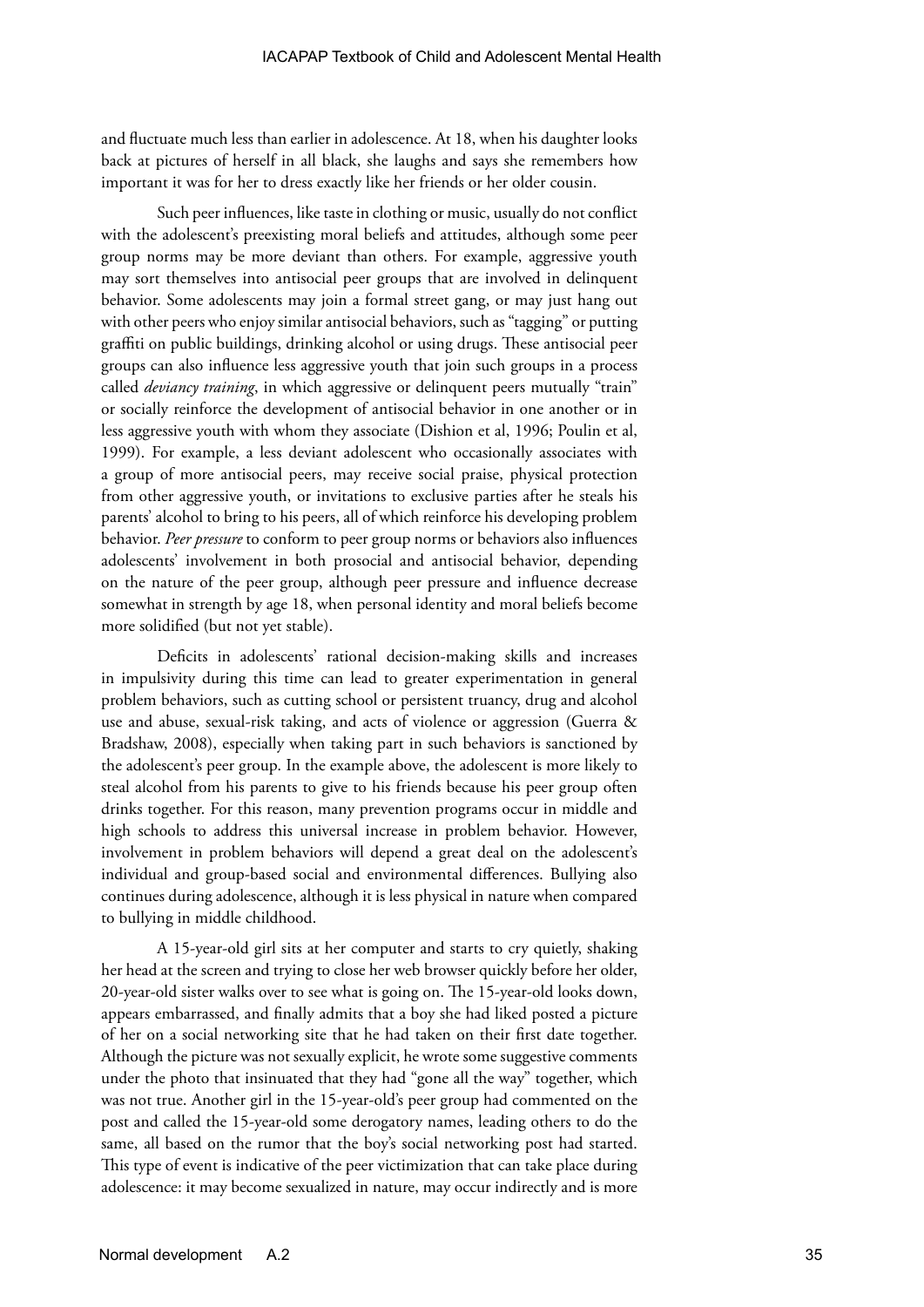likely to take place while teens use the internet (called cyberbullying; Williams & Guerra, 2007).

Victimization in adolescence may also be more social or relationally focused in content, reflecting *relational* or *verbal* as opposed to *physical aggression.* Further, whereas deviant or aggressive peers were once rejected in childhood, these youth can sometimes become popular in adolescence. For example, the above situation in which an adolescent steals alcohol from his parents could lead to increased respect from others in his peer group and could increase his popularity at school. However, popular adolescents typically continue to reject highly antisocial youth, and friendship quality between youth usually depends on prosocial characteristics, like mutual trust, loyalty and support. If the adolescent stealing alcohol had also forced another adolescent to drink the alcohol until he or she passed out, the larger and more popular peer group would likely reject this adolescent and his more deviant behavior.

As adolescents work to develop their identity, they may reach a greater understanding of their own moral beliefs, and continue to improve in their perspective-taking abilities. Adolescents will also behave more in accordance with their personal value system over time, which can include religious, cultural, and other influences apart from those of the peer group, particularly as they near age 18. However, social-emotional and behavioral development does not conclude with adolescence and continues to inform identity development in early adulthood.

| <b>Cognitive and linguistic milestones:</b><br><b>Complex reasoning and formal</b><br>mental operations                                                                                                                                                                                                                                                                                                                                                                                                                                                                                                      | <b>Social-emotional and behavioral milestones:</b><br><b>Assertion of one's identity and autonomy</b>                                                                                                                                                                                                                                                                                                                                                                                                                                                                                                                                                                                                                                                                                                                                                                                                                                                                                                                                                                                                                                                                                    |
|--------------------------------------------------------------------------------------------------------------------------------------------------------------------------------------------------------------------------------------------------------------------------------------------------------------------------------------------------------------------------------------------------------------------------------------------------------------------------------------------------------------------------------------------------------------------------------------------------------------|------------------------------------------------------------------------------------------------------------------------------------------------------------------------------------------------------------------------------------------------------------------------------------------------------------------------------------------------------------------------------------------------------------------------------------------------------------------------------------------------------------------------------------------------------------------------------------------------------------------------------------------------------------------------------------------------------------------------------------------------------------------------------------------------------------------------------------------------------------------------------------------------------------------------------------------------------------------------------------------------------------------------------------------------------------------------------------------------------------------------------------------------------------------------------------------|
| Improvement of information-processing<br>skills, metacognition, and cognitive self-<br>regulation strategies<br>Growth in self-consciousness and<br>$\bullet$<br>cognitive distortions<br>Imaginary audience: Belief that they are<br>the main focus of other people's attention<br>Personal fable: Belief that one's<br>experiences and feelings are unique from<br>others<br>Difficulty with rational decision-making<br>$\bullet$<br>and impulsivity<br>Vocabulary growth (over 40.000 words by<br>age 18) and refinement of grammatical<br>structures<br>Progress in conversational skills.<br>$\bullet$ | Frequent and intense fluctuation in self-esteem and emotional<br>$\bullet$<br>experiences linked to hormonal changes<br>Self-esteem increases in dimensionality: Academic or work<br>$\bullet$<br>performance, social competencies and peer relationships,<br>romantic relationships and/or appeal, etc.<br>Mild to moderate variations in mood and behavior:<br>$\bullet$<br>Normal and to be expected<br>-<br>Can lead to frequent disagreements with others, especially<br>primary caregivers<br>Importance of peer group conformity:<br>$\bullet$<br>Adaptation to the group norms, attitudes, and value systems<br>Possible processes of deviancy training and peer pressure<br>More likely to participate in risk behaviors: drug and alcohol use<br>$\bullet$<br>and abuse, acts of violence and aggression, bullying behavior,<br>etc.<br>Peer victimization becomes more social or relationally focused in<br>$\bullet$<br>content<br>Friendship quality depends on prosocial characteristics such as<br>$\bullet$<br>mutual trust, loyalty, and support<br>Greater understanding of their own moral beliefs<br>$\bullet$<br>Improvement in their perspective-taking abilities. |

#### **Table A.2.4 Developmental milestones in adolescence: Age 12 to 18 years**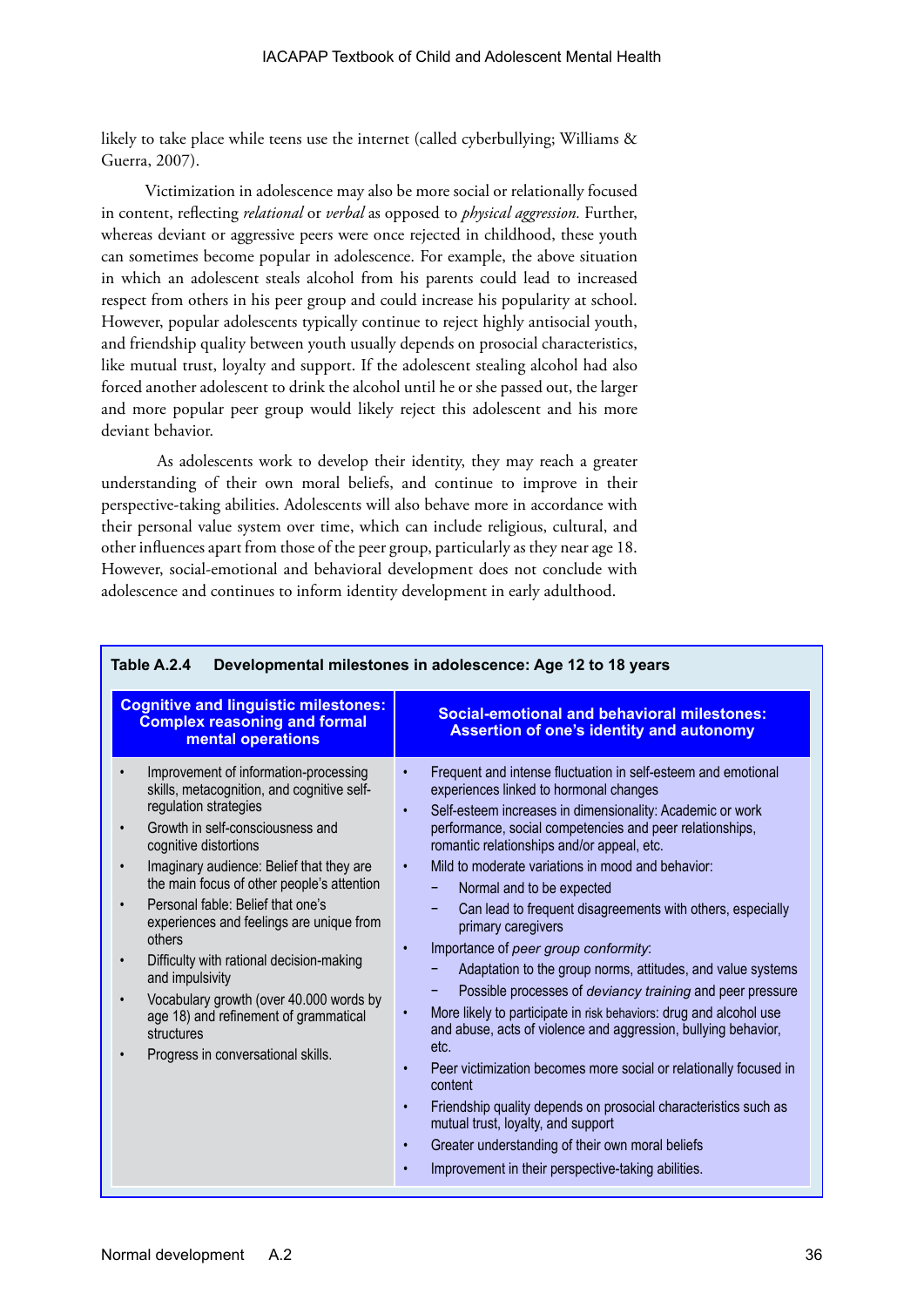In many traditional societies, the transition from childhood or adolesence to adhulthood is usually accompanied by culture-specific rituals. Although there is great variation across cultures, there is a tendency to mark children's rupture with their previous life through various rites of passage or shifts in the individual's social behavior, which demarcate the beginning of adulthood. For example, within the Kurnai community in Australia, a boy's relationship with his mother changes considerably from the moment he is recognized as a man, as he has to give up his childhood games and take on different responsibilities. Also common to Aboriginal Australian communities is the rite of passage called a "walkabout," in which adolescent males separate from their tribe and live in the wilderness for a period of time, marking the transition to adulthood, among other shifts at this time.

Similarly, in modern societies one may find activities that resemble these rites of passage, although modern rites of passage may be markedly different in nature. For example, the numerous exams and the multiple admission tests that many adolescents have to endure in order to gain entrance to college or graduate school may constitute an initiation into adult society. In the same way, for some cultures it is common to celebrate such academic achievements through graduation parties after the adolescent completes different stages of his or her studies (such as high school). Religious ceremonies, such as the Bar or Bat Mitzah in Judaism, or the Confirmation in Catholicism, may also mark the passage from chilhood to adulthood. In Hispanic/Latino communities, the "Quinceañera," a celebration at age 15 that represents the entry of young girls into adulthood, is when girls gain certain social privileges, such as going to dances, watching more adult movies, using makeup, and having a significant other. These rites of passage and markers of the transition from adolescence to adulthood vary substantially both across and within various cultures and racial/ethnic groups. Practitioners and other healthcare providers should be aware of the culture and context in which their clients are embedded and should practice cultural sensitivity, both when examining adolescent transitions to adulthood and when considering the previous developmental stages.

#### **Adolescence at a glance**

Normal adolescent development across cognitive, linguistic, socialemotional, and behaviors domains reflects the child's increased involvement in the social world, growing sense of identity, and preparation for the transition to adulthood. Common patterns in adolescent development include the development of higher-order cognitive and linguistic skills, an initial increase in moodiness, caregiver-child conflict, and conformity with group norms, with a decrease in these behaviors by age 18. Although identity and social roles do not solidify during this stage, the milestones that occur in adolescence greatly inform later adult functioning across multiple developmental domains.

## **CONCLUSIONS**

It is important to understand the timing and progression of normal developmental milestones throughout the periods of infancy, childhood and adolescence, and within cognitive, linguistic, social-emotional and behavioral domains. Normal development is defined as not only the absence of psychopathology, but also the negotiation of important milestones in a timely fashion. However, the definition of "normal" development must always be contextualized according

#### **Other useful Internet resources**

- [Centers for Disease](http://www.cdc.gov/ncbddd/childdevelopment/index.html)  [Control and](http://www.cdc.gov/ncbddd/childdevelopment/index.html)  **[Prevention](http://www.cdc.gov/ncbddd/childdevelopment/index.html)**
- University of [Michigan Health](http://www.med.umich.edu/yourchild/topics/devmile.htm)  [System](http://www.med.umich.edu/yourchild/topics/devmile.htm) (with videos and information in Spanish)
- [Child & Family](http://www.cfw.tufts.edu/)  [Webguide – Tufts](http://www.cfw.tufts.edu/)  **[University](http://www.cfw.tufts.edu/)**
- [Child Developmental](http://childdevelopmentinfo.com/)  **[Institute](http://childdevelopmentinfo.com/)**
- Palo Alto Medical [Foundation](http://www.pamf.org/children/common/development/) (information available in English and Spanish)
- [Medline Plus: Trusted](http://www.nlm.nih.gov/medlineplus/ency/article/002456.htm)  [Health Information](http://www.nlm.nih.gov/medlineplus/ency/article/002456.htm)  [for You](http://www.nlm.nih.gov/medlineplus/ency/article/002456.htm)
- [National Institute](http://www.nichd.nih.gov/)  [Of Child Health and](http://www.nichd.nih.gov/)  [Human Development](http://www.nichd.nih.gov/)
- Center of the [Developing Child](http://developingchild.harvard.edu/)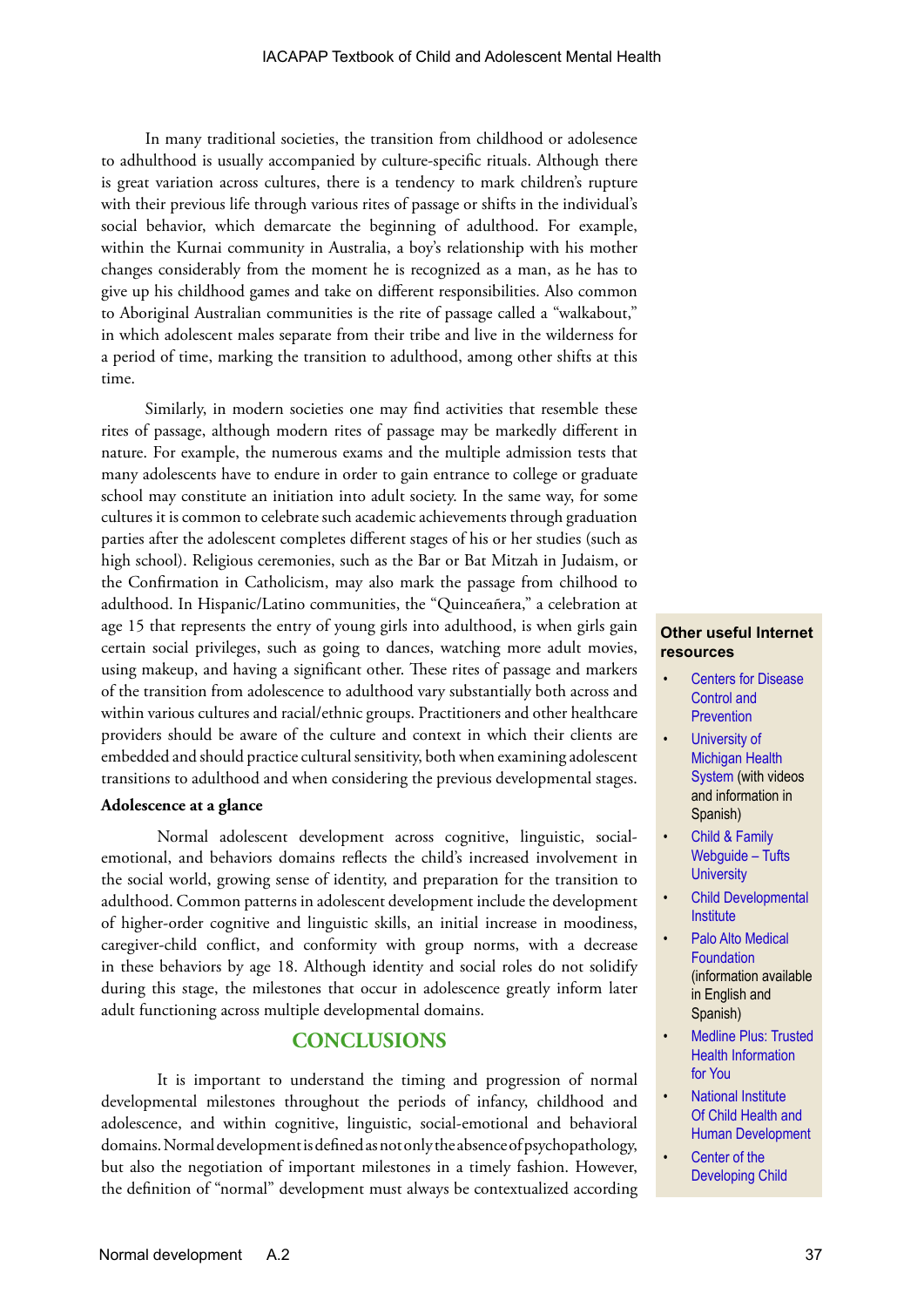to the myriad of racial, ethnic, cultural and environmental differences that exist both within and across different groups of youth. For mental health professionals, this review of normal development can assist in history-taking and assessment, treatment planning and the appropriate choice of evidence-based and developmentally appropriate interventions. Although deviations from average or on-time development are not specifically discussed in this chapter, other chapters in this volume provide thorough information about the presentation of and evidencebased treatments for various physical and mental health disorders that occur in youth. The applied professional is encouraged to use the following discussions of atypical behavior as well as this chapter's review of normal development to inform future conceptualizations of youths' functioning during infancy, childhood and adolescence.

## **REFERENCES**

- Ahadi SA, Rothbart MK (1993). Children's temperament in the US and China: Similarities and differences. *European Journal of Personality,* 7: 359-377.
- Ainsworth M (1979). Infant-mother attachment. *American Psychologist,* 34:932-937. doi: 10.1037/0003- 066X.34.10.932.
- Berk LE (2007). *Development through the Lifespan*, 4<sup>th</sup> edition. Boston, MA: Pearson Education, Inc.
- Berk LE (2006). *Child Development*, 7<sup>th</sup> edition. Boston, MA: Pearson Education, Inc.
- Broesch T, Callaghan T, Henrich J et al (2010). Cultural variations in children's mirror self-recognition. *Journal of Cross-Cultural Psychology,* 42:1018-1029.
- Cook CR, Williams KR, Guerra NG et al (2010). Predictors of bullying and victimization in childhood and adolescence: A meta-analytic investigation. *Journal of School Psychology,* 25:65-83. doi: 10.1037/a0020149.
- Davies D (2004). *Child Development: A Practitioner's Guide.* New York, NY: Guilford Press.
- Dishion TJ, Spracklen KM, Andrews DW et al (1996). Peer deviancy training in male adolescent friendships,' *Behavior Therapy,* 27:373-390. Doi: 10.1016/S0005- 7894(96)80023-2.
- Erikson E (1968). *Identity, Youth, and Crisis.* New York, NY: Norton.
- Essex MJ, Armstrong JM, Burk LR et al (2011). Biological sensitivity to context moderates the effects of the early teacher-child relationship on the development of mental health by adolescence. *Development and Psychopathology,* 23:149-161.
- Guerra NG, Bradshaw CP (2008). Linking the prevention of problem behaviors and positive youth development: Core competencies for positive youth development. In Guerra NG, Bradshaw CO (eds) *New Directions for Child and Adolescent Development,* 122:1-17.
- Hetherington EM, Parke RD, Gauvain M et al (2006). *Child*  Psychology: A Contemporary Viewpoint, 6<sup>th</sup> edition. New York, NY: McGraw Hill.
- Holmbeck GN, Devine KA, Bruno EF (2010). Developmental issues and considerations in research and practice, in Weisz JR, Kazdin AE (eds), *Evidence-Based Psychotherapies for Children and Adolescents,* New York, NY: The Guilford Press, pp28-39.
- Huesmann RL, Guerra NG (1997) Children's normative beliefs about aggression and aggressive behavior. *Journal of Personality and Social Psychology,* 72:408-419.
- McGue M (1994). Genes, environment and the etiology of alcoholism. In: Zucker R, Boyd G, Howard J (eds) *The Development of Alcohol Problems: Exploring the Biopsychosocial Matrix of Risk*, Washington, DC: National Institute on Alcohol Abuse and Alcoholism, pp1–40.
- Markus HR, Kitayama S (1991). Culture and the self: implications for cognition, emotion, and motivation. *Psychological Review,* 98:224-253.
- Meier MH, Slutske WS, Arndt S et al (2008). Impulsive and callous traits are more strongly associated with delinquent behavior in higher risk neighborhoods among boys and girls. *Journal of Abnormal Psychology,*  117:377-385.
- Piaget J (1954). *The Origins of Intelligence in Children.* New York: International University Press.
- Plomin R, McClearn GE, Smith DL et al. (1995). Allelic associations between 100 DNA markers and high versus low IQ. *Intelligence*, 21:31-48.
- Poulin F, Dishion TJ, Haas E (1999). The peer influence paradox: Relationship quality and deviancy training within male adolescent friendships. *Merril-Palmer Quarterly*, 45:42-61.
- Rogoff B (2003). *The Cultural Nature of Human Development.*  Oxford: Oxford, University Press.
- [Rubin KH, Burgess KB, Hasting PD \(2002\). Stability and](http://www.psychology.sunysb.edu/ewaters/552-04/slide%20sets/lea_dougherty/Rubin_parenting_temperament.pdf)  [social-behavioral consequences of toddlers' inhibited](http://www.psychology.sunysb.edu/ewaters/552-04/slide%20sets/lea_dougherty/Rubin_parenting_temperament.pdf)  [temperament and parenting behaviors.](http://www.psychology.sunysb.edu/ewaters/552-04/slide%20sets/lea_dougherty/Rubin_parenting_temperament.pdf) *Child Development*[, 73:483495.](http://www.psychology.sunysb.edu/ewaters/552-04/slide%20sets/lea_dougherty/Rubin_parenting_temperament.pdf)